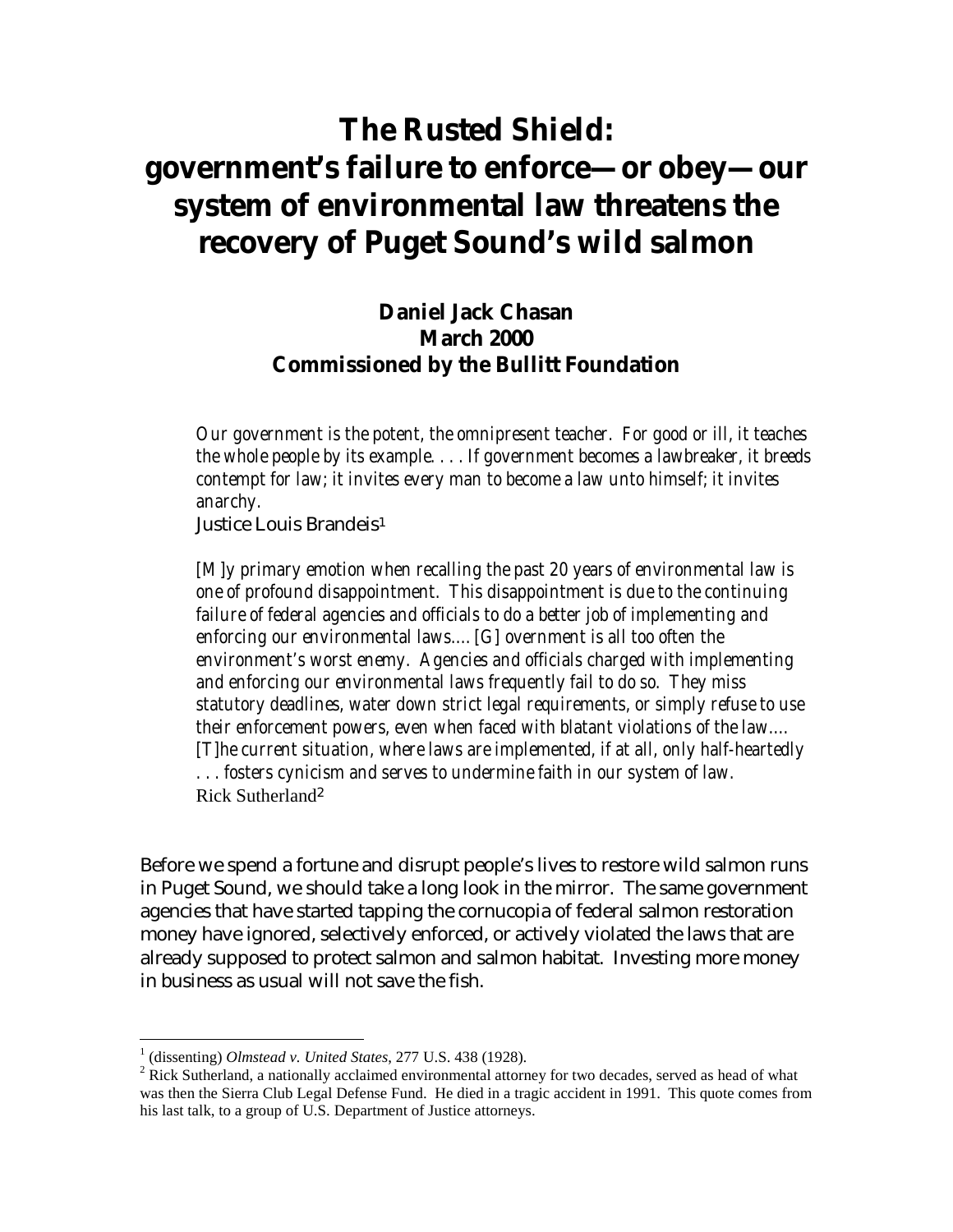Studies, court transcripts, expert observations and dismal anecdotes add up to a broad picture of government failure. Many good people in government try hard to protect fish and habitat. But the institutions that employ them do not respect either the letter or the spirit of the law.

Of course, there are exceptions. But one cannot escape the conclusion that, as a society:

*We do not enforce the law*. The state Department of Ecology refused for decades to enforce the Clean Water Act against dairies. The federal Environmental Protection Agency stood by and watched. The state Department of Transportation installs and maintains highway culverts that actually violate the law.

*We ask the wrong questions*. The state does not measure the biological health of its rivers and streams.

*We do not consider cumulative impacts*. The state legislature has refused money to develop water quality standards that would help control the non-point pollution that threatens spawning streams. The EPA has given the state another decade to develop such standards for commercial timber harvesting.

*We do not insist on means that will enable us to reach our stated ends*. Studies indicate that wetland "mitigation" projects seldom work, yet those projects absorb millions of dollars and create a false sense that wetland functions are being preserved.

*We do not monitor enough to make sure people do what the law requires, much less whether or not it works*. A typical local government does not have even one full-time employee monitoring wetland mitigation projects. According to one estimate, the equivalent of only one-quarter full-time employee monitors water withdrawals statewide.

*We have treated salmon as if they were fungible*. Economically and politically, one fish is as good as another. In some areas, the state permits people to harvest hatchery salmon knowing that they will deplete or destroy wild runs. A former head of harvest management for the Washington Department of Fish and Wildlife calls this "a policy of extinction."

*We have permitted government agencies to see their constituents as the fishers and developers, rather than the fish*. In order to speed up a dam relicensing process, the Department of Ecology has not objected to plans that it acknowledges would violate the Coastal Zone Management Act.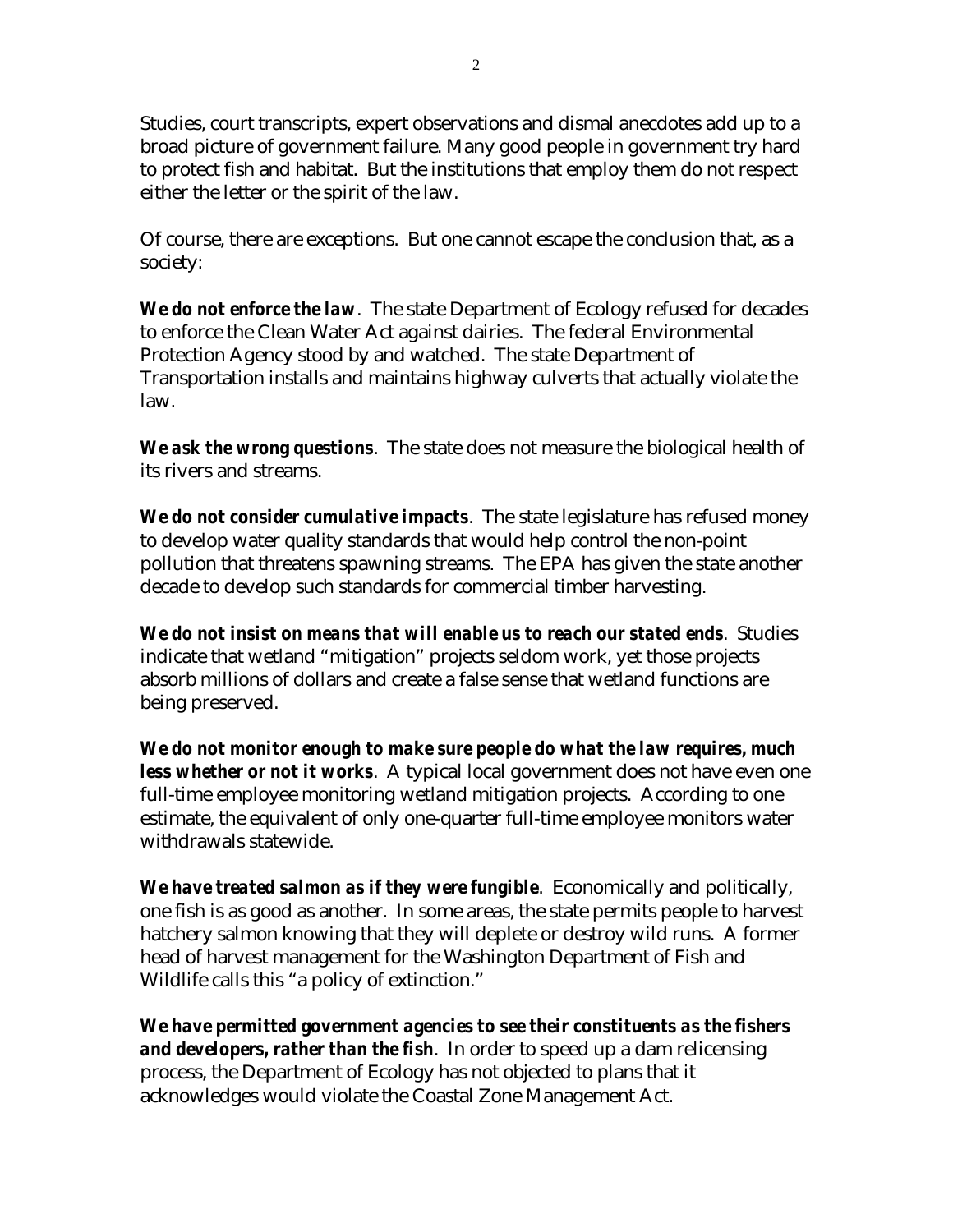*We do not coordinate the management of all the various jurisdictions and agencies responsible for protecting salmon at different stages of the fishes' life cycles***.** For example, more than 50 different jurisdictions manage pieces of Puget Sound's shoreline. An international study concluded that "[e]ach jurisdiction regulates its piece of Puget Sound shoreline differently."

Recent headlines and sound bites make the long slide of wild salmon toward extinction sound like a recent discovery. It is not. This "crisis" has developed over 150 years. During that time, many people have seen clearly what was happening. "The salmon crisis didn't come about because we wanted it to," explains fisheries biologist Jim Lichatowich, author of *Salmon without Rivers,* and co-author of the influential 1991 article, *"*Pacific Salmon at the Crossroads.["3](#page-2-0)  "Government passed all kinds of statutes…to prevent what occurred. It didn't work.["4](#page-2-1) A National Academy of Sciences committee observed in 1996 that "for more than a century, overfishing, habitat destruction and degradation, and substitution of naturally reproducing fish runs with hatchery-produced fish ha<sup>[ve]</sup> depleted the genetic diversity and abundance of salmon."<sup>5</sup>

This has happened despite an elaborate network of laws and regulations designed to protect salmon and their habitat. Good intentions and bad results have characterized the salmon laws and regulations of Washington State and its predecessors from the beginning. "Salmon protection has been part of [the political landscape] since the first territorial legislature of 1848," Lichatowich says. "We knew since 1875…what was going to cause the collapse. We put in all these things to prevent it."[6](#page-2-3) Clearly, we failed.

Eight years ago, the authors of "Pacific Salmon at the Crossroads," all members of the American Fisheries Society's Endangered Species Committee, identified "214 native naturally-spawning Pacific salmon and steelhead stocks in California, Oregon, Washington, and Idaho that appear to be facing a high or moderate risk of extinction, or are of special concern."[7](#page-2-4) The 1999 listing of Puget Sound chinook as a threatened species merely confirmed what had long been obvious.

<span id="page-2-0"></span><sup>&</sup>lt;sup>3</sup> Lichatowich, Jim, *Salmon without Rivers: A History of the Pacific Salmon Crisis*, Island Press (1999); Nehlsen, Willa, et. al., "Pacific Salmon at the Crossroads: Stocks at Risk from California, Oregon, Idaho, and Washington," *Fisheries*, vol. 16, No. 2 (March-April 1991). 4

<span id="page-2-1"></span><sup>&</sup>lt;sup>4</sup> Lichatowich, Jim, personal communication.

<span id="page-2-2"></span><sup>&</sup>lt;sup>5</sup>Committee on Protection and Management of Pacific Northwest Anadromous Salmonids, Board on Environmental Studies and Toxicology, Commission on Life Sciences, *Upstream: Salmon and Society in the Pacific Northwest*, National Academy Press (1996). <sup>6</sup> *ibid.* 

<span id="page-2-3"></span>

<span id="page-2-4"></span>Nehlsen, *et.. al., op. cit*.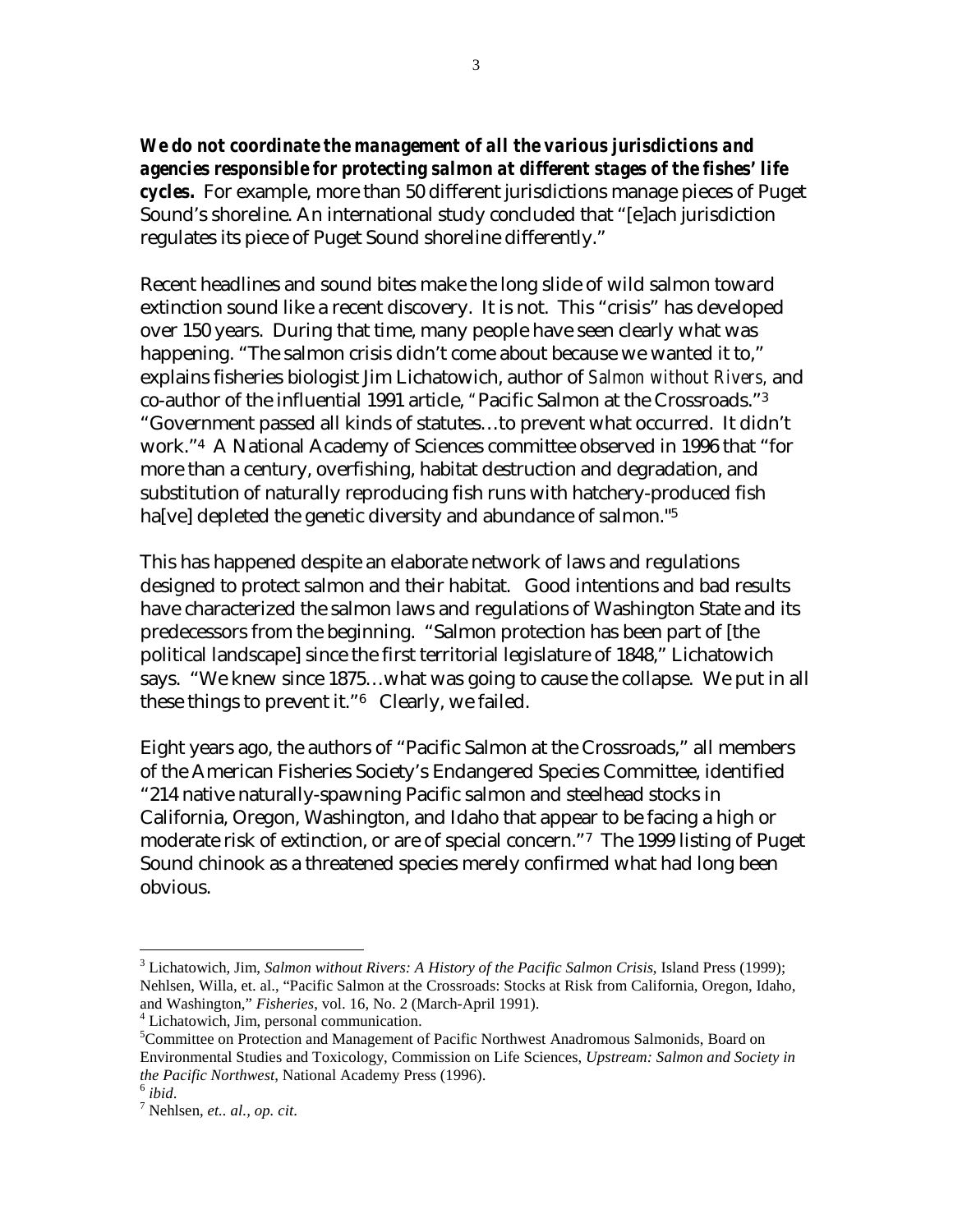Wild salmon are not in trouble because individual government officials, past or present, have ignored the law or bent it to serve the interests of favored constituents. They are in trouble because those individuals fit into a pattern that did not end with the 19<sup>th</sup> century or the New Deal, and may not end with the listing of Puget Sound chinook. Getting rid of a few rogue officials would be easy. Changing an historical pattern—changing a part of regional culture—will be hard. And yet, if we do not change it, there is little point in pretending to save the fish.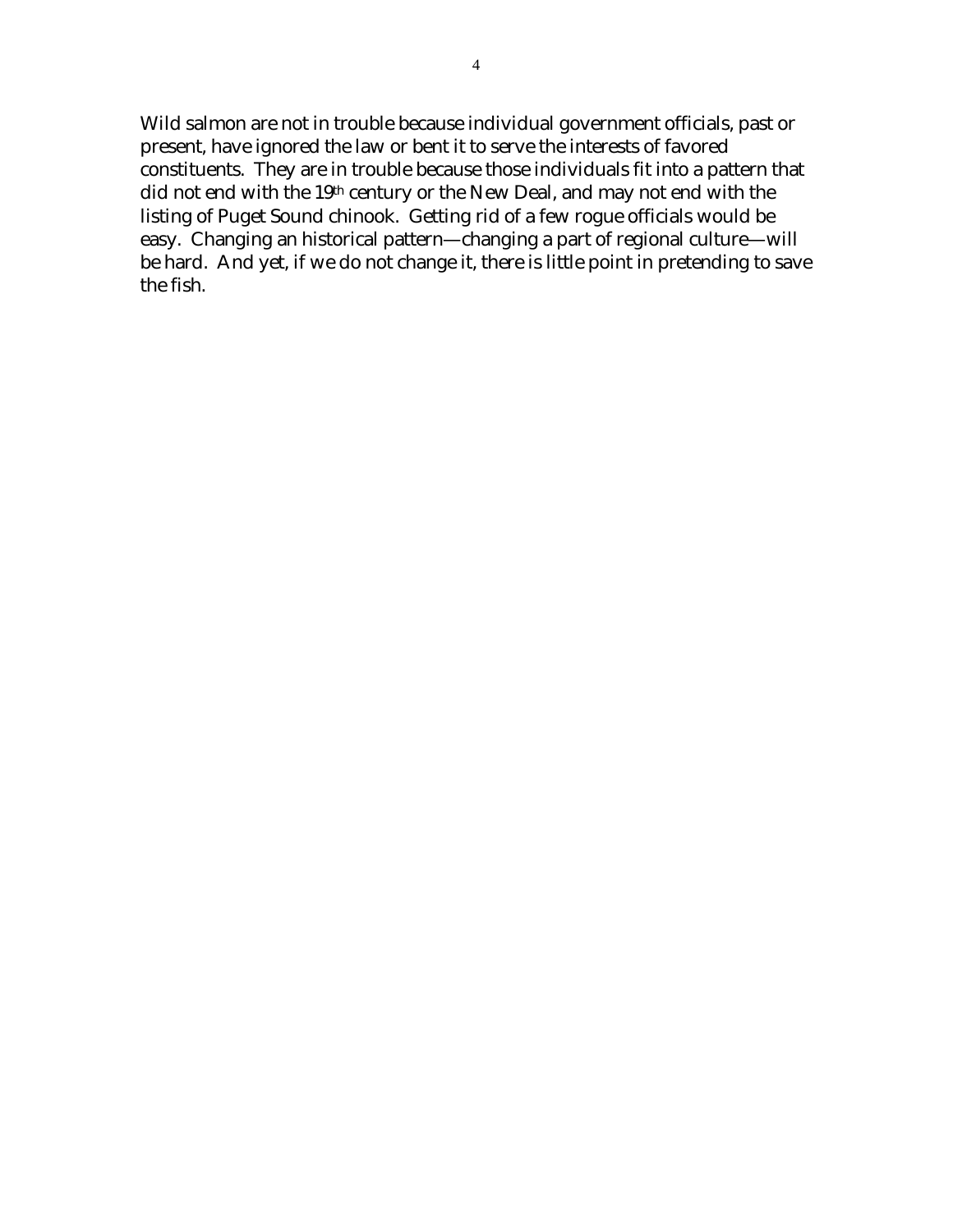## **HOW WE GOT HERE**

### **Denial, Faith, and Hatcheries**

<span id="page-4-3"></span>"The hardest thing to convey in writing history or teaching history," the historian David McCullough recently observed, "is that nothing ever had to happen the way it happened.["8](#page-4-0) Euro-American society did not *have* to destroy the great wild salmon runs of the Pacific Northwest. People made choices. But they preserved an illusion that they were not choosing—that, in fact, they did not have to choose. They continue to make choices, and continue to preserve the illusion.

The illusion has been sustained by denial and hatcheries. The two have been intimately related. University of Washington environmental law scholar William Rodgers has written that on California's Trinity River, before European civilization arrived, local tribes harvested salmon for ten days each year at the Kepil Weir, then dismantled the weir so that upstream tribes could get their share. If there were not enough salmon, they dismantled it earlier. "No fish meant no fishing," Rodgers has written. "This was cause for regret not denial as it tended to be in the fisheries that followed."[9](#page-4-1)

The denial started early. In the 1880s, a regional magazine observed that on the Columbia River, "The large pack and the fact that the run of fish in July was very great are pointed to as evidences that the supply of salmon in the river is not becoming exhausted. To achieve this result a greater number of boats, larger nets and more assiduous fishing were necessary, and it is pretty certain that the proportion of salmon running in April, May and June, the ones which go to the headwaters and become the chief propagators, that escaped the miles of meshes spread for them, was very small….[I]n spite of the increase in the size of nets, the number of boats and the skill of the fishermen, the average caught by each boat has largely decreased."[10](#page-4-2)

A frontier society did not willingly forego opportunities for economic gain.<sup>11</sup> Psychologically, it rested on the premise that there was plenty of everything.

1

<span id="page-4-0"></span><sup>8</sup> quoted in, Mudd, Roger, "There Isn't Any Such Thing as the Past," *American Heritage*, February-March 1999.

<span id="page-4-1"></span><sup>9</sup> Rodgers, William H. Jr., *Scales of Justice: Salmon, Indians, Property, Law and Evolutionary History on the Columbia River*, unpublished m.s. (1999).<br><sup>10</sup> *West Shore Magazine* in Gates, Charles Marvin, ed., *Readings in Pacific History*, University Bookstore

<span id="page-4-2"></span><sup>(1941).</sup> 

 $11$  And, in general, it saw no need to conserve. "For most of the nineteenth century . . . [1] ooking upon our [natural] wealth, we found it obviously 'inexhaustible'—the adjective appears ritually in public and private documents—and drew the conclusion that we should press our present ambitions by whatever seemed the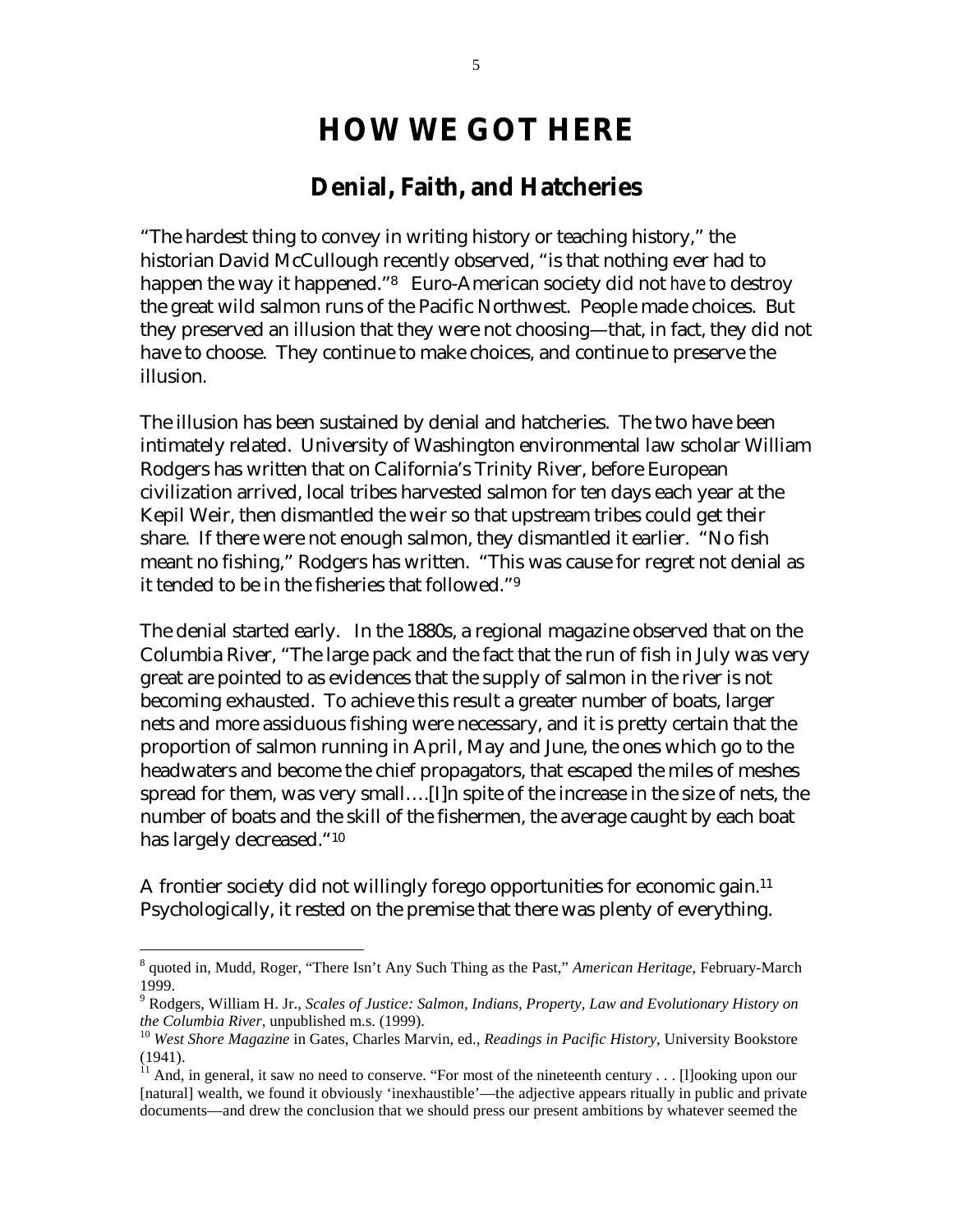The goal was amassing golden eggs, not preserving the goose that laid them. Politicians shared this attitude, and seldom interfered with their constituents' exploitation of natural resources. "[I]n Western affairs, business and government were interdependent and symbiotic, and only a pathologically subtle mind could find a line dividing them," the Western historian Patricia Nelson Limerick has written. "It does not take much exposure to Western political history to lead one to a basic fact: 'conflict of interest' has not always been an issue of political sensitivity."<sup>[12](#page-5-0)</sup>

In the case of salmon, hatcheries let generations of Northwesterners believe that no conflict existed. "[I]n a system where people make gains through trade-offs and accommodation, there need be no agreement on goals for mutually beneficial decisions," political scientist Robert Bish wrote in *Governing Puget Sound* , well before the survival of wild fish became an issue. "Each party needs only to be satisfied that its goals are fostered. For example, there is no reason to expect agreement on goals by power companies and the Department of Fisheries, but they were still able to come to a mutually beneficial accommodation with the power company financing fish hatcheries to replace natural runs lost from the construction of power-producing dams."[13](#page-5-1) 

Today, true believers in hatcheries must ignore both experience and evidence. Three generations ago they needed only the technological optimism of their time. Americans of the late  $19^{th}$  and early  $20^{th}$  centuries believed in scientific and technological progress—without needing to know a lot about science, and without any ambivalence about technology's darker side.<sup>14</sup> Many presumed that human beings could produce salmon much more efficiently than nature could.

Their faith in human ingenuity was characteristic of their time—and very convenient. The  $19<sup>th</sup>$ -century magazine writer who cast a skeptical eye on claims that overfishing had not diminished the Columbia River's salmon runs concluded, "All these things point to the necessity of a propagating establishment."[15](#page-5-3) In other words, people had to do *something*, but they did not have to stop fishing.

quickest route." Hurst , James Willard, *Law and the Conditions of Freedom in the Nineteenth-Century* 

<span id="page-5-0"></span>

<span id="page-5-2"></span><span id="page-5-1"></span>

United States, University of Wisconsin Press (1956).<br><sup>12</sup> Limerick, Patricia Nelson, *The Legacy of Conquest*, Washington Sea Grant (1982).<br><sup>13</sup> Bish, Robert L., *Governing Puget Sound*, Washington Sea Grant (1982).<br><sup>14</sup> T limits. "[T]he much too simple and absolute, overoptimistic, late-nineteenth-century liberal theory of progress greatly exaggerated the power or ability of the best intellectual and spiritual achievements to control the actual conduct and course of practical affairs." Taylor, Overton H*., A History of Economic Though*t, McGraw-Hill (1960). 15 Gates, *op. cit*.

<span id="page-5-3"></span>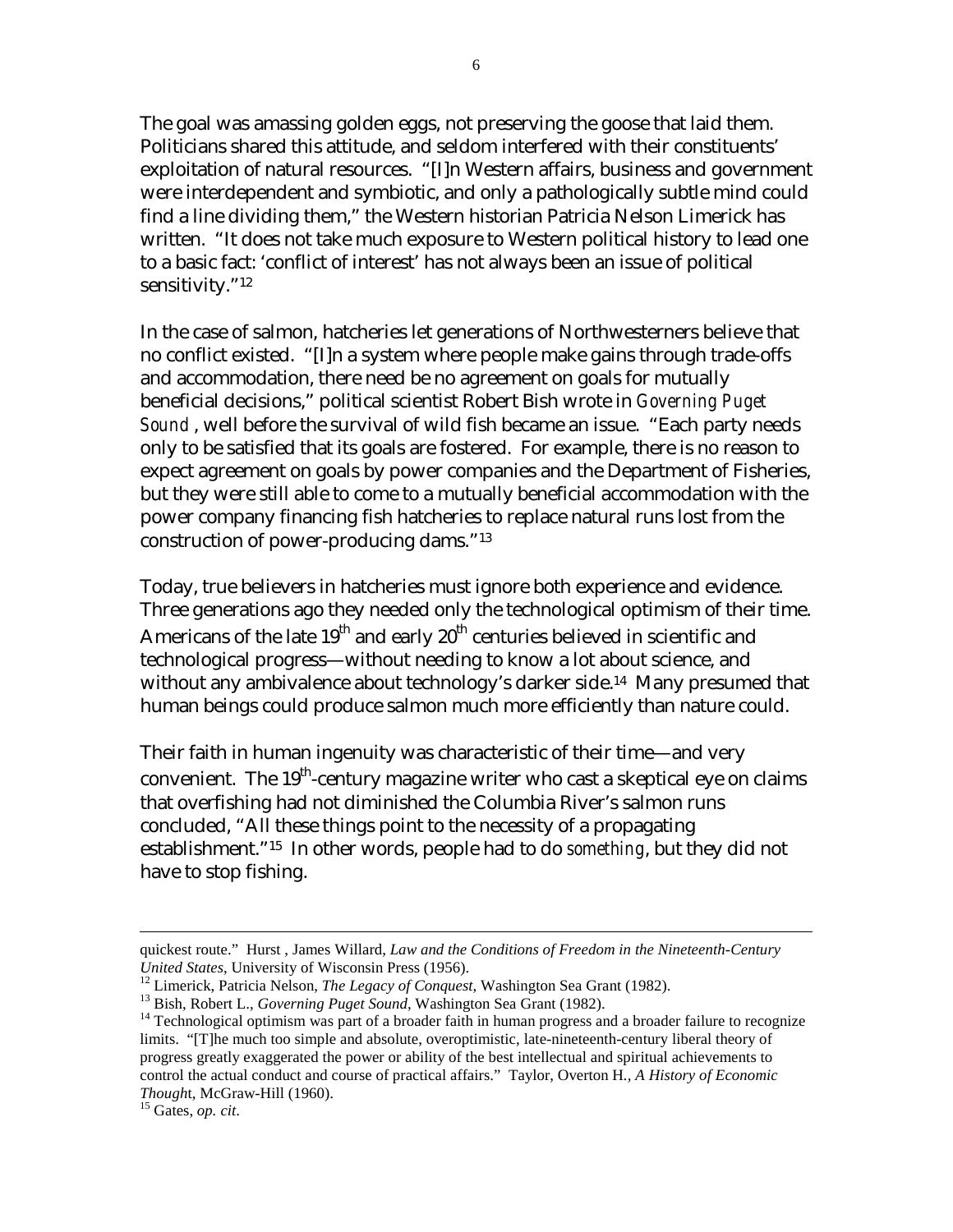#### **Laws to Protect Salmon**

Nineteenth-century Northwesterners may have nurtured illusions about fishing, but they knew from experience that if one blocked rivers and streams, salmon disappeared. The Oregon territorial constitution of 1848 stated explicitly that "river and streams…in which salmon are found or to which they resort shall not be obstructed by dams or otherwise, unless such dams or obstructions are so constructed as to allow salmon to pass freely up and down such rivers and streams.["16](#page-6-0) The first Washington state legislature forbade anyone to block salmon passage up a river or stream.<sup>17</sup> However, Lichatowich writes, "these laws—like most laws intended to protect salmon habitat—were poorly enforced."[18](#page-6-2) 

Before long the state actually created a legal fiction in order to circumvent its laws to protect salmon streams. In 1912, a Canadian-born entrepreneur named Thomas Aldwell used money from a Chicago investment bank to build a dam across the Elwha River—which contained populations of virtually all salmon species, including 100-pound chinook and biennial runs of up to 275,000 pinks. Aldwell felt he could turn a profit by building a supply of electric power for local markets that did not yet exist. Built without fish passage of any kind, the dam blatantly violated state law. It also violated some principles of engineering, and it soon blew out. It was quickly rebuilt, again without the required fish passage.[19](#page-6-3) Rather than enforce the law, state fish commissioner Leslie Darwin (who had been appointed by newly-elected Governor Ernest Lister) came up with a solution to Aldwell's potential legal problem: "[In an]August 1913 letter from Darwin to Olympic Power," Bruce Brown writes, "he proposed for the first time that the owners of the dam build a hatchery in lieu of a fishway. While acknowledging that 'no officer of the state has any right to waive one of the state's statutory requirements,' Darwin went on to say that the law could be circumvented if the hatchery physically adjoined the dam, which could then be considered a state obstruction for the taking of eggs to supply the hatchery." (This was, at best, a leap of faith; the value of artificial propagation had not been proven.) In any case, at Darwin's urging Aldwell agreed to donate land for a hatchery and provide \$2,500 for its construction. In 1915—well after the fact— Lister persuaded the state legislature to legalize building hatcheries in lieu of fishways. The Elwha hatchery started up in 1915; not surprisingly, it was an utter failure. Seven years later, in 1922, "the Department of fisheries abandoned the Elwha hatchery….A subsequent title search revealed that ownership of the

<span id="page-6-1"></span>

<span id="page-6-3"></span><span id="page-6-2"></span>

<span id="page-6-0"></span><sup>&</sup>lt;sup>16</sup> cited in Lichatowich, *op. cit*.<br><sup>17</sup> *ibid.* 18 *ibid.* 19 Brown, Bruce, Mountain in the Clouds, Collier Books, 1982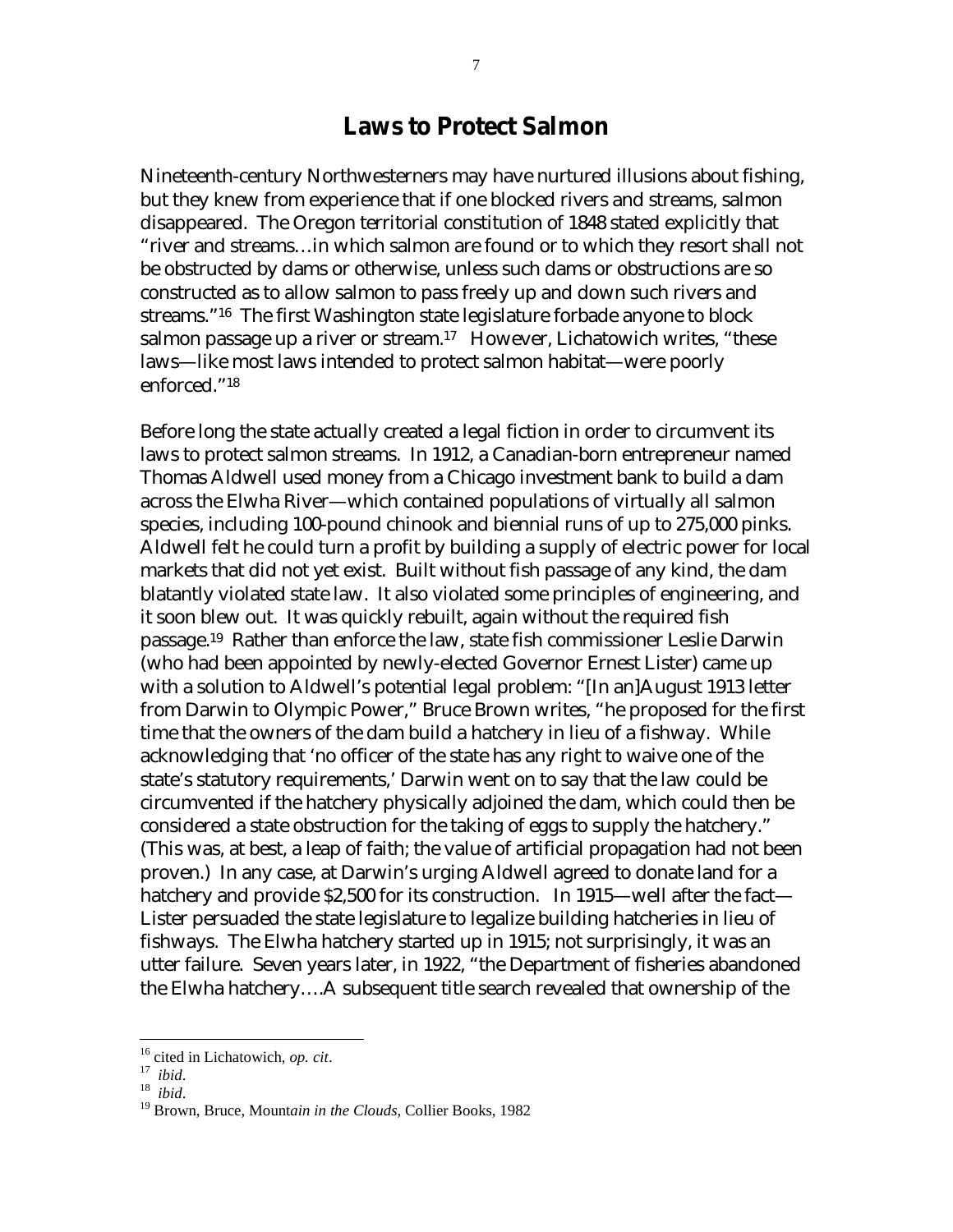<span id="page-7-6"></span>hatchery site had never actually been transferred to the state."<sup>20</sup> The whole thing was a sham, from beginning to end. The Department of Fisheries not only found a way to keep from enforcing the law; it did not even enforce the terms of its own contractual agreement. ("In 1971 the Department of Fisheries calculated that the loss of the Elwha salmon runs had cost the people of Washington \$500,000 annually," with nothing of value in return. In today's dollars the figure would be roughly \$2 million per year, for 87 years. If compounded at even a modest rate of annual interest, it would make quite a prodigious sum.  $)^{21}$  $)^{21}$  $)^{21}$ 

This sham set a precedent. "When the fish agencies started accepting money in lieu of habitat," they developed a vested interest in business as usual, Lichatowich says. "As long as water flowed downhill and turned turbines, the agencies got their checks. It didn't matter whether they produced any salmon or not.["22](#page-7-2) Accordingly, in spite of the dismal history, until very recently the Department of Fisheries' reliance on hatcheries was waxing, rather than waning. Washington has thrown a great deal of good money after bad in an attempt to avoid dealing with habitat decline and overfishing. "The extreme example of a recently expanded stocking program may be Washington State," Ray White and colleagues have written. "In 1960, state and federal hatcheries in Washington stocked less than .5 million kg of salmon in addition to an unknown weight of steelhead and other trout….In 1990, 121 state, federal and tribal fish hatcheries and over 140 smaller satellite and volunteer-operated facilities in Washington released…4.67 million kg. Despite, and perhaps partly because of, such substantial annual stocking in Washington, and other large programs in Oregon and Idaho, the salmon declines continued."[23](#page-7-3) 

By this time, some people have acknowledged that hatcheries have helped cause the decline of wild salmon runs. "[I]t is clear," the authors of *Upstream* observe, "that hatcheries have caused biological and social problems."[24](#page-7-4) If released into a stream with naturally spawning wild fish, hatchery fish compete with the wild fish for a limited food supply. They also may compete for food in the ocean. If significantly larger than wild salmon fry when they are released, the hatchery fish actually devour the wild fish.<sup>25</sup> They can spread disease to the wild population.[26](#page-7-6) They can interbreed with wild fish and alter the natural gene pool.

 $\overline{a}$ 

<span id="page-7-1"></span>

<span id="page-7-0"></span><sup>20</sup> *ibid*. 21 *ibid*. 22 Lichatowich, personal communication.

<span id="page-7-3"></span><span id="page-7-2"></span><sup>23</sup> White, Ray J., *et. al*., *Better Rules for Fish Stocking in Aquatic Resource Management*. American Fisheries Society Symposium 15:527-547 (1995).<br><sup>24</sup> Committee on Protection and Management of Pacific Northwest Anadromous Salmonids, *op. cit.* 

<span id="page-7-4"></span>

<span id="page-7-5"></span><sup>&</sup>lt;sup>25</sup> "[H]atchery-reared salmon are often more aggressive (and larger) than their wild counterparts….Efforts to use hatchery-produced underyearling coho salmon to rebuild populations in Oregon had the worst possible result….The hatchery fish displaced the wild coho that were in the streams." *ibid.* <sup>26</sup> "Disease is thought to be directly or indirectly responsible for substantial post-release mortality of

hatchery fish....[T]here is little evidence of transmission of disease from infected hatchery fish to naturally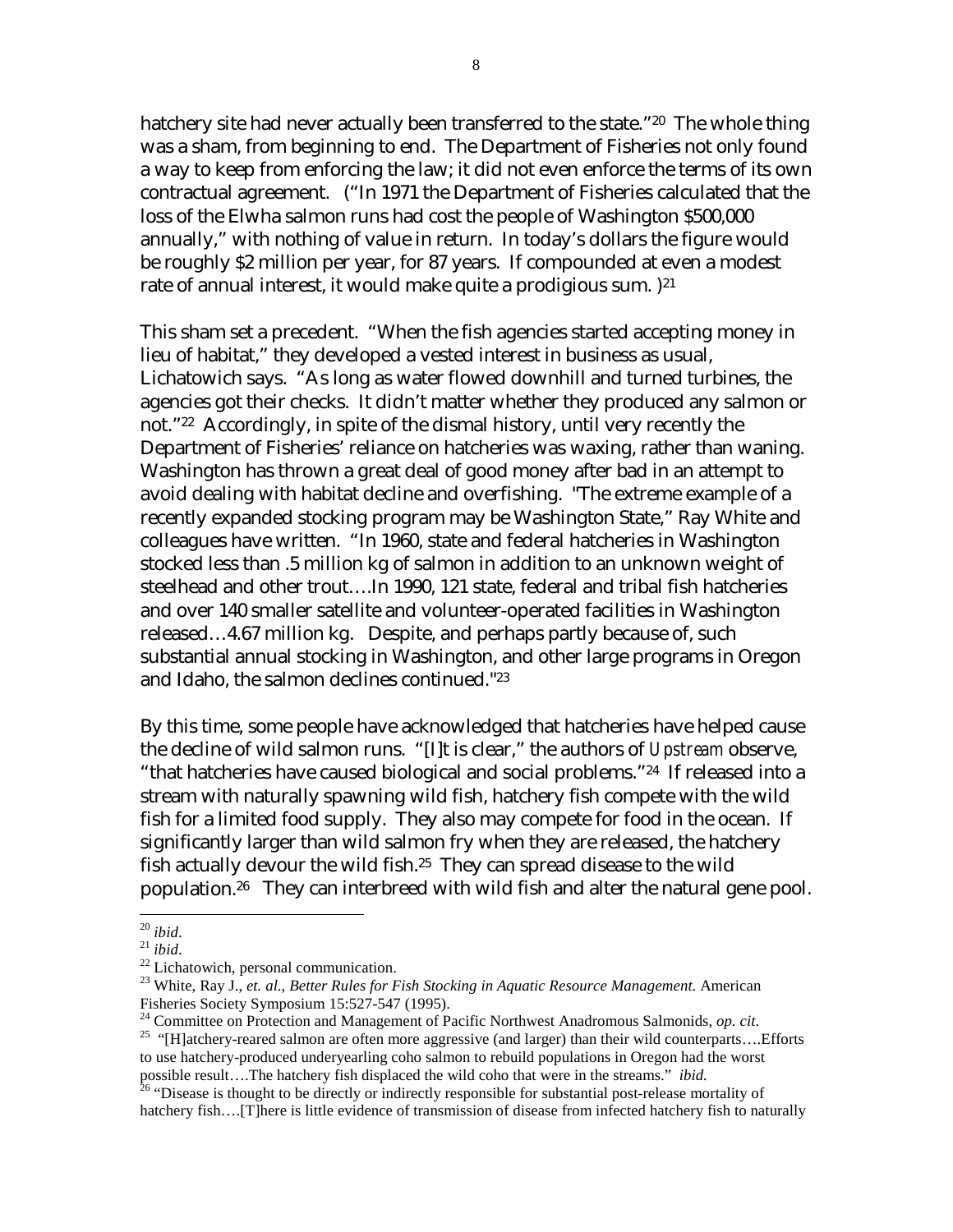As the authors of *Upstream* write, "many local breeding populations have been swamped by introgression from hatchery salmon, the original local breeding population having been replaced by genetic material from straying hatchery fish."[27](#page-8-0)

Finally, they put pressure on fishery managers to let fishers deplete wild salmon runs. If a relatively large hatchery run mingles with a relatively small wild run, and people are allowed to catch a reasonable percentage of the hatchery fish, they likely will catch an unreasonable percentage of the wild ones. "If fishing responds to apparent abundance without consideration of the stock composition (i.e., the mixture of portions of stock from source populations) or if fishing levels are based on hatchery production, the natural population will be overfished and its production will, on the average, decline."[28](#page-8-1)

The misplaced faith in fish hatcheries has not only helped justify the destruction of wild runs by dams built for other purposes; it also has justified blocking of fish passage by the hatcheries themselves. "[A] common practice at many fish hatcheries has been to block upstream migration at or near the hatchery to aid in collecting returning adults or to isolate adults, possibly carrying diseases, from the hatchery's water supply."[29](#page-8-2)

The handwriting appeared on the wall fairly early, but most decision makers chose to ignore it. In 1917, John N. Cobb, who would soon become the first director of the University of Washington's college of fisheries, described "an almost idolatrous faith in the efficacy of artificial culture of fish for replenishing the ravages of man," and warned that "nothing has done more harm than the prevalence of such an idea.["30](#page-8-3)

But the faith has persisted. Seventy-seven years later, University of Washington fisheries and zoology professor James R. Karr wrote, "Worst of all, hatcheries lull people into thinking that the causes of fishery declines have been 'fixed' when, in fact, they have not. Yet the public pressure to maintain hatcheries persists."[31](#page-8-4) 

 $\overline{a}$ 

<span id="page-8-2"></span>eventual collapse of the metapopulation's production." *ibid.*<br><sup>29</sup> Committee on Protection and Management of Pacific Northwest Anadromous Salmonids, *op. cit.*<br><sup>30</sup> quoted in White, Ray J., *et. al.*, *op. cit.*<br><sup>31</sup> Karr

reproduced fish….However, there has not been much research on this question, and most disease-related losses in natural environments would probably go undetected." *ibid.*

<span id="page-8-1"></span><span id="page-8-0"></span>

<sup>&</sup>lt;sup>27</sup> *ibid*.<br><sup>28</sup> "The result of regulating fishing on a metapopulation basis and ignoring the reproductive units that make up a metapopulation is the disappearance or extirpation of some of the local breeding populations and the

<span id="page-8-3"></span>

<span id="page-8-4"></span>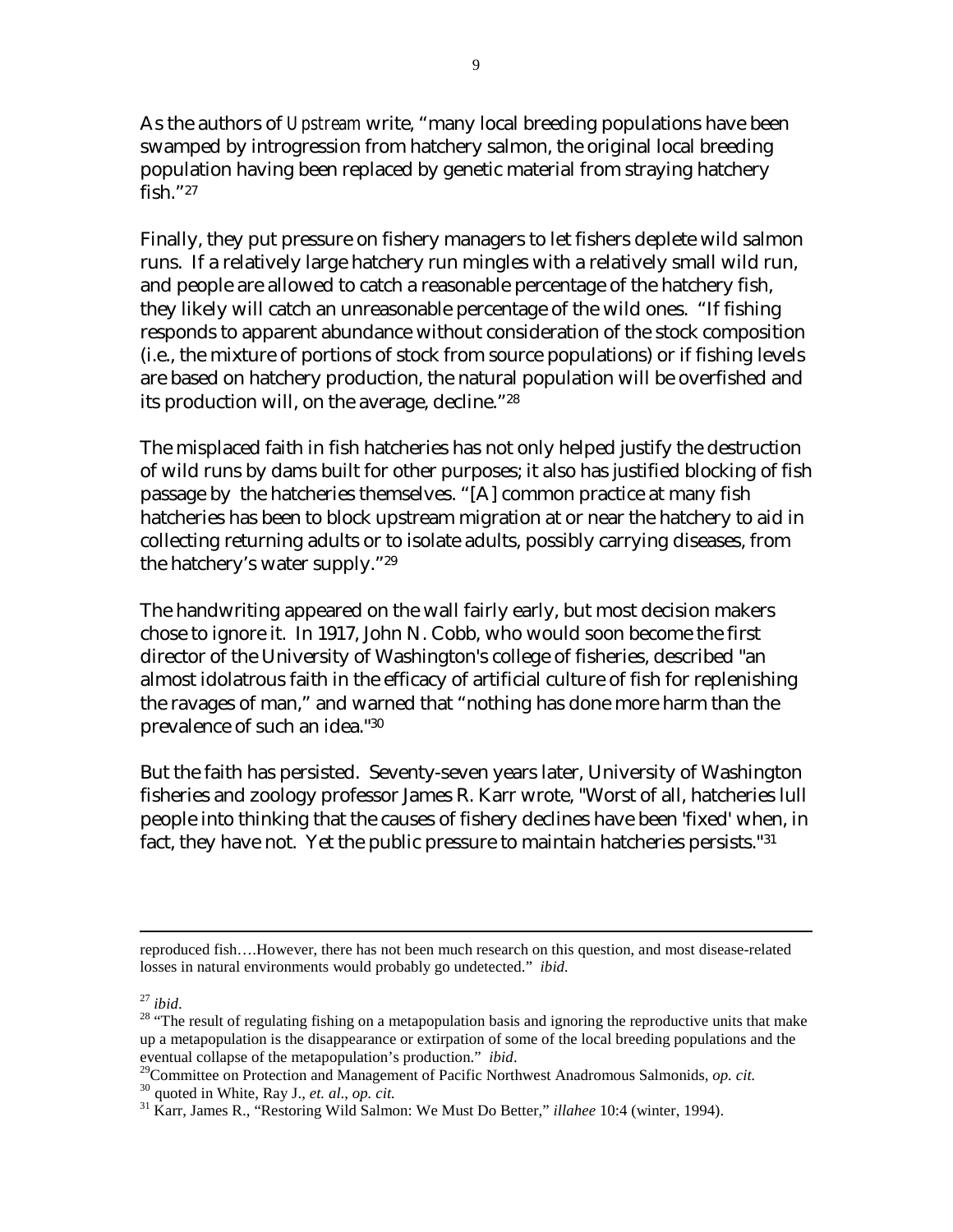It has persisted for a reason. Fish culture was never simply a technology. In a society that has wanted to avoid making choices, hatcheries have been the key to avoidance. "Fish culture became the only way that western fish and game commissions saw to override the onslaught of overharvest and habitat degradation," Lichatowich has written. "Hatcheries offered a ready alternative to strict regulations and an easy way to avoid confrontation with irrigators, timber companies and polluters."<sup>32</sup> Fish culture fit into a regional world view. "Hatcheries supported [the  $19<sup>th</sup>$ -century] development ideology," Lichatowich says. He suggests that they still have an ideological basis—and he cites physicist Freeman Dyson's idea that if a technology is ideologically driven, it is not allowed to fail because "if the ideologically-driven technology fails, then it calls into question the ideology. That's sort of the root" of our ingrained faith in hatcheries.[33](#page-9-1)

### **Dams, Electric Power, and Political Power**

For many years, dam-building—which symbolized progress in the Pacific Northwest—did not even need the fig leaf of hatcheries to violate laws that were supposed to protect salmon. The Elwha dams were not unique. In 1901, the city of Seattle dammed the Cedar River and diverted water through wooden pipes to supply its growing population. Water supply dams for other cities and dams built to produce hydroelectric power blocked salmon spawning runs in clear violation of the law. Some dams did bring safe water supplies to the cities and electric light to people who had read by coal oil lamps, but they also brought death to entire salmon runs—often because it was easier and cheaper to ignore the law than to try saving fish.

Without even a gesture toward the law, the city of Tacoma's Cushman power dams blocked the whole north fork of the Skokomish River and deprived the lower mainstem Skokomish of roughly half its natural flow. "The [Cushman] Project destroyed the salmon and steelhead productivity of what the Washington Department of Fisheries called 'among the most important and valuable food salmon spawning streams in the State of Washington.'"[34](#page-9-2) Tacoma obtained a federal license to flood 8.8 acres of federal land. It then "used the license as a pretext to build unlicensed, unregulated hydroelectric facilities, including two dams, two reservoirs, diversion works, two power houses, transmission lines, and appurtenances; to flood 30-plus acres of federal land within a total project

<span id="page-9-0"></span><sup>&</sup>lt;sup>32</sup> Lichatowich, personal communication.

<span id="page-9-1"></span>

<span id="page-9-2"></span><sup>33</sup> *ibid*. 34brief of Skokomish Indian Tribe, Skokomish Indian Tribe v. Tom Fitzsimmons *et. al*., No. 23367-3-II, Court of Appeals, Division II, State of Washington (October 12, 1998).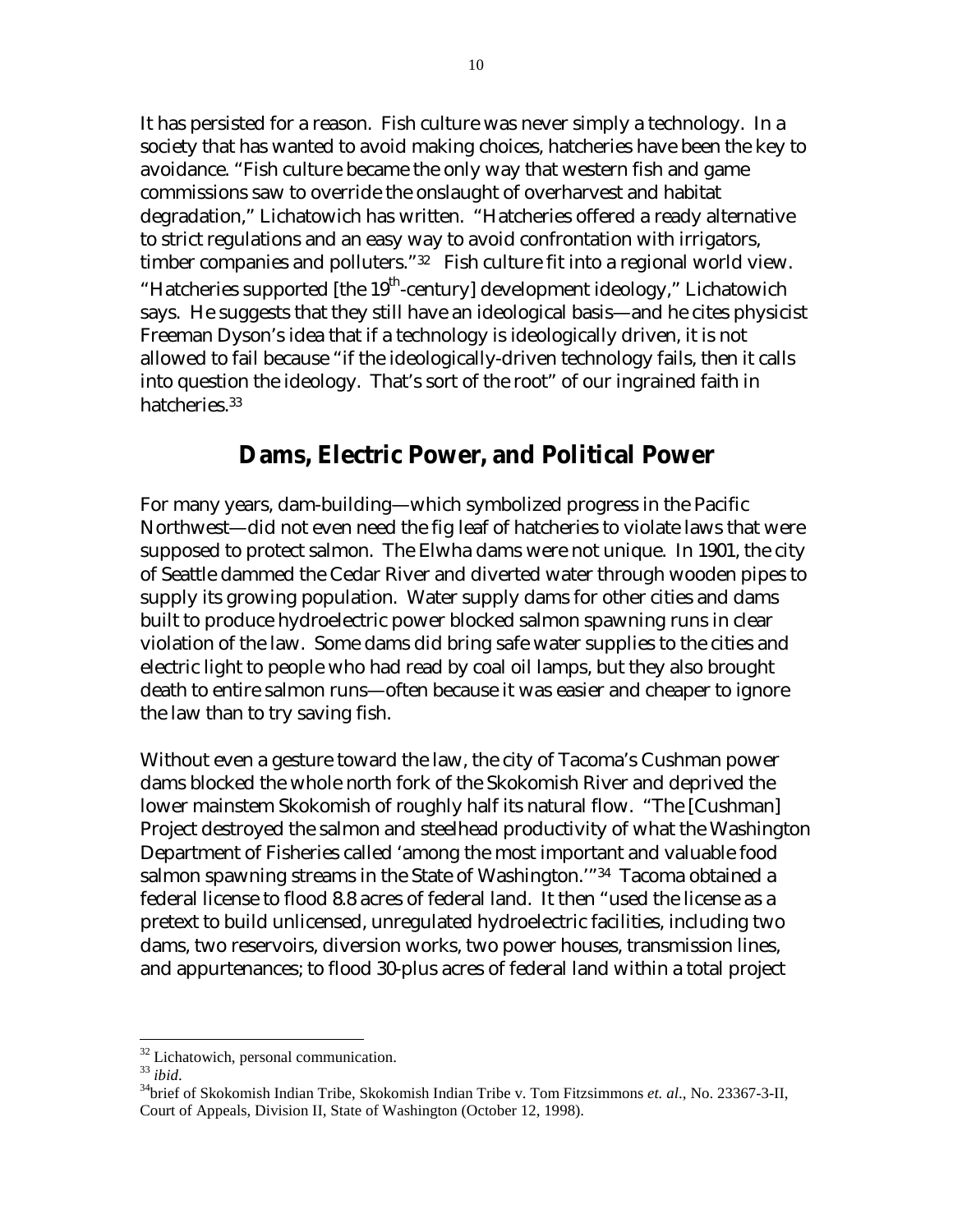area of about 4700 acres; and to divert the entire North Fork Skokomish River from its watershed."[35](#page-10-0) 

This formed part of a pattern. "[D]uring the 1930s and 1940s the public power interests turned against their former allies in the fishing industry and sought to avoid all laws for the protection of salmon," Brown writes. "Tacoma City Light led the way in 1926 when it built Cushman Dam on the Skokomish River without fish ladders or a hatchery. Milo Bell, retired professor of fisheries at the University of Washington, recalled that 'the Department [of Fisheries] tried for years and could never get anywhere with Tacoma City Light. They wouldn't even meet with us.'"[36](#page-10-1) Yet the department did not try to block construction of the dam and never took legal action against Tacoma.

Large concrete power dams were the exception. Most of the damage was done by more modest structures. Lichatowich has written, "even before the 1930s [when the first big dams were built on the Columbia River], hundreds of smaller dams were built for municipal water supplies, stock watering, irrigation, placer mining and power generation. Like their large counterparts, these small dams also prevented salmon from reaching spawning areas, flooded upstream habitat and degraded salmon habitat downstream by altering flow patterns."[37](#page-10-2) Despite the laws against blocking fish passage, timber companies in the late 19<sup>th</sup> and early  $20<sup>th</sup>$  centuries routinely built destructive "splash dams" that stored water to float logs down small streams. "On northern Puget Sound…reliance was placed on river drives [of logs] until well into the twentieth century," forest historian Robert Ficken has written. "Logs were gathered in booms to await the production of high water by nature or by specially built splash dams."[38](#page-10-3) The water "would be released suddenly to 'flash-float' logs down the river," according to a description of one dam. The dams kept fish from getting upstream. Worse, they destroyed habitat and disrupted spawning for miles below. "The sudden wall of water and logs crashing downstream was like a spring freshet occurring several times during the spawning and incubation periods. The salmon didn't stand a chance of spawning effectively, for they were carried downstream with the flood each time it was released. In between floods the stream bed was nearly dry and in the winter the eggs were exposed and frozen.["39](#page-10-4) 

Of course, this happened many years ago. But the philosopher George Santayana said, "those who cannot remember the past are condemned to repeat

<span id="page-10-0"></span> $35$  ibid

<span id="page-10-1"></span>

<span id="page-10-3"></span><span id="page-10-2"></span>

<sup>&</sup>lt;sup>36</sup> Brown, *op. cit.* 37 Lichatowich, *op. cit.* 37 Lichatowich, *op. cit.* 38 Ficken, Robert, *This Forested Land*, University of Washington Press (1987).

<span id="page-10-4"></span><sup>39</sup> International Pacific Salmon Fisheries Commission, *Salute to the Sockeye* (1958 ).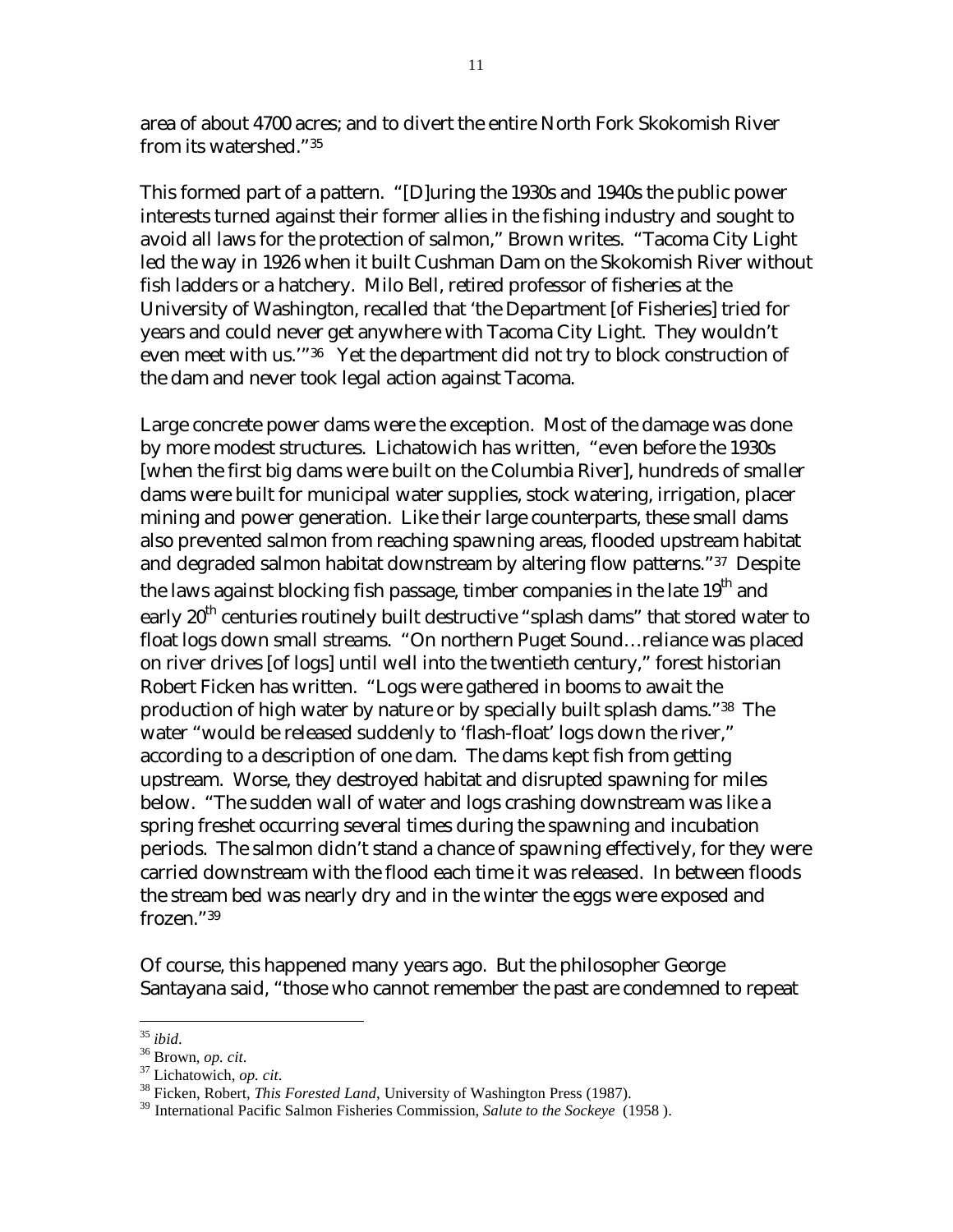it."[40](#page-11-0) In our treatment of wild salmon, we have been repeating it, one way or another, for generations. Now, with fish runs on the brink of extinction, we must decide whether or not to break the cycle. As a first step, we must see why our efforts to date have failed.

## **WHERE WE STAND**

## **A Critique of Salmon Protection Efforts**

#### The government does not enforce laws to protect salmon habitat

Even at the turn of the century, people knew that the laws were not being enforced. Little was done about it. "In 1899, the U.S. fish commissioner's report to Congress noted that 'in Washington, while the throwing of sawdust into streams is prohibited, it is reported that the regulations have not been well enforced,'" Bruce Brown writes in *Mountain in the Clouds*. "The same report was appalled that laws regulating the commercial salmon fishing seasons were not enforced outside southern Puget Sound in the vicinity of the state capital. One early state fish commissioner even issued a public mea culpa for the nonenforcement of laws to protect the salmon. In 1911, a disgusted British Columbia commissioner of fisheries described Washington fishery law as simply a 'dead letter.'["41](#page-11-1)

People for Puget Sound reported in 1993 that in the two previous fiscal years, "Ecology applied formal enforcement about 15 percent of the time….Penalties were assessed on approximately 6% of these violations in 1991 and on 5% in 1992. Even if penalties were assessed at twice the rate of this estimate, the current enforcement system does not appear to provide a strong incentive for compliance.["42](#page-11-2)

For two decades, the Department of Ecology simply refused to restrain egregious violations of the federal Clean Water Act by dairies. The Environmental Protection Agency was aware of this non-enforcement, but did nothing. In sworn testimony before a federal court, DOE regional water quality manager Robert Barwin was asked recently, "the amendments to the Clean Water Act in

1

<span id="page-11-0"></span><sup>40</sup> Santayana, George, *The Life of Reason*, cited in *Bartlett's Familiar Quotations*, Little, Brown & Co. (1992).  $^{41}$  Brown, *op. cit.* 

<span id="page-11-1"></span>

<span id="page-11-2"></span><sup>&</sup>lt;sup>42</sup> People for Puget Sound, "An Analysis of the Department of Ecology's Water Quality Enforcement Program: Conclusions and Recommendations" (December 20, 1993).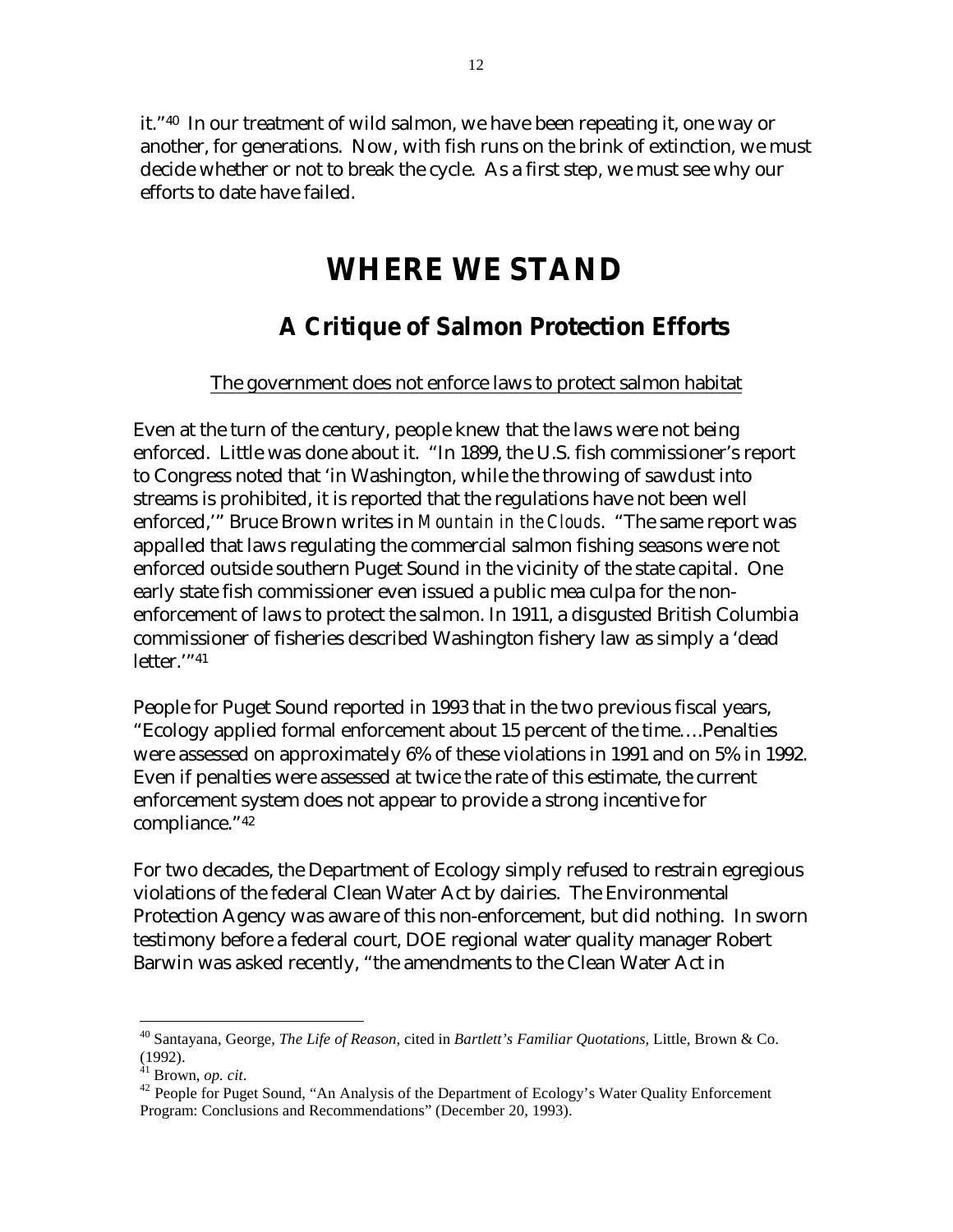1977…defined concentrated animal feeding operations as point sources, didn't [they]?"

"Yes, [they] did."

"And point sources are required to have NPDES [National Pollution Discharge Elimination System] permits, aren't they?"

"Yes, they are."

"[But] some 20 years [elapsed] after the law went into effect before Mr. Hosma's facility, which had been operating that entire period of time, obtained a permit; isn't that correct?"

"That's correct," the witness agreed. Later, the judge asked, "you had the ability to issue individual permits, didn't you?"

"Yes."

"And you had the obligation to, in fact, when there were discharges, didn't you?"

"Yes."

"And you didn't do that, did you?"

"No…["43](#page-12-0)

The testimony is unambiguous.

Even when permits are required, the state does a poor job of applying the law. *Toxic Soup*, a 1996 study of industrial water pollution in Puget Sound, found that, "Permit limits for given pollutants are inadequate and outdated," and that the "use of dilution zones [mixing zones around the point of discharge] is inappropriate….The combination of basing permits on inadequate limits and allowing dilution zones…prevents these toxic discharges from being considered a problem."[44](#page-12-1)

Enforcement is not an end in itself. Government may accomplish more by helping citizens, businesses, dairies, and other parties to solve problems than by treating them as antagonists. Officials should not be indifferent to the risk of, for example, forcing farmers out of business. If western Washington farms disappear, they will probably not be replaced by anything more environmentally benign. But executive agencies have no authority to ignore the law. Through non-enforcement, government not only fails to protect the resource, it also misleads the public—which assumes the resource is being protected—and in effect penalizes all the citizens and businesses that obey the law.

In one Puget Sound county, for example, a series of housing developers preserved the required buffer along a small non-fish-bearing stream that flows into a lake, which in turn feeds a chinook stream. But then another developer,

<span id="page-12-0"></span> $\overline{a}$ <sup>43</sup> *Community Association for the Restoration of the Environment v. Henry Hosma Dairy et. al*., CY-98- 3011-EFS (Eastern District, Washington, 1999).

<span id="page-12-1"></span><sup>&</sup>lt;sup>44</sup> People for Puget Sound, "Toxic Soup" (December 1996).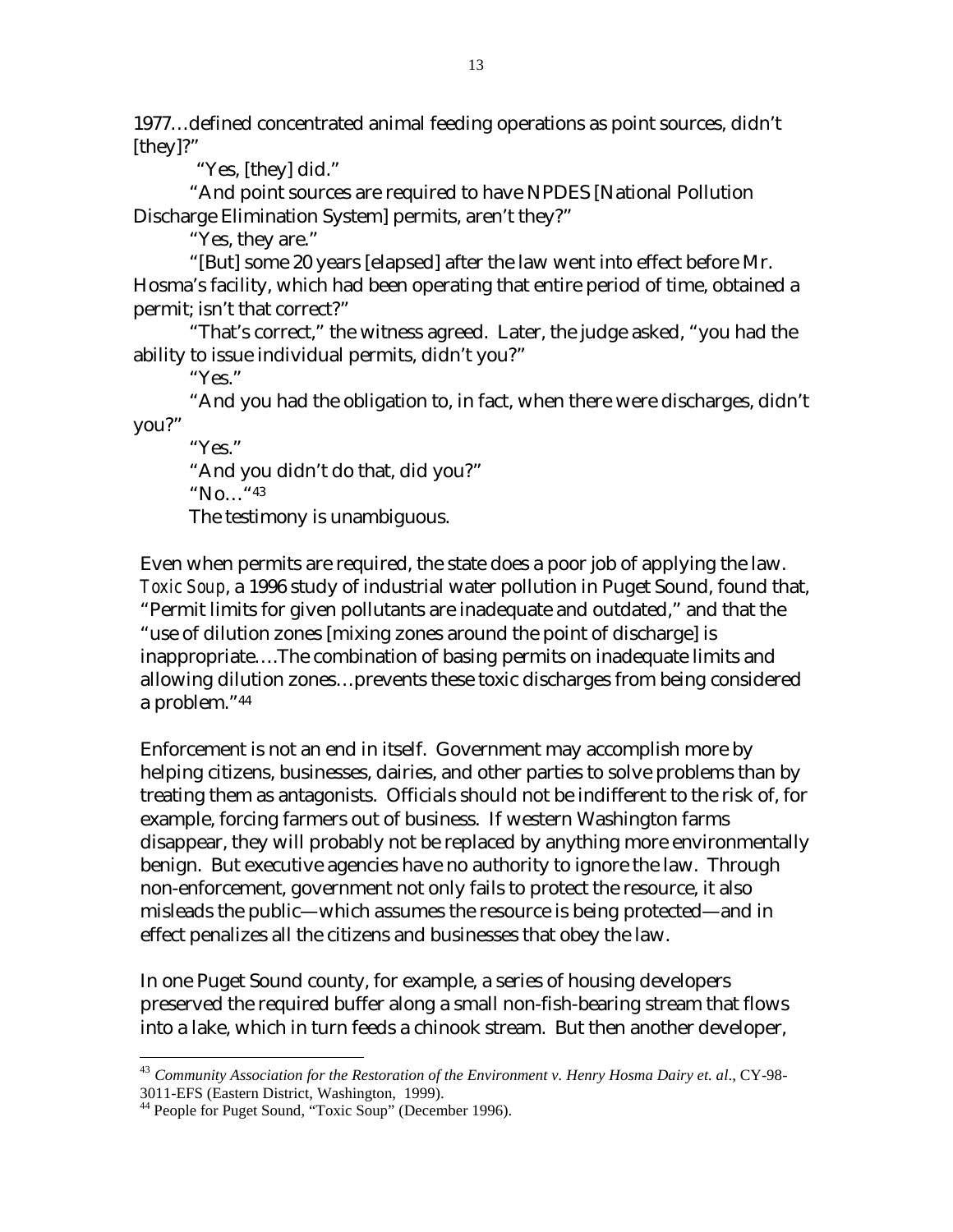acting as property manager for an elderly absentee owner, cleared, filled and leveled the wetland in which the stream naturally rose. He subsequently acquired the property and now intends to build a road and houses on it. County government has taken no action against him, so the conscientious behavior of neighboring developers and property owners has been largely in vain. "I thought the salmon rules would protect it more," an indignant neighbor says. "The rules are not protecting anything."[45](#page-13-0) The situation "typifies and exemplifies everything that is not working," says a county watershed steward who monitored the wetland for three years. "The big guys get away with bloody murder and the little guys stand in line to get a permit." He says, "it's all about money . . . and a lack of respect for the public trust.["46](#page-13-1)

Under the state's widely violated hydraulics code, anyone who performs work that will "use, divert, obstruct, or change the natural flow or bed of any of the salt or fresh waters of the state,' must "secure the approval of the department as to the adequacy of the means proposed for the protection of fish life.["47](#page-13-2) In other words, one must get a hydraulics permit from the Department of Fish and Wildlife. That's the law. If anyone installs a dam or even a culvert that blocks fish without including an approved, effective fishway—or building and providing the money to operate a hatchery—the Department of Fish and Wildlife can order him to remove the obstacle or install a fishway. If he refuses, the department may destroy the obstruction as a nuisance or may remove or replace it at the owner's expense[.48](#page-13-3) But the law is rarely enforced. Much of the public does not even know it exists. And government itself has violated the law thousands of times, often by not providing adequate fish passage when it builds roads.

In all too many places wild fish cannot get past the state's own highway culverts. In a recent study of Washington State's Hydraulic Code, the Center for Natural Resource Policy concluded that "the Department [of Fish and Wildlife] places a low priority on implementing the Hydraulic Project Approval [HPA] process and its enforcement…[which] contributes to the demise of our salmon and steelhead resources."[49](#page-13-4) The report continues,

*There are potentially thousands of impassable fish blocking culverts in Washington State. These impassable culverts affect hundreds of miles of fish habitat and the production of tens of thousands of salmon and steelhead. In addition, these barriers affect the lives and livelihoods of thousands of commercial* 

<span id="page-13-0"></span><sup>&</sup>lt;sup>45</sup> Personal conversation. The source, a public employee, asked to remain anonymous, to avoid retribution. <sup>46</sup> *ibid.* <sup>47</sup> RCW 75.20.100.

<span id="page-13-1"></span>

<span id="page-13-2"></span> $48$  RCW 75.20.060.

<span id="page-13-3"></span>

<span id="page-13-4"></span><sup>49</sup> Center for Natural Resource Policy, *Critique of the State's Hydraulics Code*, June 1999.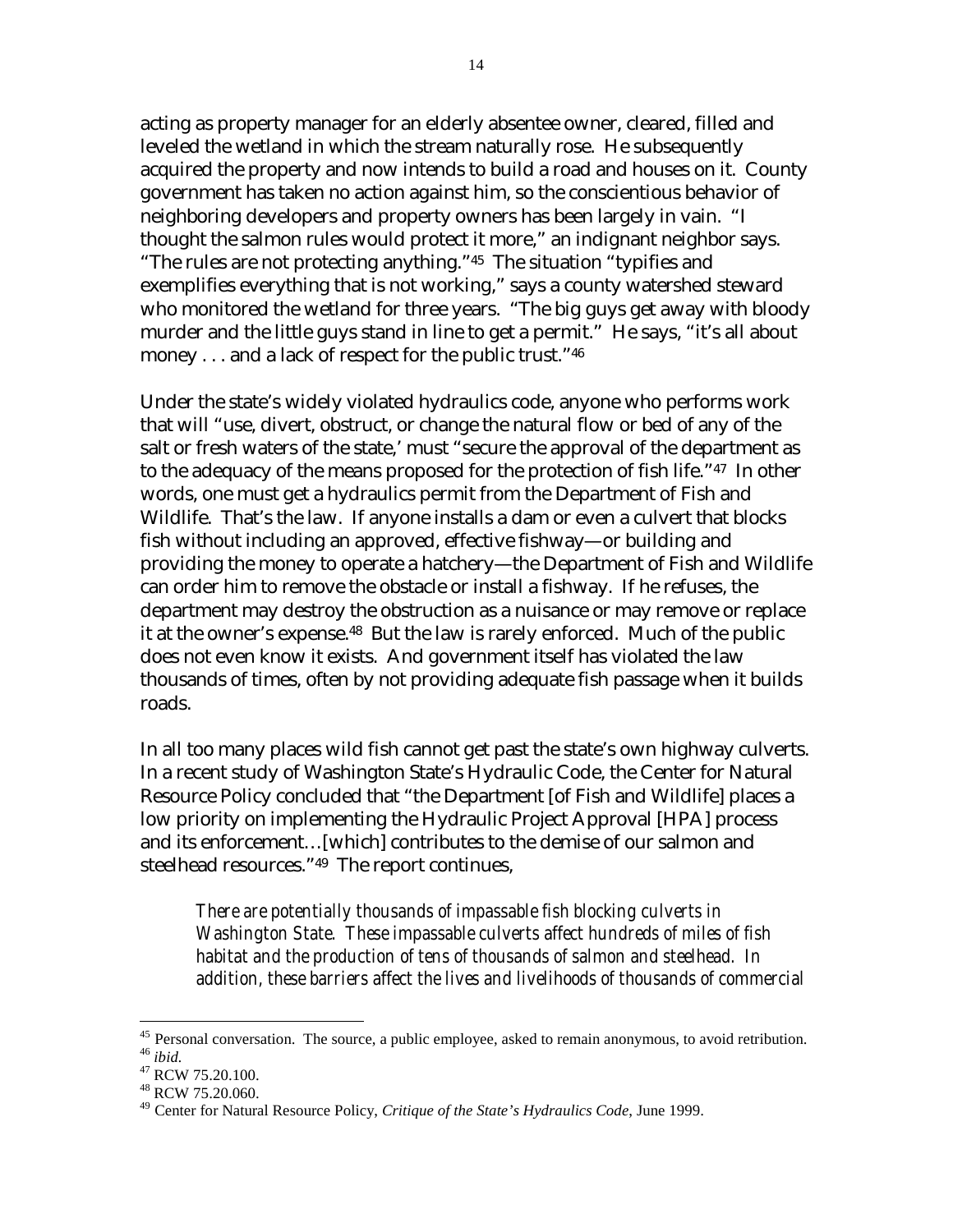*and recreational fishers throughout the State. Unfortunately, the legislature does not fully fund nor does the Department place a high priority in its funding and enforcement authorities to the HPA process….* 

*The Department of Fish and Wildlife has statutory and common law authorities to hold those that own impassable culverts both civil and criminally liable. However, the Department has negligibly used these authorities. Ideally, the strategy to comprehensively address fish passage problems throughout the state should include an aggressive enforcement and compliance program by the Department. In addition, the Department should discontinue issuing HPAs for road culverts in areas that have listed fish species, at least to the extent to those individuals that still own impassable fish blocking culverts. However, it is unlikely the Department will alter its approach of "idly sitting by" while thousands of culverts illegally prevent salmon from reaching their historic spawning and rearing habitats. The only feasible recourse may lie with various interest groups or members of the general public to hold the agency or those that own impassable culverts accountable*[50](#page-14-0)*.* 

In short, as local, county, and state road builders routinely violate state law by blocking fish passage, the Department of Fish and Wildlife takes little or no initiative to protect the fish. The state legislature compounds the problem. "[T]he legislature does not fully fund nor does the Department place a high priority in its funding and enforcement authorities [on] the HPA process."[51](#page-14-1) At the current levels of funding and commitment, the Department predicts "it will take over 75 years just to inventory all the fish blocking culverts statewide.["52](#page-14-2) 

#### Salmon need water; the state fails to provide it or protect it

The Department of Fish and Wildlife may object to applications for permission to divert water, if the diversions will reduce the flow below the level that salmon need. (The Department of Ecology is the agency that actually grants the permits for water diversions.) Even on the west side of the Cascades, water withdrawals threaten salmon. "We are going to see that inadequate flow is one of the socalled 'limiting factors' preventing the recovery of salmon," water rights attorney Rachael Paschal explains. "There are times of the year, some years, when there's not enough." While many people in the rainy Puget Sound basin may doubt this, "the utilities are very worried.["53](#page-14-3) Nevertheless, objecting to new diversions has become almost a moot point; the state already has granted approximately

<span id="page-14-0"></span> $50$  ibid.

<span id="page-14-1"></span>

<span id="page-14-3"></span><span id="page-14-2"></span>

<sup>50</sup> *ibid.* <sup>51</sup> *ibid.* <sup>52</sup> *ibid*. 53 Paschal, Rachael, personal communication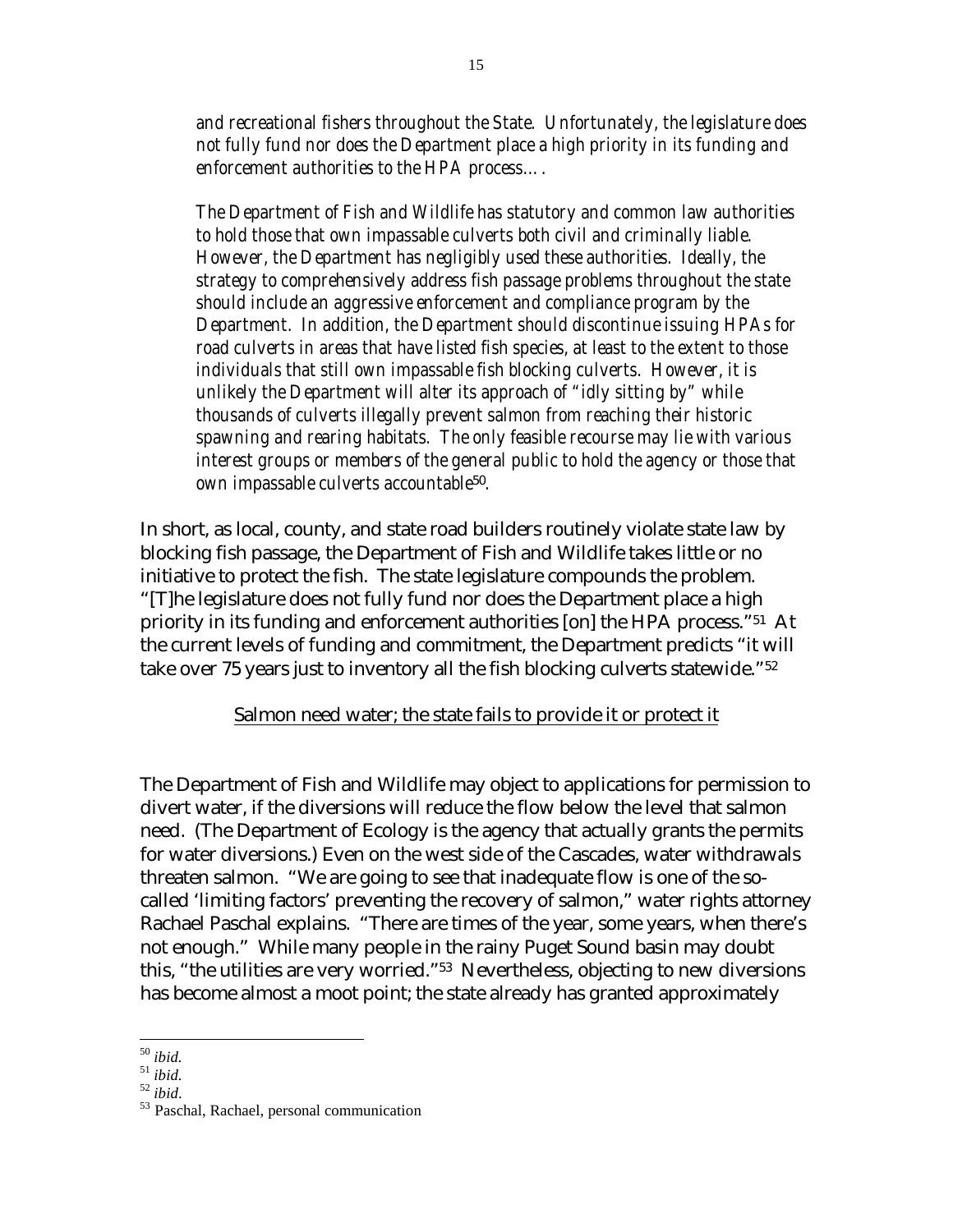225,000 water rights and claims. In many cases, people have rights to withdraw more water from a river than the river contains. Virtually none of the rights was granted with any consideration of in-stream flow.[54](#page-15-0) The state failed to protect instream flows prior to granting water rights, then the state supreme court ruled that current statutes prevent the Department of Ecology from enforcing instream flow requirements on the water it has given away. The legislature can remedy that situation, but shows no inclination to do so[.55](#page-15-1) 

Individuals, farmers, and corporations have rights to withdraw only specified amounts of water--theoretically. If they do not put the water to "beneficial use" within any five-year periods, they lose their rights--theoretically. Are people withdrawing more water than they are entitled to take? Have they let their rights lapse? No one knows—because no one has collected even minimal information. People have not been forced to meter their withdrawals, and they have not done so. Requirements for metering have been largely ignored by water users, and almost entirely unenforced.<sup>56</sup> The entire state has only an estimated .25 FTE people devoted to water rights enforcement. [57](#page-15-3) On February 11, 2000, a Thurston County Superior Court judge ruled that by not requiring water users to meter withdrawals, the DOE had been violating the law since 1993.[58](#page-15-4) 

Ecology is not the only agency that does less than the law allows. Existing statutes permit the Department of Fish and Wildlife to shut down unscreened water diversions, which direct salmon into irrigation ditches, where they die.<sup>59</sup> The Department virtually never does.

Why do state agencies do so little to enforce the laws? One reason—hardly the whole story but not just a self-serving alibi--is that they lack resources. WDFW does not have enough trained people on its staff to write hydraulic permits that will protect anadromous fish.<sup>60</sup> And it has not always received much support

<span id="page-15-0"></span> $54$  ibid.

<span id="page-15-2"></span><span id="page-15-1"></span>

<sup>&</sup>lt;sup>55</sup> *ibid*.<br><sup>56</sup> This is not a trivial problem. Experience in Oregon suggests that stopping illegal water withdrawals can lead to major habitat improvements. Several years ago, WaterWatch of Oregon started trying to identify water from the Wood River that was being wasted and to see if that water could be returned to the stream. WaterWatch found that waste was a secondary problem; so much water was being stolen—because no one metered withdrawals or enforced the law—that stream flows would increase significantly if water users simply stopped stealing. In 1997, pressured by WaterWatch, the state ordered all irrigators to install control structures. Water theft has stopped, restoring 15 million gallons a day—10 percent of the upper Wood River's natural flow. Benson, Reed, executive director of WaterWatch of Oregon, personal

<span id="page-15-3"></span>communication.<br> $57$  Some people estimate the number as high as 1. Paschal.

<span id="page-15-4"></span><sup>&</sup>lt;sup>58</sup> see Ashton, Linda, "State told to keep track of water withdrawals," *Seattle Post-Intelligencer*, February 17, 2000, B1.

<span id="page-15-5"></span><sup>&</sup>lt;sup>59</sup> RCW 75.20,040.

<span id="page-15-6"></span><sup>&</sup>lt;sup>60</sup> Wright, Sam, personal communication.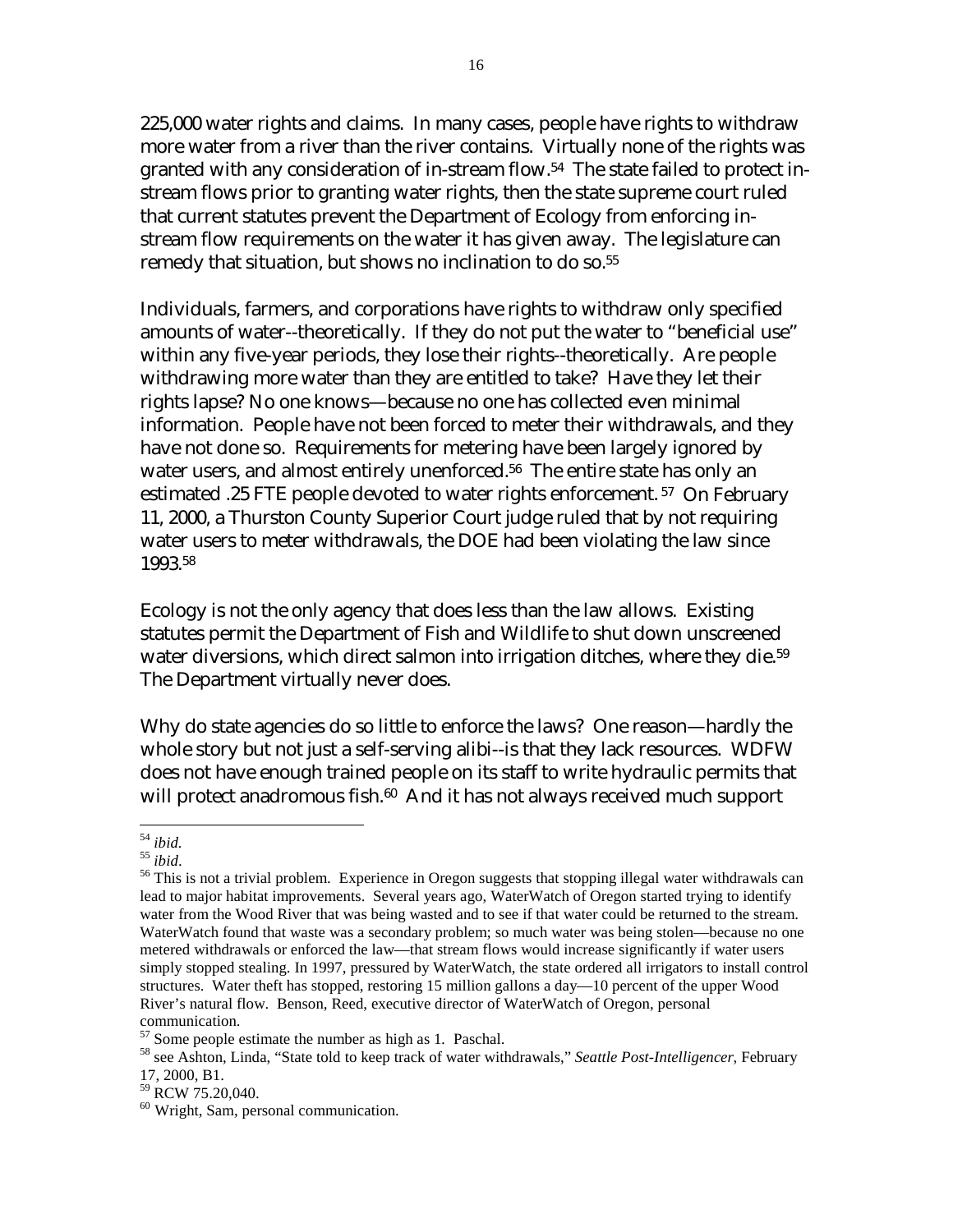from the society it is supposed to serve. The state Department of Fisheries observed long ago that, "A reoccurring problem is the attitude of the local courts when the Department attempts to prosecute a hydraulic violation. Convictions are rarely obtained and when favorable judgements do occur the penalties are usually so low that they provide little if any deterrent to future violations."[61](#page-16-0) 

Politics work against enforcement, too. Former director of Fish and Wildlife Bern Shanks said that every time his agency tried to enforce the hydraulics code, it received a call from the state legislature.<sup>62</sup> In his federal court testimony about the Department of Ecology's failure to enforce the Clean Water Act against dairies, DOE official Robert Barwin was asked, "Was the legislature trying to direct how the agency was enforcing or implementing the Clean Water Act?" Barwin answered, "Yes." He was then asked if his agency was "receiving pressure."

"I think that it was, yes."

"And what evidence do you have for that?"

"At the last…of five public hearings on what was then the draft NPDES permit [covering the entire dairy industry]…several legislators got up and testified in essence that…our budget was perhaps in danger if we moved forward without clear legislative direction to do so.["63](#page-16-2)

In plain language, the legislators said that if the department enforced the law, the legislature would cut its funding.

The influence of politics is nothing new. Early in the century, it played an important part in the state's response to the illegal building of the Elwha dam. The state was prepared to threaten a smaller business venture with no political clout for a similar transgression. "[W]riting to the bankrupt owner of a small mill dam on a tributary of the Elwha, [state fish commissioner Leslie] Darwin put the matter bluntly," Bruce Brown explains: "'Unless the dam is immediately equipped with a fishway in accordance with [the law], we shall have to proceed under statute to blow it out.'[64](#page-16-3) "Regarding the much larger and more damaging…dam on the mainstem Elwha, however," Brown continues, "Darwin found the situation 'perplexing.' Although the dam, which was being rebuilt, still lacked fishways, Darwin never seems to have considered applying the law with the same rigor as in the case of the small mill dam on the nearby Elwha tributary. The [dam's] influential…backers (among them banker Joshua Green)

<span id="page-16-1"></span><span id="page-16-0"></span>

<sup>&</sup>lt;sup>61</sup> Washington Department of Fisheries, *op. cit.*<br><sup>62</sup> Fletcher, Kathy, executive director, People for Puget Sound, personal communication.<br><sup>63</sup> Community Association for the Restoration of the Environment v. Henry Hosm

<span id="page-16-2"></span>

<span id="page-16-3"></span>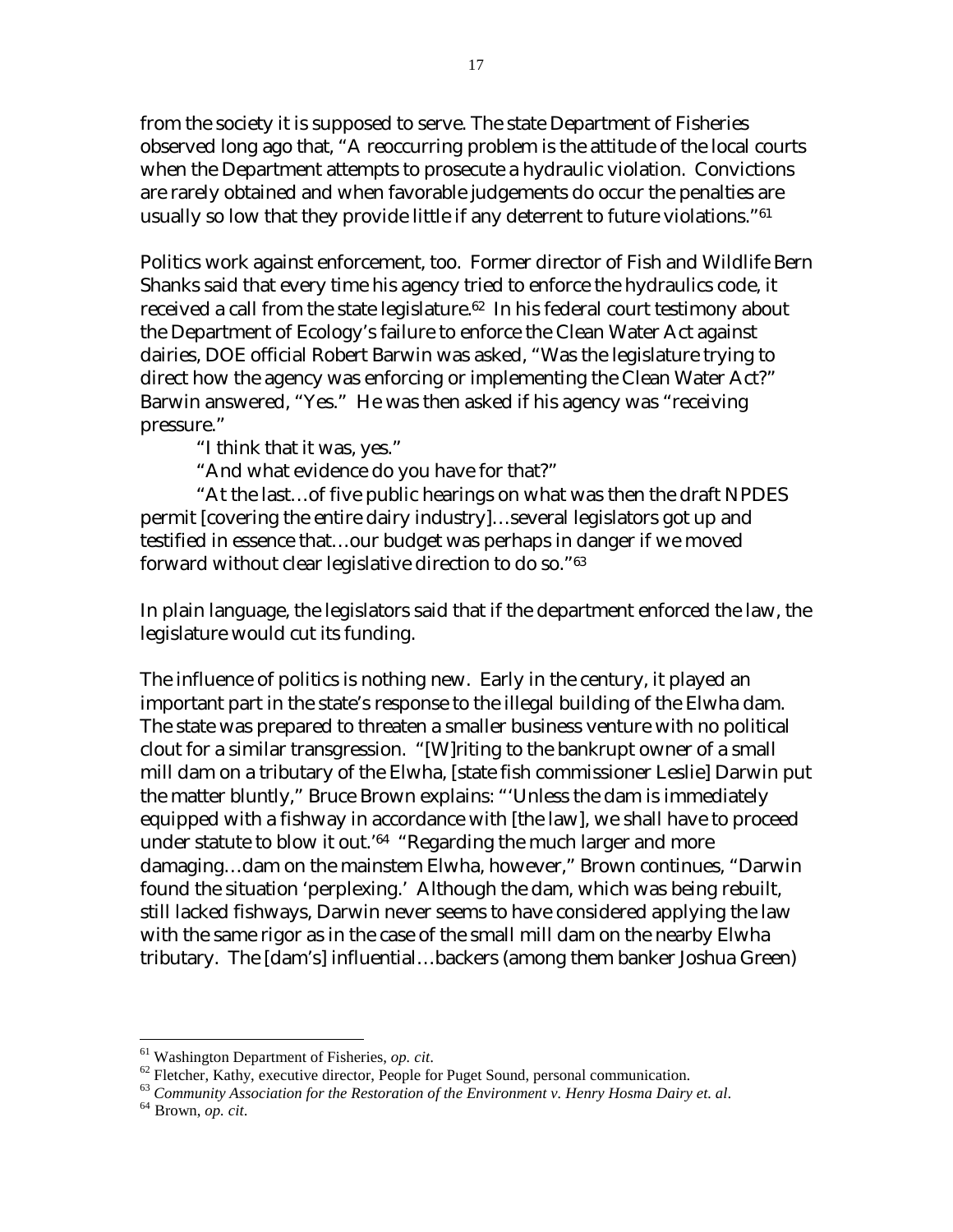and the governor's own infatuation with hydroelectric power …encouraged Darwin to attempt a more exotic solution.["65](#page-17-0)

Political influence has hampered enforcement at the county level as well. A landowner, a former King County official, created an industrial staging area on agriculturally zoned land in eastern King County, beside a small fish-bearing stream. Companies with building projects in the area have parked trucks and heavy equipment and stored supplies there. Although the county's sensitive areas ordinance requires a 100-foot setback, trucks and equipment park within ten feet of the stream. Diesel fuel and asphalt have been stored within the 100 foot riparian buffer zone. A diesel spill reached the stream. The offences were reported to county government, but the sensitive areas ordinance is still being violated in clear sight of the county road.<sup>66</sup>

The same land owner "was issued a permit by WDFW to dredge [the] salmon bearing stream during spawning season," Washington Trout reported. The agency's "rationale for the dredging was 'it was an emergency to help fish passage' yet…the Department allowed the same developer to block fish passage on another stream a quarter mile away. In cases like this it appears that the Department is handing out [hydraulic permits] solely to assist developers in meeting their objectives with little regard for state law, or the needs of fish."<sup>[67](#page-17-2)</sup>

In fairness to the DOE and other agencies, they might enforce the law more zealously if legislators gave them not only more encouragement but also more money. This year, the state legislature did give the DOE's Water Resources Program four more enforcement employees, tripling the number of people DOE had available to enforce water laws. Perhaps not just coincidentally, DOE has subsequently filed two enforcement actions and is trying to levy \$59,000 in fines against two allegedly illegal water users in eastern Washington[.68](#page-17-3) It has also issued a highly publicized cease and desist order against the Willows Run golf course, partly owned by Paul Allen, which had pumped water from the Sammamish River to irrigate its grass.<sup>69</sup>

Despite recent good examples, institutional culture has not encouraged people to buck political pressures. No one wants to be the "bad cop." More than one-third of the state Department of Ecology personnel who responded to a 1994 survey

<span id="page-17-0"></span> $65$  ibid.

<span id="page-17-1"></span><sup>&</sup>lt;sup>66</sup> Washington Trout, "Salmon Habitat Protection in King County is Failing."

<span id="page-17-2"></span><sup>&</sup>lt;sup>67</sup> Washington Trout, "Washington Department of Fish and Wildlife's HPA Process Fails to Protect Salmon Habitat."

<span id="page-17-3"></span> $68$  Caldwell, Rob, Center for Environmental Law & Policy, personal communication.

<span id="page-17-4"></span><sup>69</sup> Sorenson, Eric, "Willow Run Fighting For Water Rights," *The Seattle Times* (August 21, 1999) A1. "'Ecology is starting to realize that enforcing the water code is a very important component to the recovery

of salmon,' [Rob Caldwell, executive director of the Center for Environmental Law & Policy] said." *ibid*.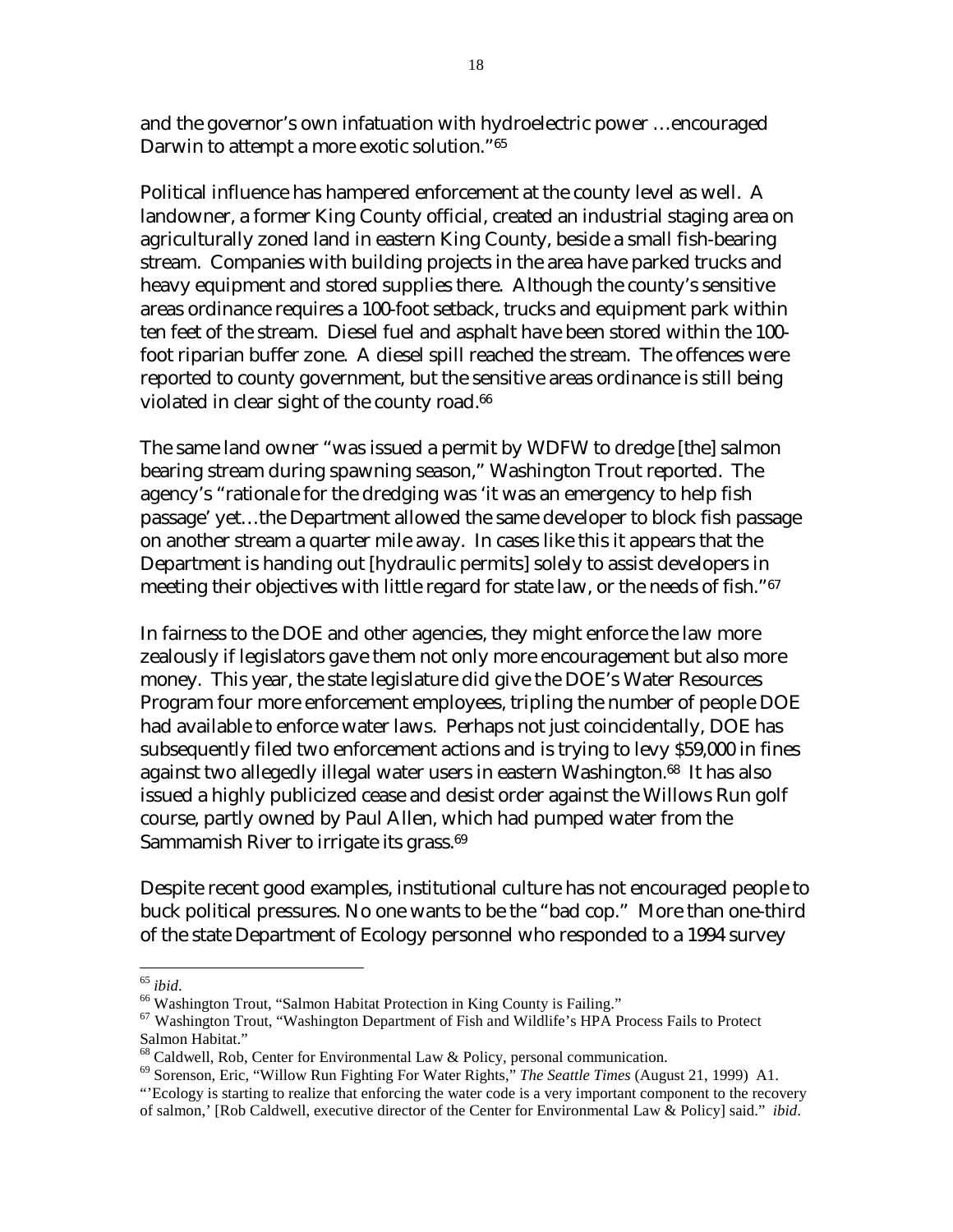said that management did not support enforcement. One-half said there was a lack of clear direction or agreement on the role enforcement plays at Ecology.<sup>[70](#page-18-0)</sup>

Some people assume that the laws are enforced more vigorously in the national forests, where a great deal of the best remaining spawning habitat lies, ostensibly protected by federal statutes that include the National Forest Management Act and the Northwest Forest Plan. But the Forest Service has a history of regarding itself primarily as a timber producer, so it commonly fails to enforce environmental requirements for timber sales.[71](#page-18-1) In an audit of environmental requirements for twelve sales outside the Northwest, the US Department of Agriculture's inspector general concluded recently that the "Forest Service's administrative controls over the preparation of environmental documents and implementation of mitigation measures applicable to timber sales have not been effective….The Forest Service could not ensure the integrity of its environmental decisions and the supporting environmental assessments."[72](#page-18-2)

#### Government asks the wrong questions

When the state assesses water quality, it measures chemical purity rather than biological health. The Clean Water Act explicitly calls for protecting the "biological integrity" of the nation's waters,[73 a](#page-18-3)nd calls for "an analysis of the extent to which all navigable waters of each state provide for the protection and propagation of a balanced population of shellfish, fish, and wildlife." Yet most states approach water quality as if chemical purity were the only goal. As James Karr has written, "Current programs are not protecting rivers or their biological resources because the Clean Water Act has been implemented as if crystal clear distilled water running down concrete conduits were enough."[74](#page-18-4) In 1990, the EPA told the states to develop biological standards. Generally, they have failed to do so; Washington has been particularly recalcitrant.[75](#page-18-5) 

And yet, as Karr has written, "The status of living systems provides the most direct and most effective measure of the condition of water bodies and, thus, the information critical to charting a course for federal and state programs to protect the economic and ecological interests of society."[76](#page-18-6) But the truth could be

<span id="page-18-1"></span><span id="page-18-0"></span>

<sup>&</sup>lt;sup>70</sup> "Enforcement survey results tallied," *Ecology Today* (May 1994).<br><sup>71</sup> On August 2, 1999, US District Court Judge William Dwyer held that the US Forest Service and Bureau of Land Management have failed to survey threatened plants and wildlife prior to timber sales, as required by and agreed to in the Northwest Forest Plan.

<span id="page-18-2"></span><sup>&</sup>lt;sup>72</sup> U.S. Department of Agriculture, Office of Inspector General, "Forest Service Timber Sale Environmental Analysis Requirements" (January 1999).

<span id="page-18-3"></span> $^{73}$  33 U.S.C. sec. 1251.<br><sup>74</sup> Karr, James,

<span id="page-18-4"></span>

<span id="page-18-5"></span> $75$  Karr, James, personal communication.

<span id="page-18-6"></span><sup>76</sup> Karr, James, "Clean Water Is Not Enough," *illahee*, Spring-Summer 1995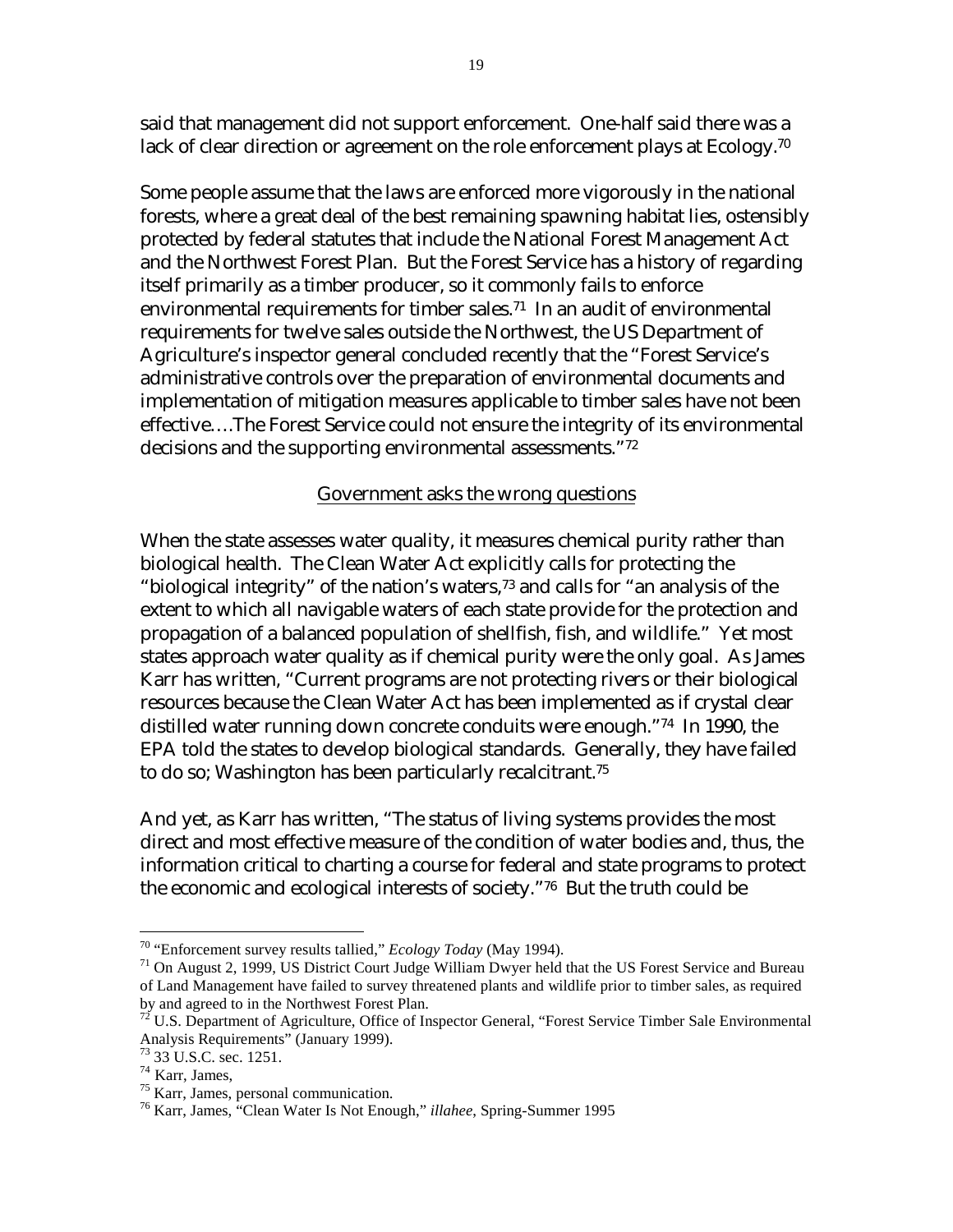inconvenient: "When compared with strictly chemical assessments of water resources," Karr writes, "assessments using biological criteria typically double the proportion of stream miles that violate water quality standards."[77](#page-19-0) 

However much money we spend to save Puget Sound's wild salmon, if we do not spend some of it on biological monitoring, we will not know whether or not any given stream provides the biological foundation for a healthy salmon population. "We cannot predict which other organisms are critical to the persistence of commercial or otherwise desired species," Karr has written. "Failing to protect phytoplankton, zooplankton, insects, higher plants, bacteria, or fungi ignores the key contributions of these taxa to fully functioning, healthy biotic communities.["78](#page-19-1) 

Without biological monitoring, even if we know that a salmon population is in trouble, we may not know why. People who want to log or build in the watershed can blame harvest as the problem. People who want to fish can point to habitat degradation. Government cannot decide rationally where to focus its attention.

Government may not want to know the truth of the biological condition of rivers and streams. Public Employees for Environmental Responsibility assert, "The fact that using biological criteria will reveal more water quality problems than previously reported explains why biological integrity indicators [have not been] used."[79](#page-19-2)

#### Government does not consider cumulative impacts

In general, we view the impact of each development project in isolation. By applying technological standards to pollution control, we have inevitably narrowed our focus. The Clean Water Act was designed primarily to deal with point sources of pollution—i.e., pipes that lead into the water from industrial or municipal sewage plants. It requires National Pollution Discharge Elimination System permits for major point sources.<sup>80</sup> It does not require permits for "nonpoint" sources—the kinds of generalized impacts that stem from suburban development, farming, or logging. Yet the cumulative effects of non-point sources pose the major problem in spawning streams and many larger channels.

<span id="page-19-0"></span> $77$  ibid

<span id="page-19-2"></span><span id="page-19-1"></span>

<sup>&</sup>lt;sup>78</sup> *ibid*.<br><sup>79</sup> Public Employees for Environmental Responsibility, *Murky Waters: Official Water Quality Reports Are <br>All Wet (May 1999).* 

<span id="page-19-3"></span><sup>&</sup>lt;sup>80</sup> 33 U.S.C. sec. 1342.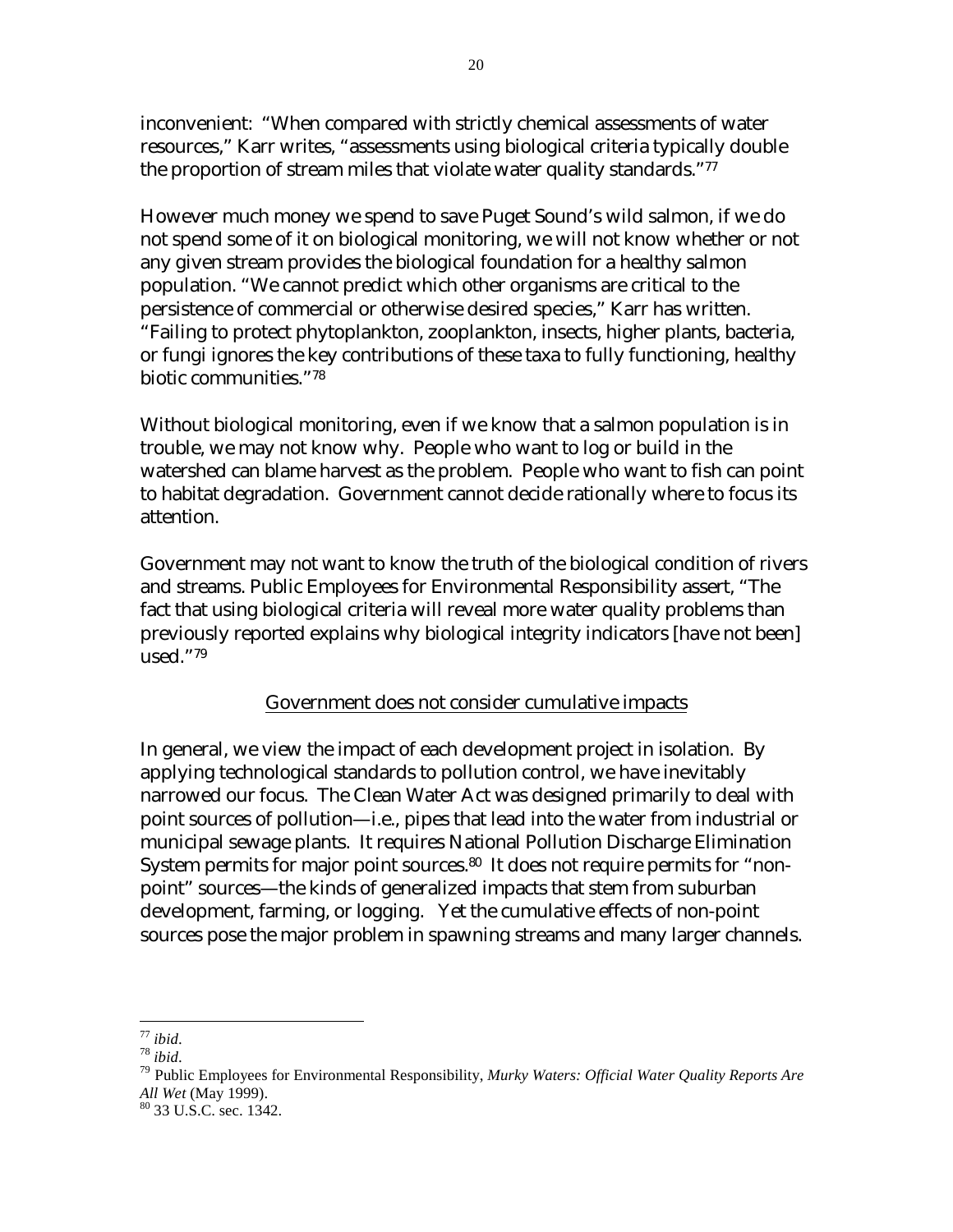Non-industrial sources are not untouchable; the state could deal with many of them under existing law. Any pollution—which includes excessive sediment that flows from a pipe or culvert is effectively a point source, and has been accepted as such by a number of courts. The pipe need not come from a factory or sewage treatment plant. If it drains a development or logging site, it can be regulated as a point source, thus dramatically reducing the challenge of dealing with so-called non-point sources. TMDL standards—the "total maximum daily load" of pollutants for each water body—can also be used to address non-point problems. They provide a mechanism for applying the Clean Water Act to the impacts of logging, farming, suburban development, and urban land-use decisions. But individual states must establish and enforce their own TMDL standards, and the states have been slow to do so. Partly because of this, in 22 states citizen organizations have sued the states and EPA for failuring to enforce the Clean Water Act. So far the citizens are winning, 22-0. Under the terms of an out-of-court settlement and a memorandum of understanding with the EPA, Washington agreed to establish a legal TMDL implementation plan. But instead of moving to comply with the law--and with its commitment to the court--the state has dragged its feet. Legislation that would have funded the application of TMDL standards has failed twice, $81$  and EPA has agreed to let the state wait 10 years before it develops standards for logging operations. The wheels of justice grind slowly, if at all.

The state has not dealt well with cumulative effects along its shorelines, either. An international task force has explained that, "In 1972, when the Shoreline Management Act was enacted, docks, piers and bulkheads were considered 'normal, protective and common appurtenances for single family residences' that aroused minimal concern."[82](#page-20-1) While any one single-family bulkhead does little harm, in the aggregate they have drastically altered the near-shore environment. But the law provides no way to address their collective impact. "The biggest gap in the current regulatory system is that it does not allow for consideration of the cumulative effects of individual development projects. It encourages development associated with single-family homes….Shoreline regulations at all levels of government are out of date and do not reflect our current understanding of marine resources and the effects of development."[83](#page-20-2) Because the act is applied locally by dozens of municipalities and tribes, the approach is piecemeal. No single jurisdiction is in a position to tackle the problem.

The US Army Corps of Engineers has authority to consider cumulative impacts when it issues permits, but the Corps lacks the will to use it: "Under the federal

<span id="page-20-0"></span><sup>&</sup>lt;sup>81</sup> Bell, Nina, Northwest Environmental Advocates, personal communication.

<span id="page-20-1"></span><sup>&</sup>lt;sup>82</sup> Broadhurst, Ginny, Puget Sound Nearshore Habitat Regulatory Perspective: A Review of Issues and *Obstacles*, Puget Sound/Georgia Basin International Task Force, March 1998. 83 *ibid*., executive summary.

<span id="page-20-2"></span>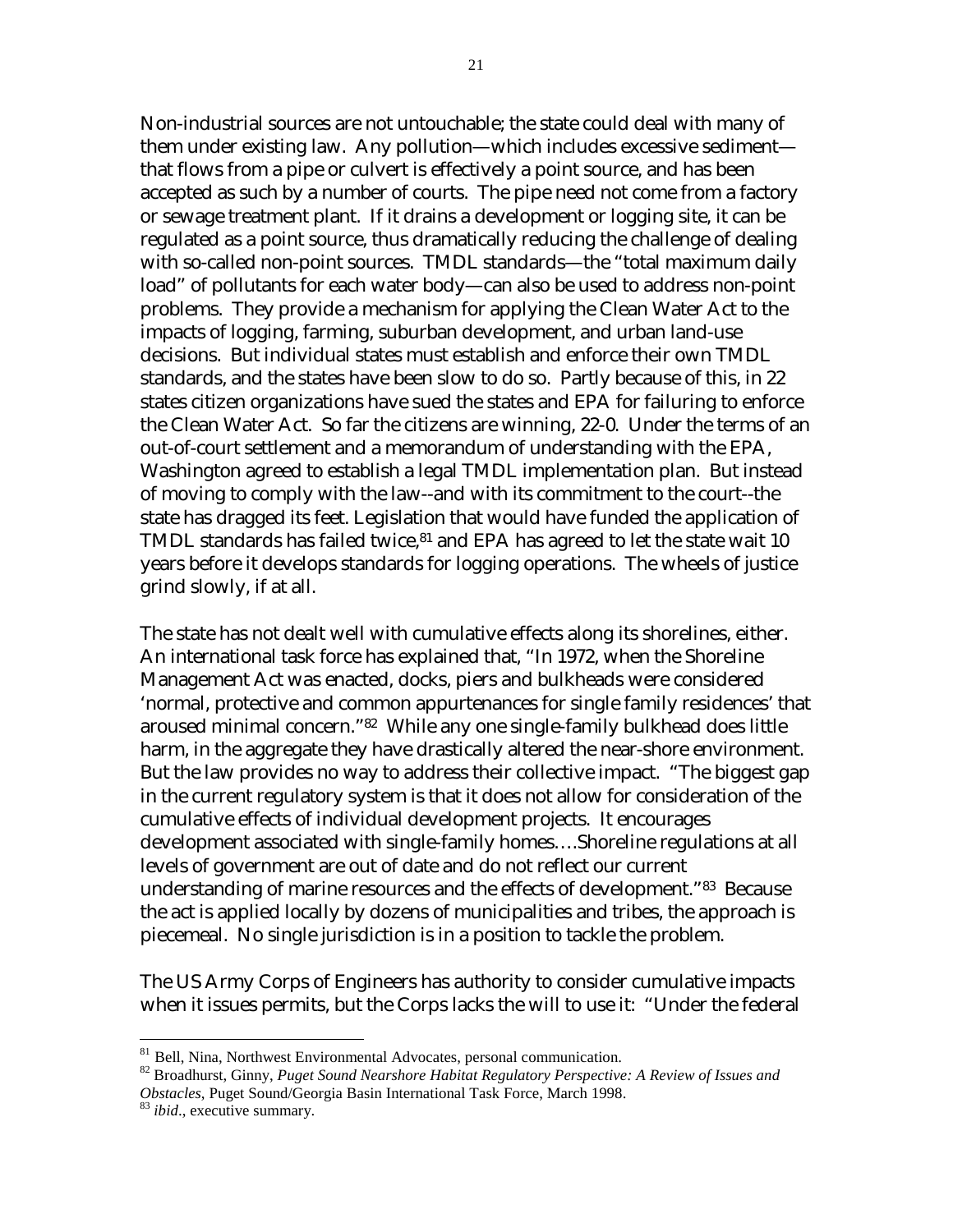Clean Water Act and the National Environmental Policy Act (NEPA), the Corps has the authority and, in fact, the responsibility to consider cumulative impacts of specific activities to the environment. As a practical matter, however, Corps staff say that they do not have the time or funding to take on such a project."<sup>84</sup>

The Corps is not alone. "[M]ost laws require regulators to consider cumulative impacts in permitting decisions," the Washington Nearshore Habitat Loss Work Group noted, but "in actual practice, these programs usually continue to review only the immediate and direct impacts of a narrow range of activities."[85](#page-21-1)

In the national forests, the inspector general found that, "Cumulative effects analyses for 10 of 12 environmental assessments reviewed were either incomplete or not performed….[S]ome Forest Service personnel believed that if the public did not raise an issue involving a specific resource, it need not be analyzed in the environmental assessment."[86](#page-21-2) 

#### Government does not insist on means that will enable lead to its stated ends

Government often condones or requires actions that are ineffective or counterproductive. For instance, the Department of Fish and Wildlife issued a permit for a sediment retention pond in eastern King County, designed to minimize the impacts of construction on a small fish-bearing stream. The design was fatally flawed, with the stream perched on an unstable bank above the pond. Predictably, when winter storms came the bank collapsed, the stream flowed into and through the pond, and the sediment problem was compounded.<sup>87</sup>

As required by the Growth Management Act (GMA), every county on Puget Sound has adopted a sensitive areas ordinance.<sup>88</sup> The GMA also requires counties and cities to "include the best available science in development policies and development regulations to protect the functions and values of critical areas."[89](#page-21-5) If any one wants to destroy wetlands, critical areas ordinances require "mitigation". The more valuable the wetlands, the more habitat the developer must create elsewhere. That costs money. But in the case of Class I and II

<span id="page-21-0"></span> $^{84}$  ibid.

<span id="page-21-1"></span><sup>&</sup>lt;sup>85</sup> Lynn, Bryan, Washington Nearshore Habitat Loss Work Group, "Nearshore Habitat in Puget Sound: Recommendations for Improved Management," Puget Sound/Georgia Basin International Task Force (November 1998).<br><sup>86</sup> U.S. Department of Agriculture, op. cit.

<span id="page-21-2"></span>

<span id="page-21-3"></span><sup>&</sup>lt;sup>87</sup> Washington Trout, "Washington Department of Fish and Wildlife's HPA Process Fails to Protect Salmon Habitat."

<span id="page-21-4"></span><sup>88</sup> RCW 36.70A.170 (1)(d).

<span id="page-21-5"></span><sup>&</sup>lt;sup>89</sup> RCW 36.70A.172(1); The statute also requires "special consideration to conservation or protection measures necessary to preserve or enhance anadromous fisheries." *ibid.*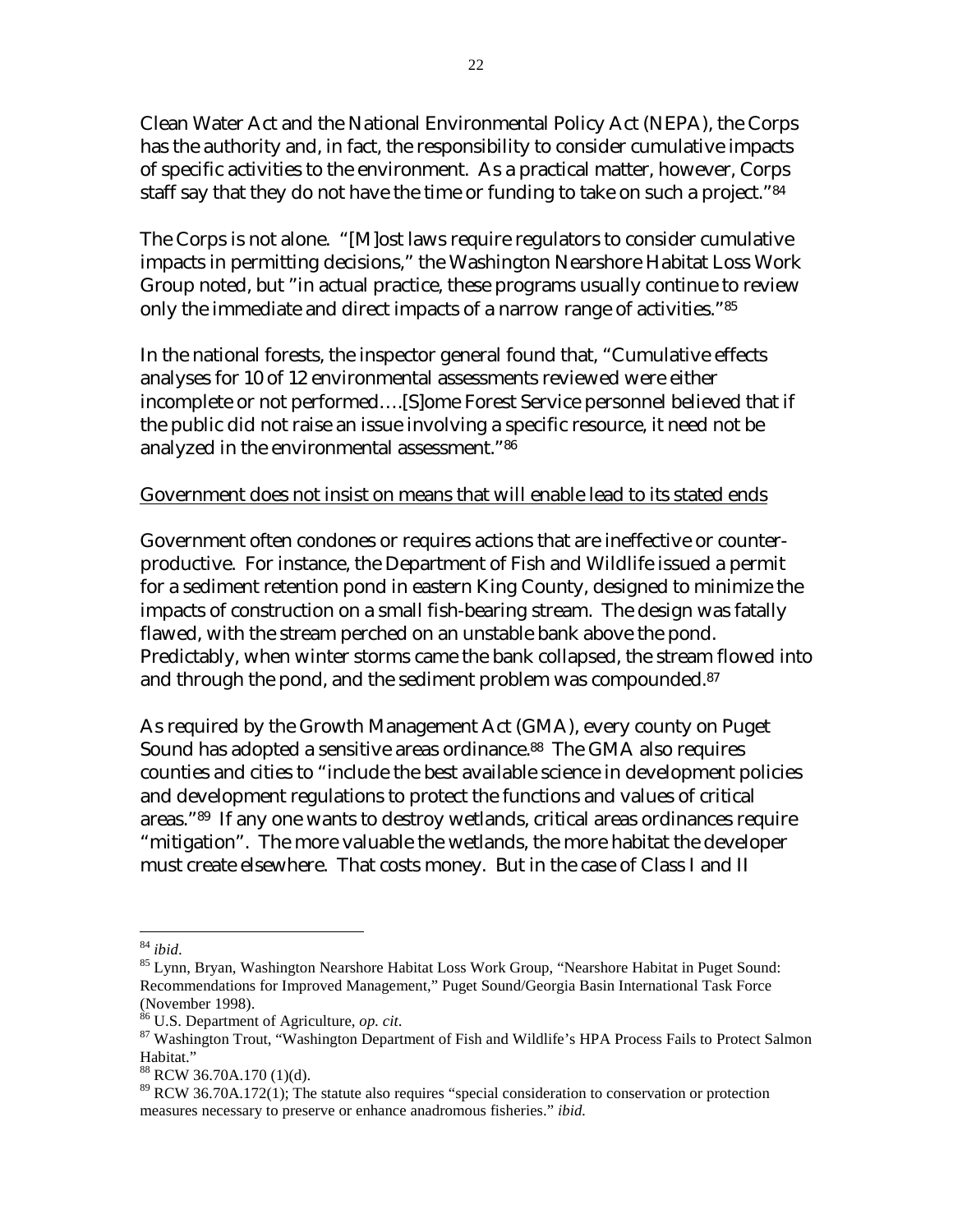wetlands it turns out to be essentially futile, because their functions are virtually irreplaceable[.90](#page-22-0) 

Actually, virtually all mitigation attempts may be futile. A 1998 King County study of 38 mitigation projects found that 97 percent did not work. At 9 sites the required mitigation was never done. At 23 others, the mitigation did not meet the County's performance standards. Five of the six projects that met the standards did not actually replace the *functions* of the wetlands that had been destroyed. If replacing the function of lost wetlands was the criterion, only one of 38 mitigation projects succeeded.[91](#page-22-1) A study of *recent* mitigation projects might find a higher success rate. Or it might not. No one knows. We do know that developers have destroyed habitat. We know that some of the same developers have spent money to replace that habitat. And we know that in many cases, they might as well have used their money as part of the fill. It was wasted.

King County's experience with wetlands mitigation has been replicated in other jurisdictions. A federal study of mitigation projects in the Northwest reached similarly dismal conclusions. Researchers from the Environmental Protection Agency and the US Fish and Wildlife Service looked at 17 mitigation sites in the Northwest. "[I]t was not possible to determine whether compliance had been obtained in over half (53%)," they wrote, "whereas 29% of projects were determined to be clearly out of compliance, and 65% were judged not to be functioning well ecologically. Of projects investigated only 18% were judged to be in compliance with regulatory requirements."[92](#page-22-2) That of course begs the question of whether the regulatory requirements were adequate in the first place.

The very concept of mitigating wetland loss seems seriously flawed. It reflects an assumption that natural systems can be destroyed with impunity, for financial gain, then recreated in less valuable sites. Some people find that assumption arrogant. James Karr says that mitigation amounts to "a license to kill wetlands," and warns that the idea of mitigation has started appearing in discussions about salmon restoration.<sup>[93](#page-22-3)</sup>

Federal mitigation requirements are not well enforced in national forests, either. The US Department of Agriculture's inspector general found that, "Mitigation measures contained in 10 of the 12 environmental assessments reviewed were not always implemented. In addition, mitigation measures were either omitted

<span id="page-22-0"></span><sup>90</sup> *WETNET Citizen's Report: Local Wetland Protection in Puget Sound*, December 1994

<span id="page-22-1"></span><sup>91</sup> Mockler, Anna, et. al., King County Department of Development and Environmental Services, *Results of Monitoring King county Wetland and Stream Mitigations* (August 4, 1998).

<span id="page-22-2"></span> $92$  Linda Storm, U.S. Environmental Protection Agency, Region 10 and Joanne Stellini, U.S. Fish and Wildlife Service, Interagency Follow-Through Investigation of Compensatory Wetland Mitigation Sites (May 1994).

<span id="page-22-3"></span><sup>&</sup>lt;sup>93</sup> Karr, personal communication.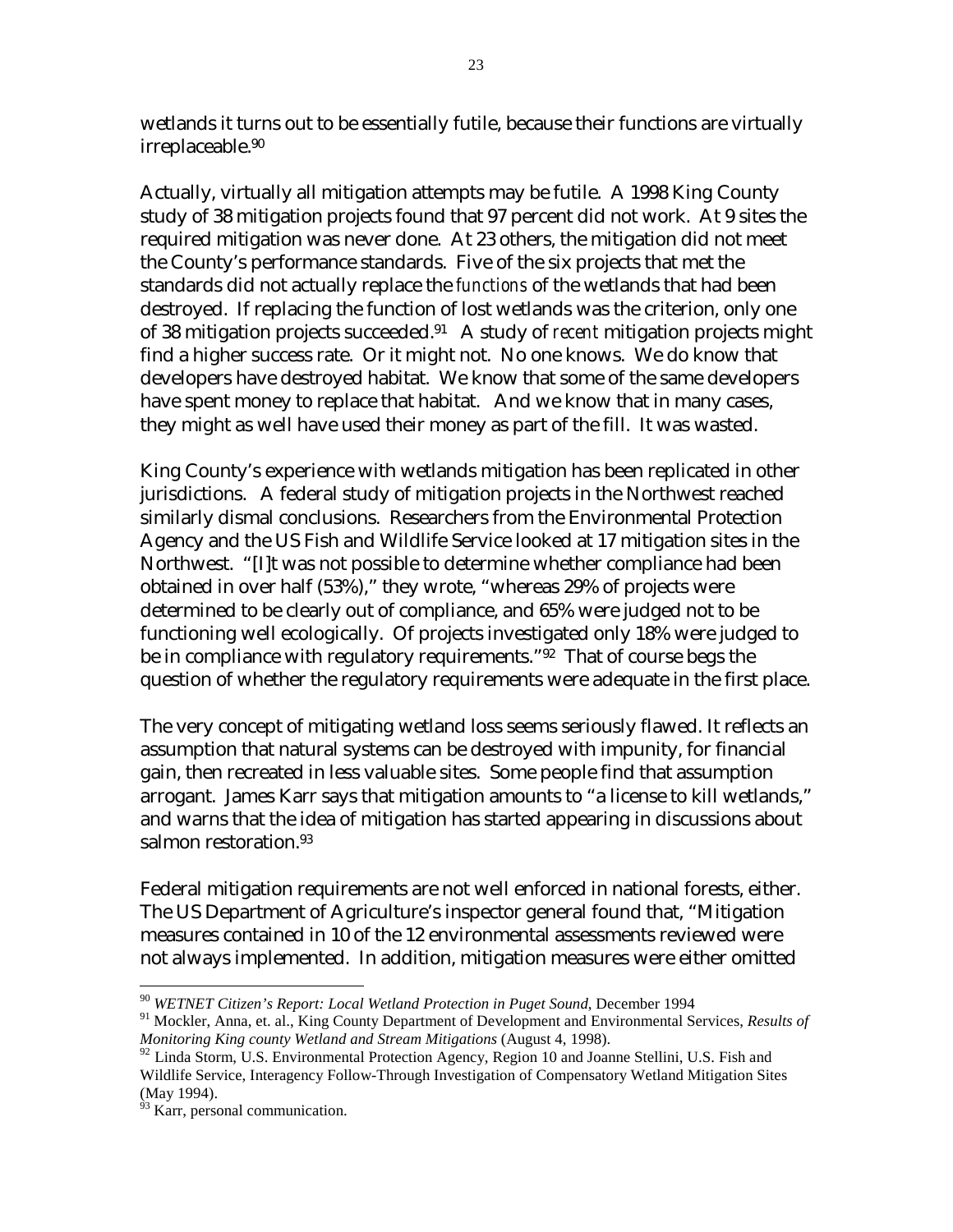or incorrectly incorporated into 4 of 12 accompanying timber sale contacts…. Generally, mitigation measures were not implemented because district personnel were not familiar with the measures contained in the environmental documents, did not adequately monitor the actual implementation, or did not compare timber sale contracts with the environmental documents.["94](#page-23-0)

Mitigation aside, the federal agency responsible for protecting wetlands--the U.S. Army Corps of Engineers--has done little to stem their disappearance. An up-todate review of Corps records reveals that the agency has cut inspections for possible violations by 40 percent since 1992. In 1998 it rejected only 3.2 percent of applications for major wetlands projects—while the nation is losing more than 100,000 acres of wetlands annually. Congressional budget freezes have forced cutbacks in wetlands staff, and Corps employees report that they are pressured to process applications faster and avoid costly enforcement efforts[.95](#page-23-1) 

#### Government does not monitor enough to make sure that people obey the law, or that efforts to restore natural systems accomplish anything

Without consistent monitoring government cannot measure progress, and therefore does not know whether the accomplishments it claims are real or illusory. The public is fed the impression that the nation's waters are healthier than they used to be, but the quality of monitoring and the lack of honest reporting casts a dark shadow on that presumption: "[N]either the EPA nor its State regulatory partners can produce reliable data that accurately measure water quality trends to support claims that our waters are getting cleaner," charges Public Employees for Environmental Responsibility. "[T]he nation's water quality monitoring and assessment system is badly broken and is not taken seriously by the governmental agencies charged with carrying it out….States…manipulate numbers in order to falsely portray continuing progress in water quality when, in fact, what fragmentary reliable information that exists often suggests the exact opposite….Although requirements for accurately reporting the quality of the nation's waters are quite clear in the legislative and regulatory framework, EPA simply does not enforce these requirements."[96](#page-23-2) 

The report singles Washington out for special notice. "In 1988," it notes, "EPA issued a guidance document suggesting that States could count hundreds of miles of rivers and streams as a single waterbody with a single assessment based

<span id="page-23-0"></span><sup>94</sup> U.S. Department of Agriculture, *op. cit*. 95 *Boston Globe*, August 8, 1999.

<span id="page-23-1"></span>

<span id="page-23-2"></span><sup>96</sup> Public Employees for Environmental Responsibility, *op. cit*.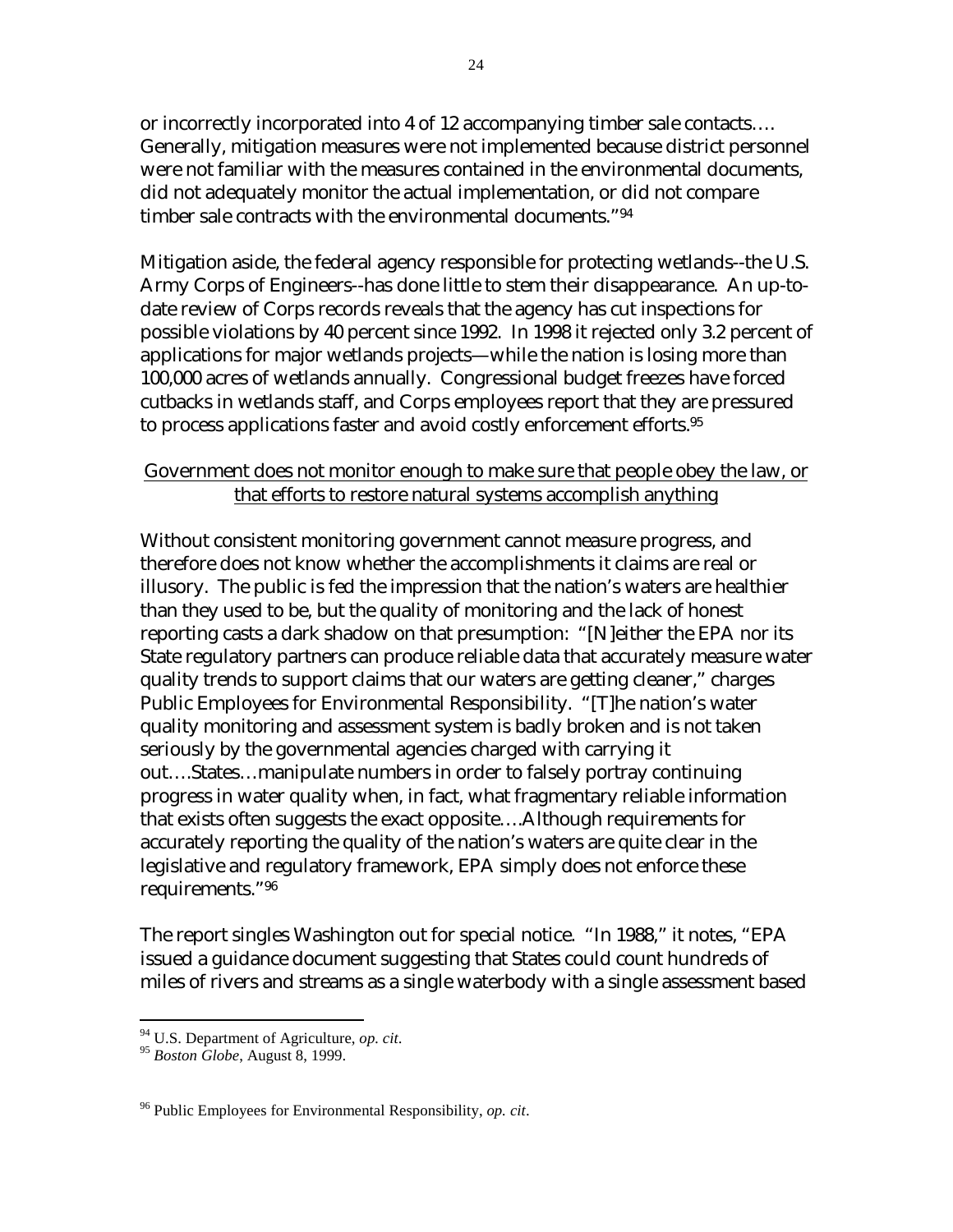on as little as one sample (and, in some cases, even none)….The State of Washington wins the prize for the largest waterbody, reporting a river more than 3,900 miles long (with no monitoring data whatsoever associated with it) and 30 water bodies each more than 1,000 miles long….[T]he State of Washington [Index of Watershed Indicators—IWI] shows only 14 of its 73 watersheds not meeting the data sufficiency threshold, when the National Assessment Database, upon which the State IWI is largely based, reveals that Washington used no monitoring data to base findings of more than 28,000 miles being unimpaired and more than 41,000 miles being impaired."[97](#page-24-0)

At the local level, virtually no one ever finds out whether the ordinances that should be protecting salmon habitat do any good. It is cheaper—and politically easier—not to know. As of 1994, Puget Sound-area county staff allocated to monitoring wetlands ranged from .005 FTE (Thurston) to 1.5 (Kitsap) with King below the median at .31[.98](#page-24-1) The *Citizens' Report on Wetland Protection* observes that, "The only way for a jurisdiction to evaluate the success of mitigation…is to assign staff to monitor permits awarded. Our survey shows that only three jurisdictions have one full time equivalent (FTE) staff or more to monitor wetland projects. In fact, the total reported FTE for monitoring in the twenty-five jurisdictions surveyed is approximately eight."<sup>99</sup>

In general, King County does not even check to see whether people do what they are required to do, much less go back in five years to see whether or not it works. This lack of attention is not limited to wetland mitigation projects. Anyone whose building project will cover more than 5,000 square feet with impervious materials must submit a drainage plan. The county reviews the drainage plans but it does not inspect projects to see whether the plans are actually carried out.[100](#page-24-3) 

There is no reason to believe that King County does any worse than its neighbors—or that the federal government does any better. The same EPA and USFWS researchers who found that wetlands mitigation projects had a dismal success rate found that "of the 17 files examined, 5 totally lacked baseline data….Monitoring was required in 53% of the projects….Of these 9 projects monitoring was conducted at only 3 sites."<sup>101</sup> In short, only 18% of the projects had any monitoring at all.

<span id="page-24-0"></span> $97$  *ibid.* 

<span id="page-24-1"></span>

<span id="page-24-4"></span><span id="page-24-3"></span><span id="page-24-2"></span>

<sup>&</sup>lt;sup>98</sup> *WETNET Citizen's Report*.<br><sup>99</sup> *ibid.* 100 *Multiple speakers, meeting to review proposed King County Rural Drainage Package, Vashon Island* (July 28, 1999).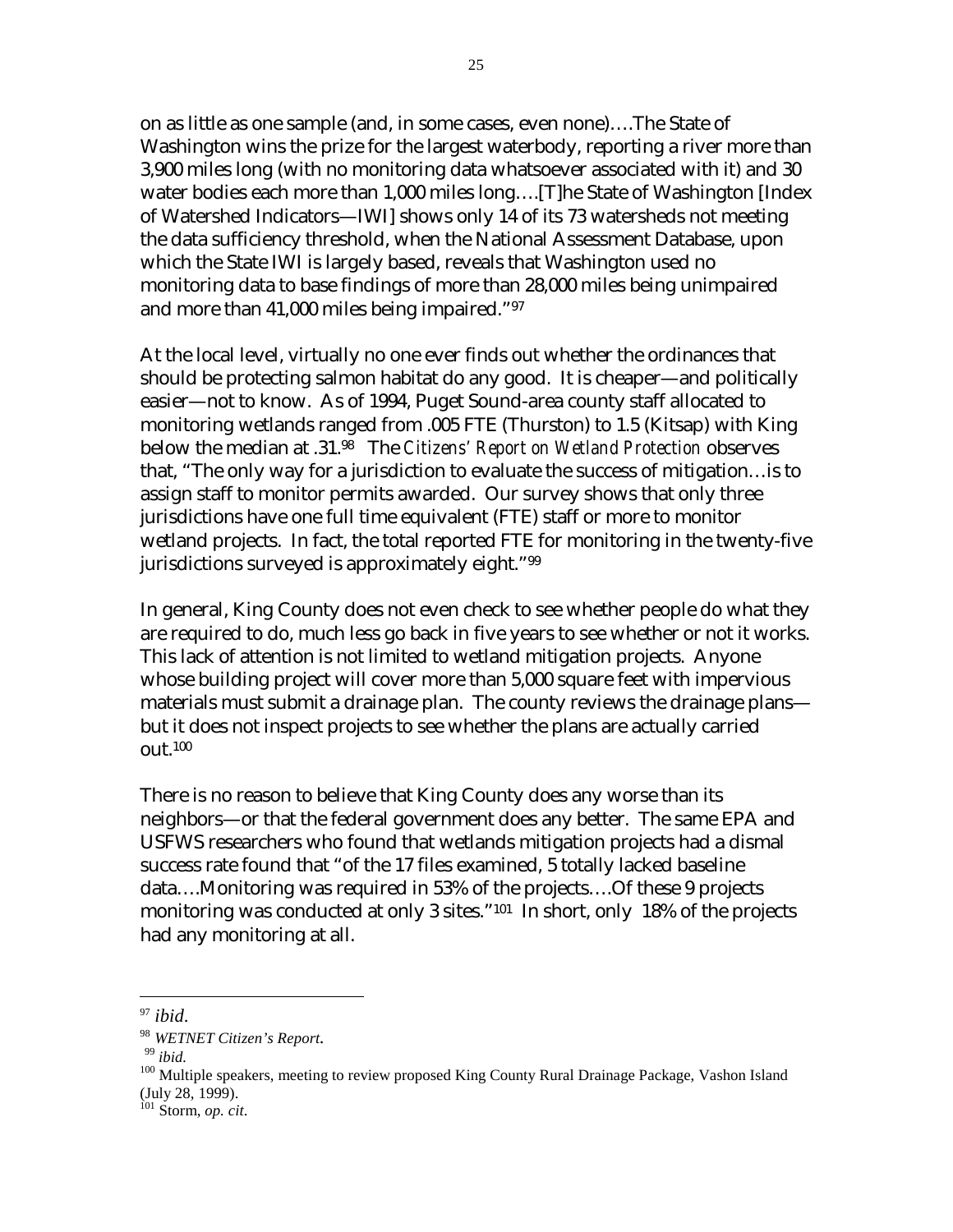Regulators typically lose interest beyond the stage at which a permit is granted. At best, they may check to see if the permitee actually did what he or she was supposed to do. They do not check sites years later. The problem goes beyond enforcing permit conditions. County and state governments allocate little if any money for monitoring. Therefore, they do not have people out in the field looking; they are flying blind and don't know what's going on. Again, the federal government does not set a better example. The same EPA and USFWS researchers observed that "follow-through work has not been an agency priority through allocation of staff or resources at the level necessary to assure that the… benefits are institutionalized."[102](#page-25-0)

The recently passed Forests and Fish legislation creates a vast, new unmet need to monitor Washington's rivers and streams. Most environmental groups and many scientists believe the Forests and Fish agreement concluded earlier this year and ratified by the legislature is inadequate—or, at best, that it provides little or no margin of safety.<sup>103</sup> The legislation largely exempts forest practices from environmental laws in exchange for an agreement to modify those practices in ways that give salmon habitat greater protection. But streamside buffers will be less than one-third as wide as those imposed on national forests by the Northwest Forest Plan.<sup>104</sup> Comparing the Forests and Fish buffers to those in a rejected option for the Northwest Forest Plan, a group of 28 independent scientists concluded that "the [Forests and Fish] Report has a low probability of achieving its goals."[105](#page-25-3) In theory, that should not matter, because the agreement enshrines the concept of "adaptive management:" scientists are supposed to monitor the new rules' actual impact on salmon populations and recommend changes in the rules as called for. But adaptive management cannot work without years of careful monitoring, and so far, there is neither a mechanism nor

<span id="page-25-0"></span> $102$  ibid.

<span id="page-25-1"></span><sup>&</sup>lt;sup>103</sup> "This bill is a sell out to the timber industry, pure and simple." Dave Mann, president, Washington Environmental Council, "Governor Locke Chooses Timber Deal Over Salmon Recovery," Washington Environmental Council (June 7, 1999).

<span id="page-25-2"></span><sup>&</sup>lt;sup>104</sup> The Northwest Forest Plan requires 330-foot buffers beside year-round, fish-bearing streams. Buffers for similar streams under the Forests and Fish plan are only 100 feet.

<span id="page-25-3"></span><sup>&</sup>lt;sup>105</sup> "[A]n independent scientific review of one riparian management approach—Option 8 of the Federal Ecosystem Management Team's (FEMAT) Aquatic Conservation Strategy for federal lands—determined that key salmonid species had only a 28% chance (on average) of being well-distributed across federal lands (Sedell et. al. 1993). Option 8 was found to have a low probability of success, in part, because buffers proposed for non fish bearing streams were narrow (i.e. 33-100 feet for typical forest conditions). Assuming that [non-fish-bearing streams under the Forests and Fish plan will have buffers of no more than 50 feet], the Forests and fish Report will provide considerably less protection than Option 8. Since the goals of the Report are to ensure that salmon do not go extinct and that there are harvestable levels of salmon—a higher standard than 'well-distributed'—this would suggest that the Report has a low probability of achieving its goals." Pollock, Michael M., *et. al.,* letter to governor Gary Locke and Commissioner of Public Lands Jennifer Belcher, April 1, 1999.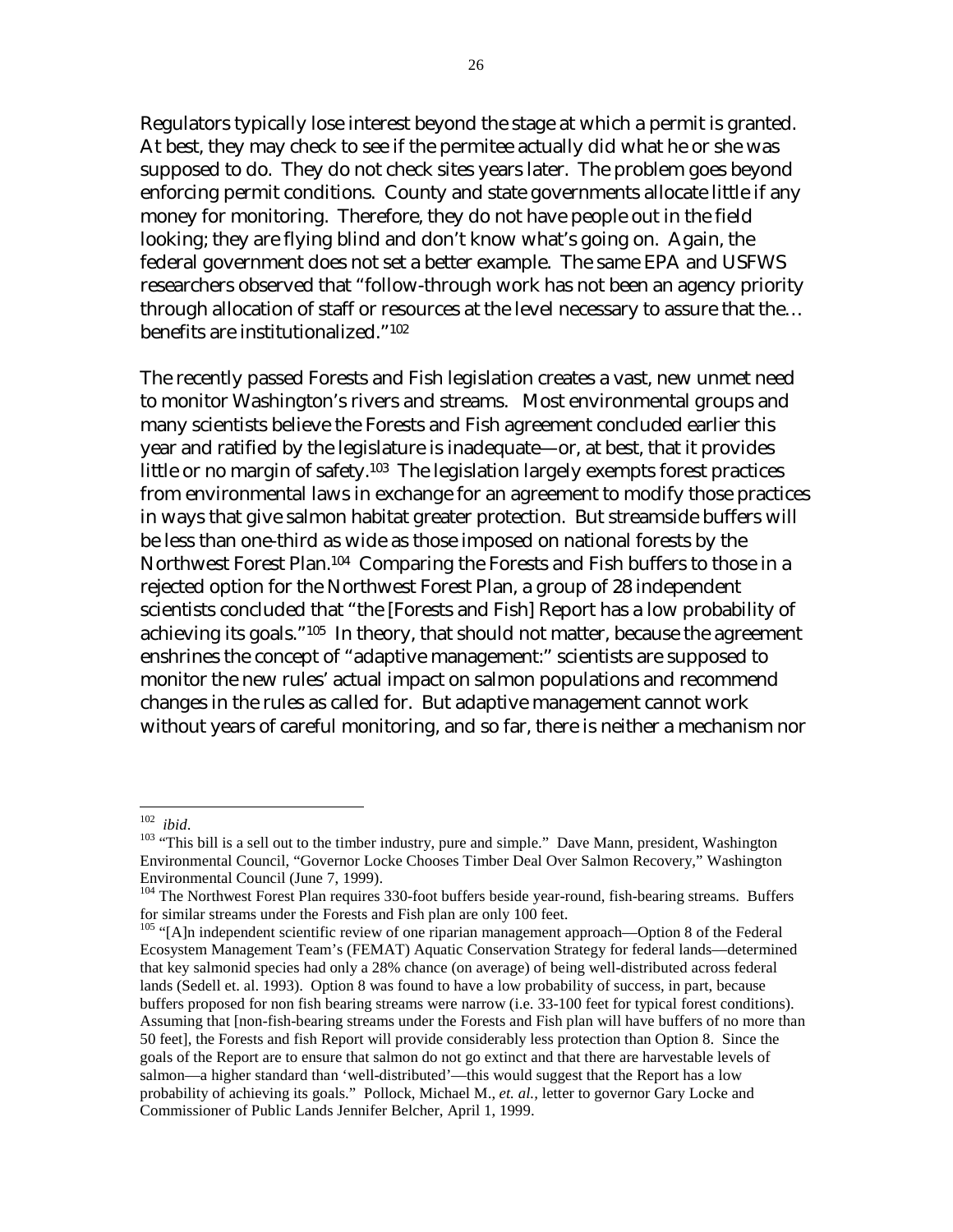a funding source for the process[.106](#page-26-0) The *Seattle Times* editorialized that the plan will be "an environmental sham if the Legislature fails to pay for the scientific review specified by the legislation."[107](#page-26-1) Experience does not inspire confidence that the legislature will provide enough funds over the next five years, much less the next fifty.

No level of government devotes much money or staff to monitoring. Clearly, some individuals and institutions do not want government to know the true state of water quality or water use. And government always has fewer resources than it would need to do all the things that society expects it to do, and monitoring alone does not actually accomplish anything. Even so, without monitoring, no one knows whether or not the laws are being followed, or whether remedial actions taken by government or private actors do any good. As we start to deal with the Puget Sound chinook listing, a lack of monitoring threatens to give us the worst of all possible worlds: we may make large investments in restoring wild salmon runs, sacrifice some profits and amenities, narrow our legal options- -and lose wild salmon anyway.

#### No level of government coordinates management of the many jurisdictions and agencies responsible for protecting salmon at different stages of the fishes' life cycles

"The crux of the fishery management problem…is that a single stock of salmon or steelhead may be harvested in many different fisheries in many different political jurisdictions, all of which may have goals and policies that are not only different, but incompatible."[108](#page-26-2) This problem has been recognized but not remedied for generations. "In his State of the Union message for 1908, President Theodore Roosevelt called the nation's attention to…the deplorable state of fishery management in interstate and international waters. He called particular attention to the Columbia River and Puget Sound salmon fisheries. Because the various state legislatures seemed incapable of reaching agreement on regulations that protected both fish and the fishermen, Roosevelt threatened to federalize management….[T]he *Portland Oregonian*…said it would be better to take

<span id="page-26-0"></span><sup>1</sup> <sup>106</sup> Baldi, Josh, Washington Environmental Council, personal communication; Even if the state did not formally embrace adaptive management, some one would have to monitor the impact of logging on fishbearing and other streams. "Intensive monitoring is required to enable planning of harvest activities such that the water quality limits are not exceeded or approached so rapidly that there is a danger they would be exceeded before managers could respond. The complexity of the task is multiplied when there are several types of activities going on in the watershed simultaneously." Sample, V. Alaric, "Assessing Cumulative Environmental Impacts: The Case of National Forest Planning," 21 *Environmental Law* 839 (1991).<br><sup>107</sup> Seattle Times, May 21, 1999.<br><sup>108</sup> Salmon and Steelhead Advisory Commission, A New Management Structure for Anadromous

<span id="page-26-2"></span><span id="page-26-1"></span>*and Steelhead Resources and Fisheries of the Washington and Columbia River Conservation Areas*. (July 1984).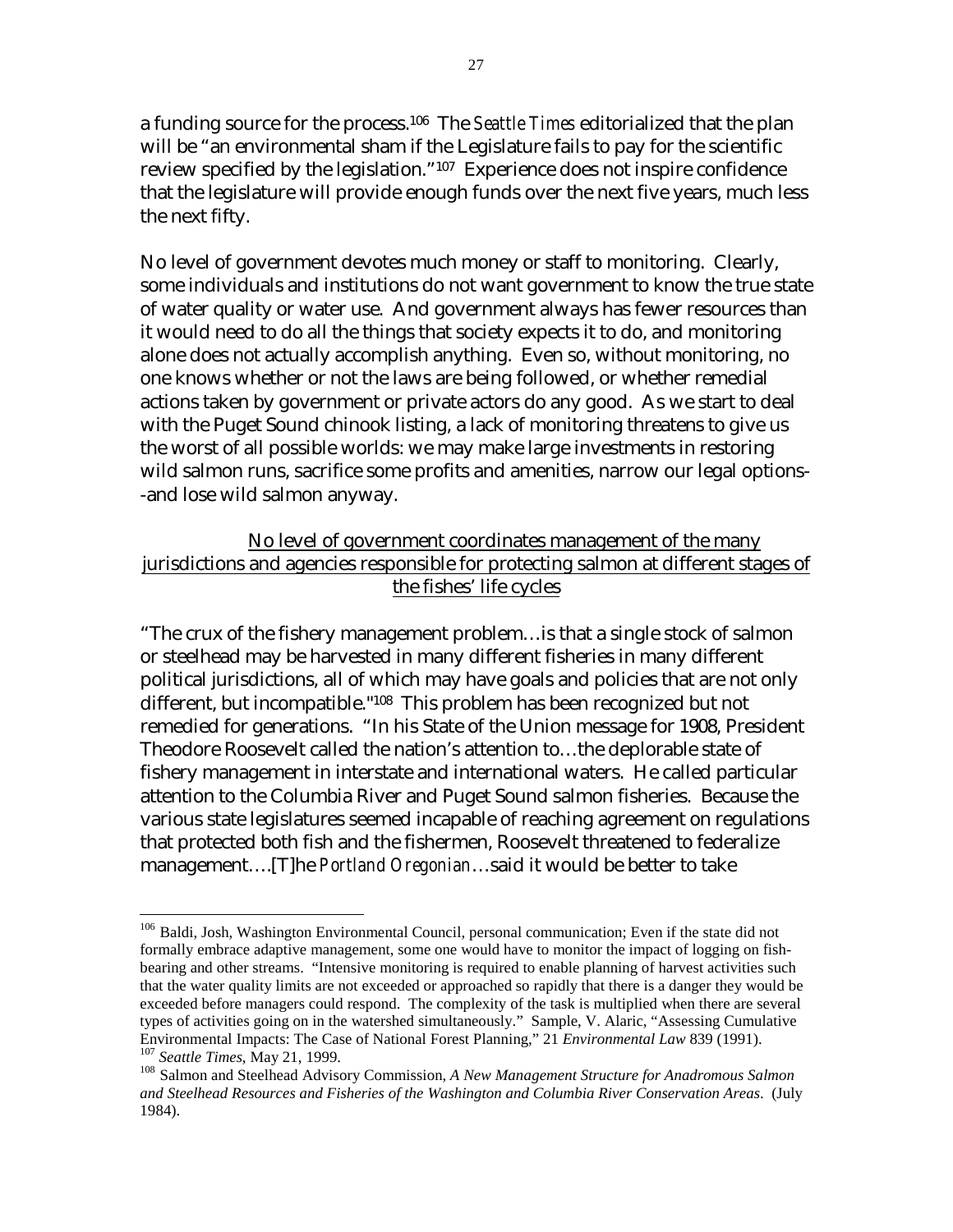management responsibility away from the states rather than to let the salmon be destroyed.["109](#page-27-0) 

Even individual portions of salmon habitat suffer from piecemeal management. A 1998 study prepared for the Puget Sound/Georgia Basin International Task Force observed that, "Above ordinary high-water line, the nearshore area is divided into 12 counties, 34 cities, eight tribal reservations, several federal facilities, and numerous state-owned parks…. Each jurisdiction regulates its piece of Puget Sound shoreline differently ….This piecemeal approach to managing the shoreline does not allow for Puget Sound to be managed as an ecosystem."[110](#page-27-1) Addressing the same problem, the Washington Nearshore Habitat Loss Work Group reported in 1998 that coordination and leadership were "overarching needs."[111](#page-27-2) It observed that, "There are many agencies and organizations involved in the management and protection of nearshore habitats, yet there is no one leader nor is there a formal structure for coordination.["112](#page-27-3) 

The three counties around Hood Canal are trying to take a coordinated approach to the endangered species listings. Kitsap County's first big step was establishing 200-foot streamside buffers. The other two counties are contemplating different steps. Mason County imposed 150-foot buffers, then created so many exceptions that the Skokomish tribe has objected. Local politics have so far prevented any real coordination.<sup>[113](#page-27-4)</sup>

#### Agencies consider fishers, developers, and power companies as their constituents, rather than the fish.

If the short-term interests of traditional "stakeholders" and the long-term interests of wild salmon coincided, there would be no endangered species listing, no sense of crisis. They do not coincide. [114](#page-27-5) But salmon do not call their legislators to complain. A desire to please—or at least not antagonize—certain key stakeholders is deeply ingrained in the responsible agencies

Lichatowich says, "When I worked for the state institutions what I heard over and over again was that our constituents were hunters and fishermen." However, he

<span id="page-27-0"></span>

<span id="page-27-1"></span>

<span id="page-27-2"></span>

<span id="page-27-3"></span>

<span id="page-27-5"></span><span id="page-27-4"></span>

<sup>&</sup>lt;sup>109</sup> Lichatowich, op. cit.<br>
<sup>110</sup> Broadhurst, *op. cit.*<br>
<sup>111</sup> Lynn, *op. cit.*<br>
<sup>112</sup> ibid.<br>
<sup>113</sup> Daniels, Betsy, Hood Canal coordinating council, personal communication.<br>
<sup>113</sup> Because they do not, the desire to invo compromised salmon management. *Upstream* quotes Sam Wright's observation that, "Fishermen make poor management allies due to their perpetual optimism about strengths of the salmon runs and their understandable preoccupation with short-term economic considerations." Committee on Protection and Management of Pacific Northwest Anadromous Salmonids, *op. cit*.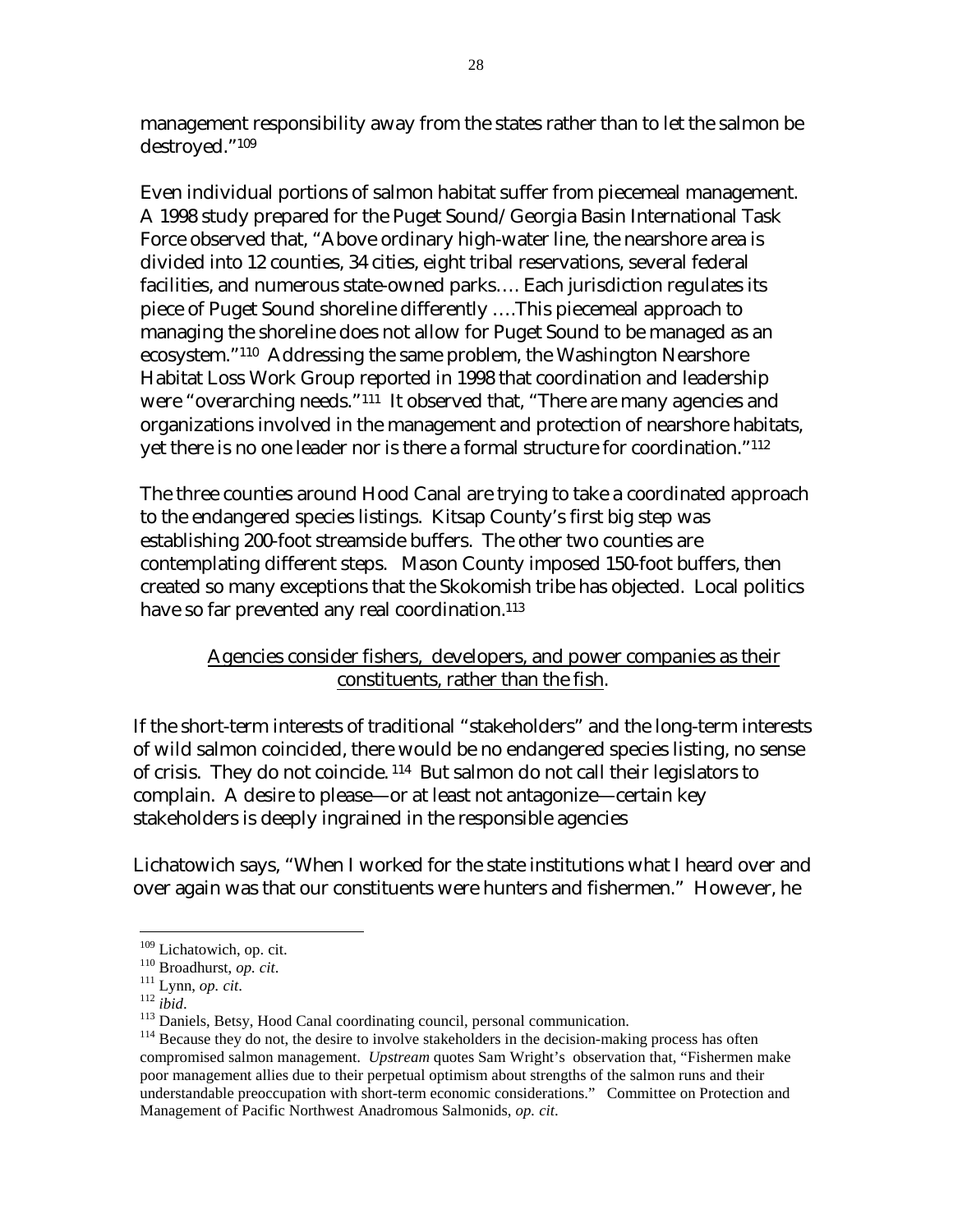notes that fishing and hunting license fees contributed only a small percentage of the agency budget, so non-sportsmen, mere taxpaying citizens, paid most of the bills, but were not considered to be constituents.<sup>[115](#page-28-0)</sup>

The Federal Power Commission has been conducting a "relicensing" process for the City of Tacoma's illegal Cushman Dam. The process has dragged on for years. The Skokomish tribe, which has a treaty right to salmon in the Skokomish River, has intervened, and has sued the city for \$5.7 billion. The state Department of Ecology has been involved. Ecology told the Federal Power Commission frankly that Cushman relicensing would violate the Coastal Zone Management Act —but in the interests of avoiding delay for Tacoma, Ecology declined to object. Ecology stated that "the project as proposed by Tacoma does not comply with Washington's Coastal Zone Program, and will not be conducted in a manner consistent with the program requirements." Nevertheless, "in order to avoid any additional delay to the licensing of this project, Ecology hereby declines its right to take action under its Coastal Zone Management authority."[116](#page-28-1)

Not long ago an engineer received a call from a Washington Department of Fish and Wildlife official soliciting his help for a landowner who was trying to secure Fish and Wildlife approval for a project. The engineer was surprised; he would have expected the landowner himself to call—not a representative of the agency that would subsequently review his work.[117](#page-28-2)

The Department of Fish and Wildlife has actually drained wetlands to provide pheasant habitat convenient to Seattle-area hunters.[118](#page-28-3)

#### Salmon are treated as if they were fungible

<span id="page-28-0"></span><sup>&</sup>lt;sup>115</sup> Lichatowich, personal communication.

<span id="page-28-1"></span><sup>&</sup>lt;sup>116</sup> Washington Department of Ecology letter to Federal Energy Regulatory Commission, May 6, 1997, cited in brief of Skokomish Indian Tribe; The Federal Power Act makes dam licensing a federal prerogative, but a state can use its own prerogatives under other federal laws to influence the process—if it wants to. "In ruling that the state could impose minimum flow conditions on a FERC-licensed project, through section 401 of the Clean Water Act, Justice O'Connor's opinion for the [U.S. Supreme] Court referred to an attempted separation of water quantity concerns (as reflected in the FERC licensing process) and water quality concerns (under the Clean Water Act) as an 'artificial distinction.' She noted that '[i]n many cases, water quantity is closely related to water quality; a sufficient lowering of the water quantity in a body of water could destroy all of its designated uses, be it for drinking water, recreation, navigation or, as here, as a fishery.' Advocates of water law reform should adopt Justice O'Connor's holistic view of the water resource and view the FERC relicensing process as a central element in restoring water flows in many Northwest river basins." Blumm, Michael, "Seven Myths of Northwest Water Law and Associated Stories," 26 *Environmental Law* 141, 149 (quoting *PUD No. 1 of Jefferson County v. Washington Dep't of* 

<span id="page-28-3"></span><span id="page-28-2"></span>*Ecology*, 114 S. Ct. 1900) (1996). 117 Beardslee, Kurt, Washington Trout, personal communication. 118 *ibid*.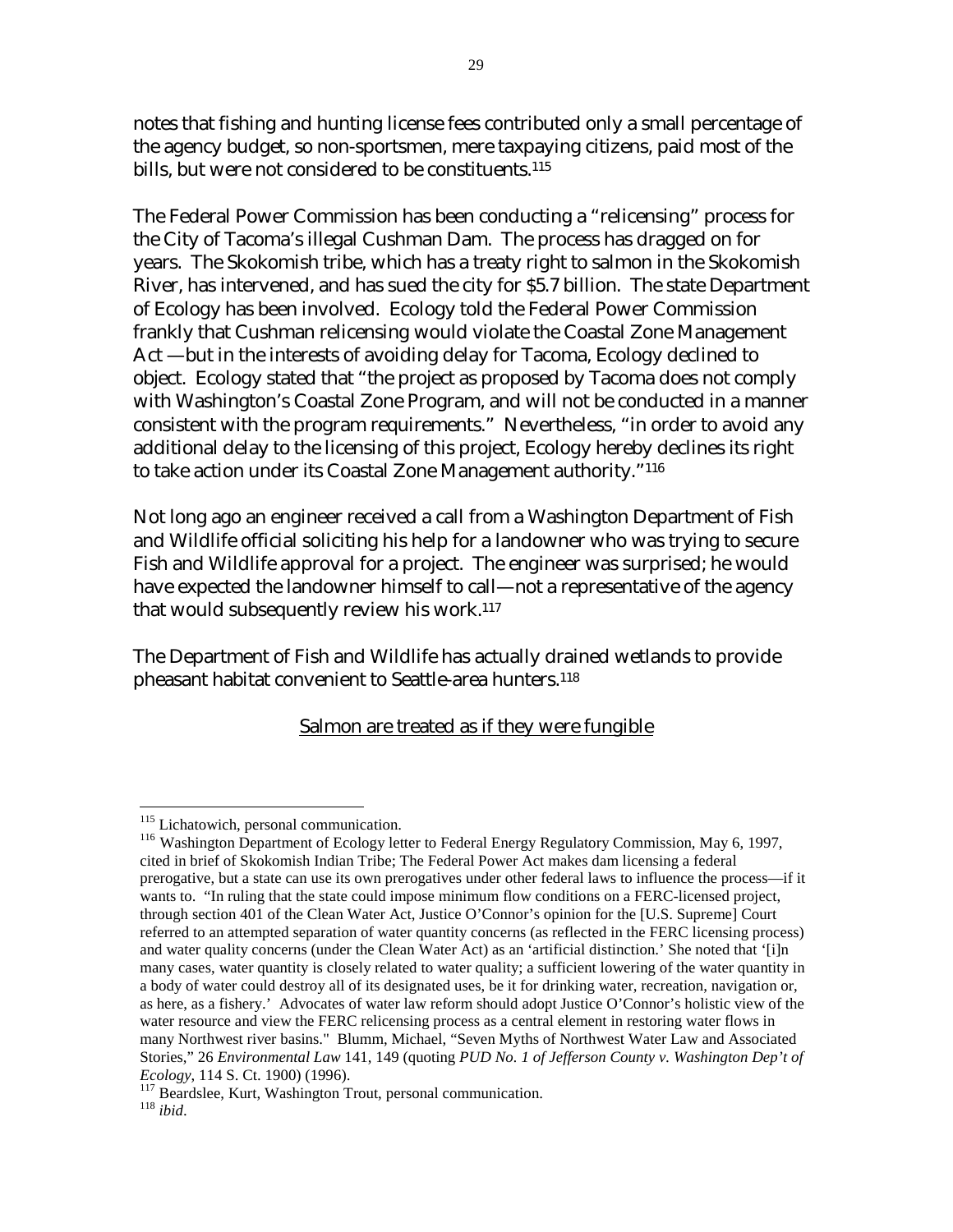As a society, our goal has been to put fish in the nets of commercial fishers and on the hooks of sport fishers. Government has tried to distribute the fish among political "constituents." Hatchery fish serve just as well as wild ones for this: a constituent can catch, sell or barbecue one as well as the other. If small wild runs mingle in the Sound or the ocean with larger hatchery runs, the state has often let fishermen take so many hatchery fish that the smaller run of wild fish has been endangered. "Harvest areas are 'zoned' by species for specific wild stock or hatchery fish management emphasis," former Washington Department of Fisheries scientist Sam Wright has written. "What this means is that any commingled wild stock in a hatchery fish management zone will be harvested at the high fishing rate necessary to fully harvest hatchery fish. In virtually all cases, severe overfishing results [on] wild stocks."[119](#page-29-0) The state has knowingly sacrificed wild runs. In 1997, the environmental impact statement for the Department of Fish and Wildlife's Wild Salmonid Policy states bluntly that "current fish management plans and practices overfish 89 wild stocks in order to harvest comingled hatchery fish at rates that are not sustainable by wild populations."<sup>120</sup>

 "Most people do not believe that a fish management agency should condone extinctions or at least not until a formal environmental review process has occurred," Wright has written. "The extinction plans are, unfortunately, working."[121](#page-29-2)

#### Harvest and hatchery problems are not treated as seriously as habitat problems

In the current discussions of saving wild salmon, many people have suggested that harvest is not really much of an issue, and have avoided dealing forthrightly with hatcheries. Environmental groups soft-pedal harvest issues to avoid alienating commercial fishermen or tribes, and to focus attention on the habitat losses that are their traditional concerns. Government takes much the same tack. One high-ranking federal official has described the remaining harvest problems as "a piece of cake." The idea that we can take harvest and hatcheries off the table, Lichatowich suggests, enables fishery management agencies to pretend that *they* are not part of the problem.<sup>122</sup>

There is not much commercial fishing in the Sound any more and Lichatowich says one can argue that harvest is not a problem because "at the [harvest] levels they're talking about, they're only going to catch a few wild fish." But managers

<span id="page-29-0"></span><sup>119</sup> Wright, Sam, "Fishery Management of Wild Pacific Salmon Stocks to Prevent Extinction," *Fisheries*, Vol. 18, No. 5 (May, 1993).

<span id="page-29-1"></span><sup>&</sup>lt;sup>120</sup> Washington Department of Fish and Wildlife, *Final Environmental Impact Statement for the Wild Salmonid Policy* (September 1997).

<span id="page-29-3"></span><span id="page-29-2"></span>

<sup>&</sup>lt;sup>121</sup> Wright, *op. cit*. <sup>122</sup> Lichatowich, personal communication.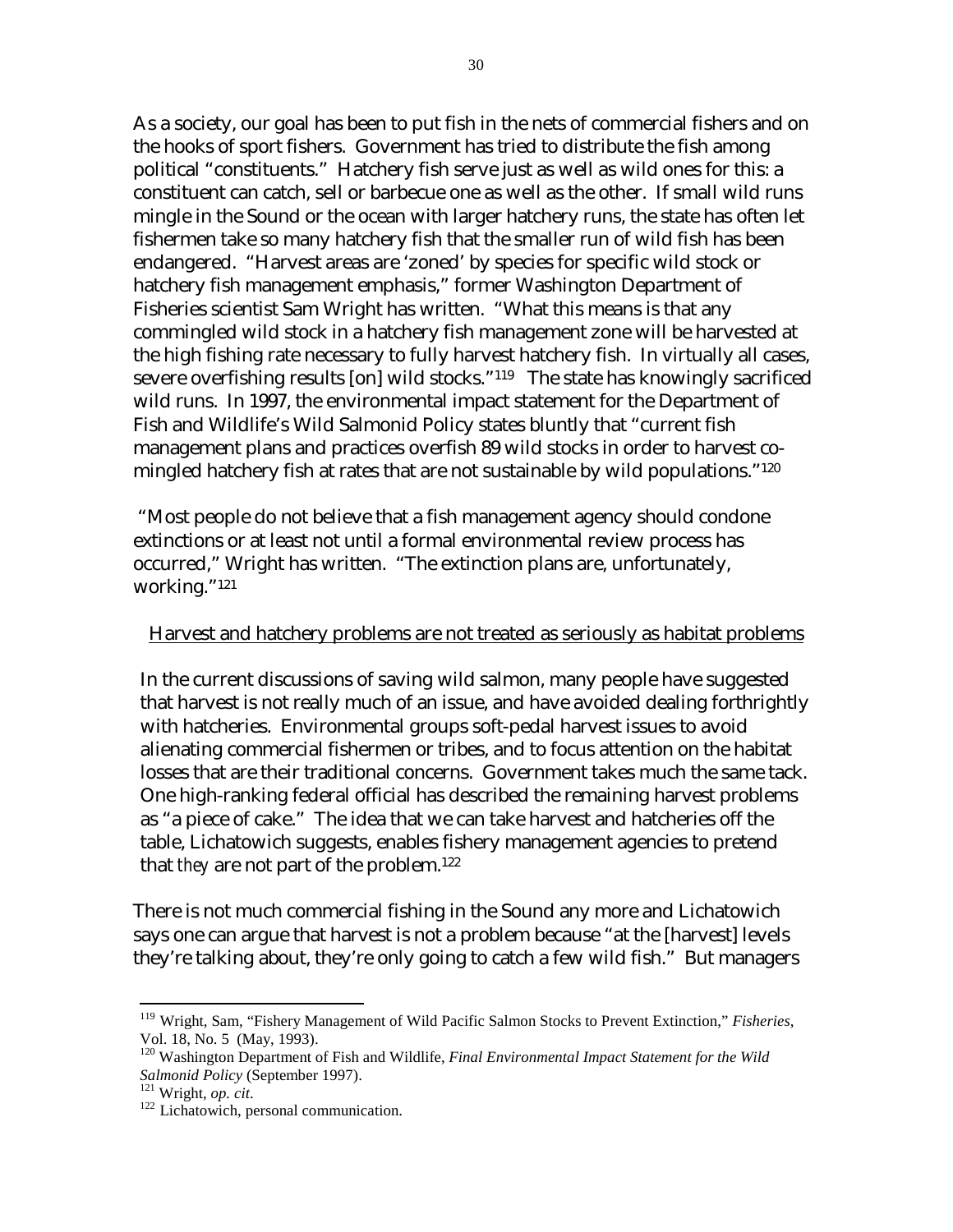"treat [the incidental wild catch] as though it's a harvestable surplus. That's dumbfounding to me. Where you're down to the last 5%, to talk as if there's a harvestable surplus is just mind-boggling."[123](#page-30-0)

The sport catch is not what it used to be, either, but sport fishing for salmon in Puget Sound has long been considered a kind of birthright, and it retains a very vocal constituency. Sport fishing for blackmouth in the Sound has been a particularly hallowed local institution. But sport fishing regulations ignore the fact that "blackmouth" are actually immature chinook, and that when chinook spend years in the Sound, the blackmouth fishery may deplete the migrating salmon population for two years running *before* the fish are ever officially harvested.[124](#page-30-1)

## **WHERE WE MUST GO NEXT**

### **Recommendations**

The idea that government does not enforce or even obey its own environmental laws is hardly a revelation, and Puget Sound salmon have not been the only victims. Logging in Northwestern national forests ground to a halt in the early 1990s because a federal court refused to let the federal government keep ignoring a law that protected habitat for the northern spotted owl. "[M]ore is involved here than a simple failure by an agency to comply with its governing statute," Judge William Dwyer wrote. "The most recent violation of the [National Forest Management Act] exemplifies a deliberate and systematic refusal by the Forest Service . . . to comply with the laws protecting wildlife. This is not the doing of scientists, foresters, rangers, and others at the working levels of these agencies. It reflects decisions made by higher authorities in the executive branch of government."[125](#page-30-2) 

Higher authorities in federal, state and local agencies have made similar decisions about Puget Sound salmon. [126](#page-30-3) There are gaps in the law, but most observers think they pose less of a problem than the misinterpretation and nonenforcement of existing laws. William Rodgers argues that the state's hydraulics

<span id="page-30-0"></span>

<span id="page-30-1"></span>

<span id="page-30-3"></span><span id="page-30-2"></span>

<sup>&</sup>lt;sup>123</sup> *ibid.*<br><sup>124</sup> Wright, personal communication<br><sup>125</sup> *Seattle Audubon Society v. Evans*, 771 F.Supp 1081 (W.D. Wash.) (1991).<br><sup>126</sup> In fact, they have made such decisions about salmon throughout the Northwest. In the basin, "[i]f salmon recovery is now the primary environmental issue in the nation, this distinction is due to repeated failures to achieve what Congress ordered [in the explicit terms of the Northwest Power Planning Act] a decade and a half ago." Blumm, Michael C., et. al., "Beyond the Parity Promise: Struggling to Save Columbia Basin Salmon in the Mid-1990s," 27 *Environmental Law* 21 (1997).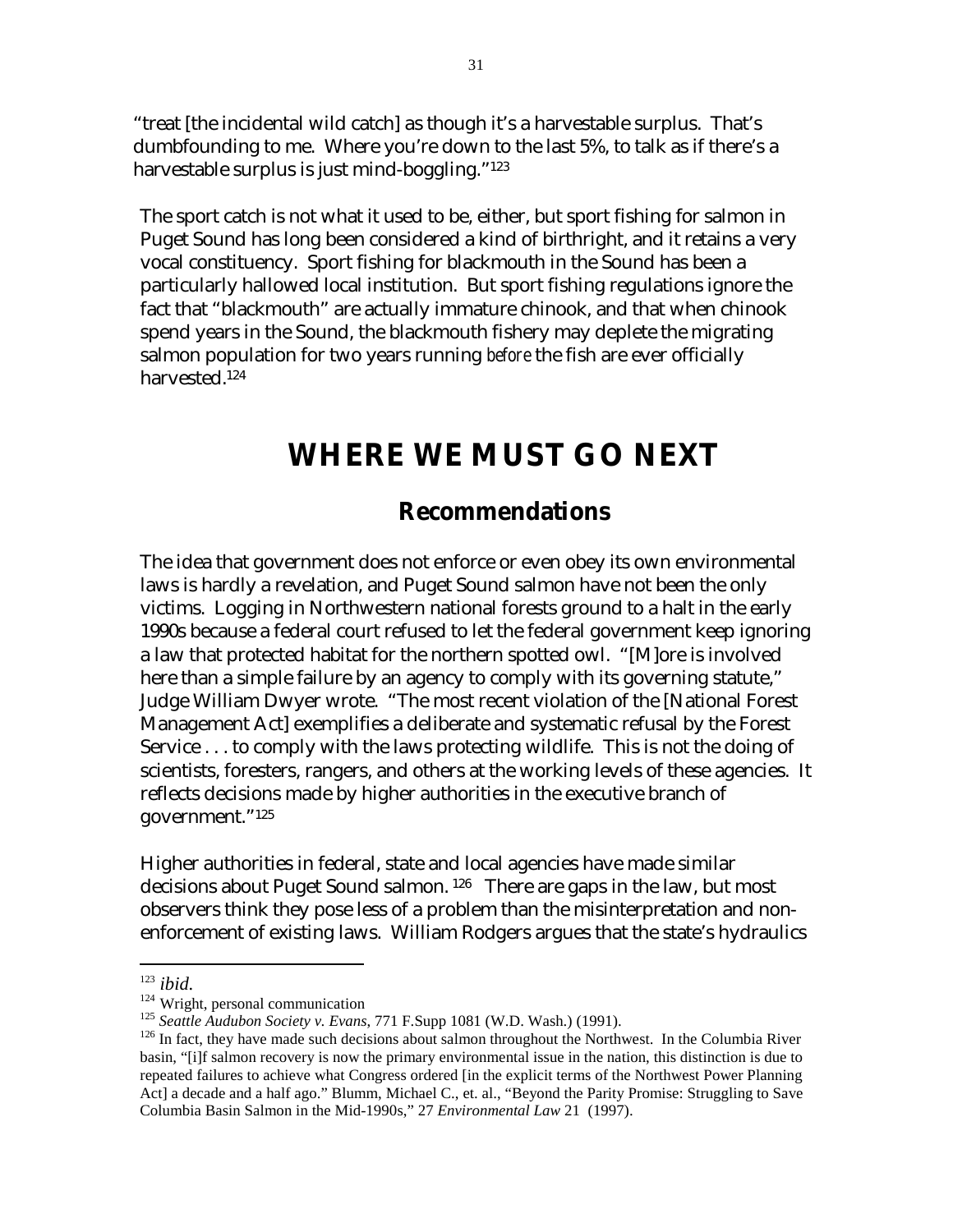code, which includes the law against blocking fish passage, *could* give the state control over virtually all activities that disrupt salmon habitat— but virtually no one takes an expansive view of the law's potential.[127](#page-31-0) "We have plenty of good law," suggests Rachael Paschal. "People say that all the time. They're right. We have to enforce the laws that are on the books."<sup>128</sup>

On the federal level, we seem to have little choice. Although some people believe the Clean Water Act needs improvement, no one expects the current Congress to make positive changes in major environmental laws. And environmental groups will not risk opening any major law to Congressional tinkering. We cannot expect substantive improvements in federal legislation any time soon. Congress must fund the new fishing treaty with Canada and appropriate money to remove the Elwha dams. Beyond that, we must simply do better with the laws we already have. Respect for law, not new legislative initiatives, should be the federal government's focus.

The federal government has limited ability to save Puget Sound's wild salmon anyway. Habitat must be preserved and fishing regulated at the state and local levels. The Endangered Species Act listing of Puget Sound chinook does not change that. The ESA primarily limits action taken or authorized by the federal government. Exactly how it will limit private behavior or force local government to act depends on how the National Marine Fisheries Service and ultimately the courts define a "take" of threatened salmon.[129](#page-31-2) 

It also depends on how aggressively NMFS is willing to confront institutions and practices that are bad for fish. On Oregon's Rogue River, NMFS has concluded that the Savage Rapids diversion dam "takes" threatened coho, and has won a restraining order that prevents the Grants Pass Irrigation District, which owns the dam, from diverting water until juvenile coho have made their way downstream.[130](#page-31-3) The irrigation district built the Savage Rapids dam in 1921. Thirty-nine feet high and 500 feet long, built with inadequate fish passage, the dam has reduced salmon and steelhead runs on the Rogue River by an estimated 22 percent.[131](#page-31-4) NMFS has called it "the biggest fish killer on the Rogue."[132](#page-31-5)  Studies released in 1994 by irrigation district consultants and the federal Bureau of Reclamation said that removing the dam and replacing it with pumps would be the best way to solve fish passage problems.<sup>133</sup> The Oregon Water Resources Commission extended the irrigation district's temporary permit to withdraw

1

<span id="page-31-0"></span>

<span id="page-31-2"></span><span id="page-31-1"></span>

<sup>&</sup>lt;sup>127</sup> Rodgers, personal communication.<br><sup>128</sup> Paschal.<br><sup>129</sup> True, Todd, Earthjustice Legal Foundation, personal communication.

<span id="page-31-3"></span><sup>&</sup>lt;sup>130</sup> Hunter, Robert G., "Water diversions and Salmon: Pressure Mounts to remove Savage Rapids Dam," *Western Water Law & Policy Reporter* (December 1998). 131 *ibid*. 132 *ibid*. 133 *ibid*.

<span id="page-31-4"></span>

<span id="page-31-5"></span>

<span id="page-31-6"></span>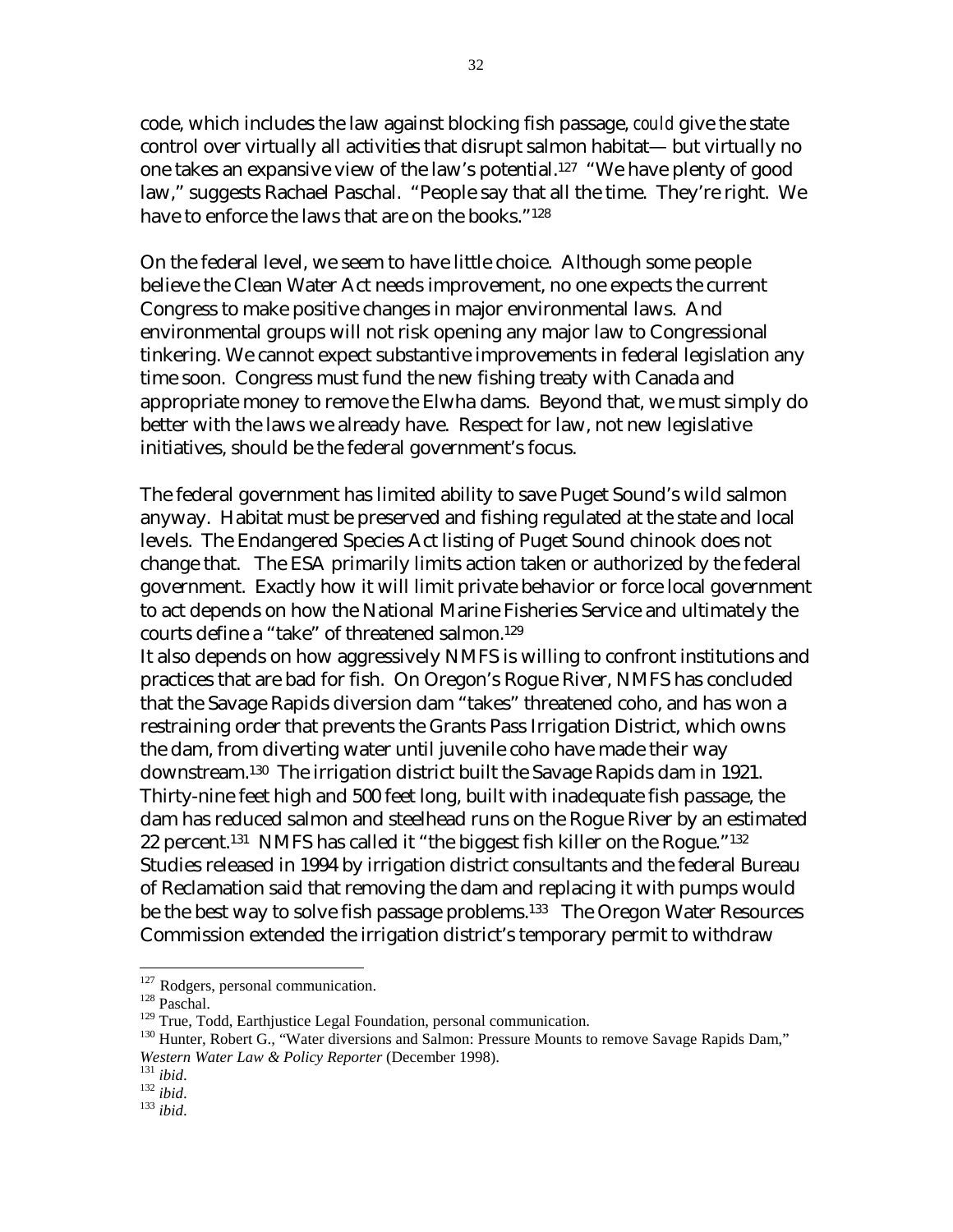additional water on the strength of the district's promise to move toward removing the dam. Then, the district changed its mind. The Oregon Water Resources Board consequently cut its water allocation by roughly one-third.[134](#page-32-0)  And NMFS ordered it to let the fish get through.<sup>135</sup>

The Savage Rapids dam case is particularly egregious: the dam provides very limited economic benefit—it generates no electricity does not help to control floods--causes obvious environmental harm, and is operated by a political entity that has openly violated a formal agreement. The situation has not yet been finally resolved. Nevertheless, some western environmental lawyers, asked for an example of a government agency doing things right, point without hesitation to the Savage Rapids Dam. But they quickly add that it is more the exception than the rule. One says, "you can say that Savage Rapids Dam is very unusual . . . if not unique.["136](#page-32-2) Another says that it is "the only example I know of where the government has gone against [local economic interests,] especially irrigators."[137](#page-32-3)  A law journal article calls the case "highly unusual."[138](#page-32-4)

There is no reason to expect such draconian action on the periphery of Puget Sound. One top federal fisheries attorney suggests, "I have heard it said that without a dead fish and a pretty strong link to causation, we can't make a 'take' case."

Many people believe that the Clean Water Act, despite its current flaws, provides a better tool for protecting salmon.<sup>139</sup> If one takes the legislative language seriously, it protects the biological health of all the nation's waters; therefore, it focuses not simply on salmon—which cannot live in isolation—but on the complex aquatic systems that salmon need. But since the federal Environmental Protection Agency has delegated enforcement of the Clean Water Act to the states, the law joins the list of statutes and ordinances that depend on state or local interpretation, enforcement and monitoring—which is precisely where most of the current problem lies.

Some state laws and local ordinances do contain significant gaps. But we should not need new legislation to:

> Require state agencies themselves to follow the law. (Citizens will probably applaud a decision that the people whose salaries they pay

<span id="page-32-0"></span> $^{134}$  ibid.

<span id="page-32-1"></span>

<span id="page-32-3"></span><span id="page-32-2"></span>

<sup>135</sup> *ibid.*<br><sup>136</sup> Benson.<br><sup>136</sup> Benson. Laird, Land and Water Fund of the Rockies, personal communication.<br><sup>138</sup> Hunter, *op. cit.* 

<span id="page-32-4"></span>

<span id="page-32-5"></span><sup>&</sup>lt;sup>139</sup> Bayles, David, Pacific Rivers Council, personal communication.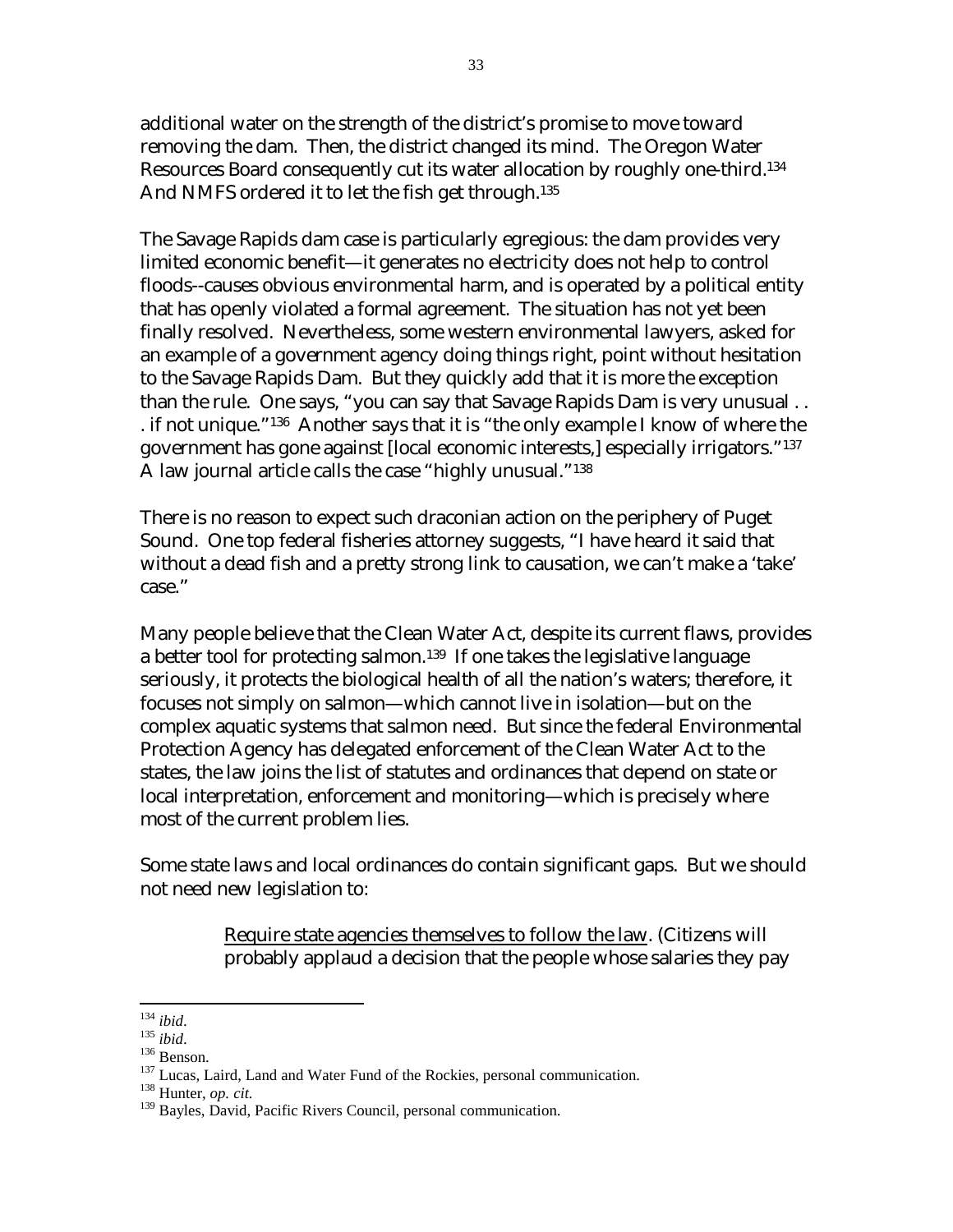are not immune to the laws they themselves must obey.) Hold state agencies accountable for enforcing the law. (Whenever possible, agencies should use public education and incentives to minimize the need for sanctions, but the bottom line remains that if people do not follow the law, the agencies should not be able to pretend that they are doing their jobs.) Require biological monitoring of the state's rivers and streams. (This will not require much money. Once a process is set up, high school students and citizen volunteers can do the field work.[140\)](#page-33-0)  Require more and longer-term monitoring of permitted activities at all levels of government. (It should not be hard to win public support for an effort to make sure that developers actually do what they say they will do, or that what government tells people to do actually accomplishes some good. Polls indicate overwhelming public support for enforcing water quality laws.)

Expand the definition of point source pollution. (Government does not have to throw up its hands at the difficulty of dealing with nonpoint sources.)

New legislation would be useful in a few areas:

 Coordinate efforts to protect the nearshore. Legislation may be needed to coordinate the efforts of all the cities, counties and towns that are individually responsible for pieces of the Sound's nearshore habitat. The same legislation could set up a central clearinghouse for data so that the various jurisdictions would have some way of tracking cumulative impacts.

 Fine-tune the Growth Management Act. No jurisdiction should allow further subdivision on flood plains. All jurisdictions should require riparian buffers wide enough to protect fish. No jurisdiction should pretend that mitigation projects will replicate the functions of natural Class I and II wetlands.

 Provide money for programs crucial to salmon restoration and withhold money from programs that endanger wild fish. There should be a long-term, dedicated source of state funding for salmon recovery. Neither state nor county government has money for salmon recovery over the long haul. In addition:

The legislature must pay for setting and enforcing TMDL levels.

 Funding legislation should divorce the Department of Fish and Wildlife from fishing license fees, so the department no longer has a vested interest in fishing.

<span id="page-33-0"></span><sup>&</sup>lt;sup>140</sup> Karr, personal communication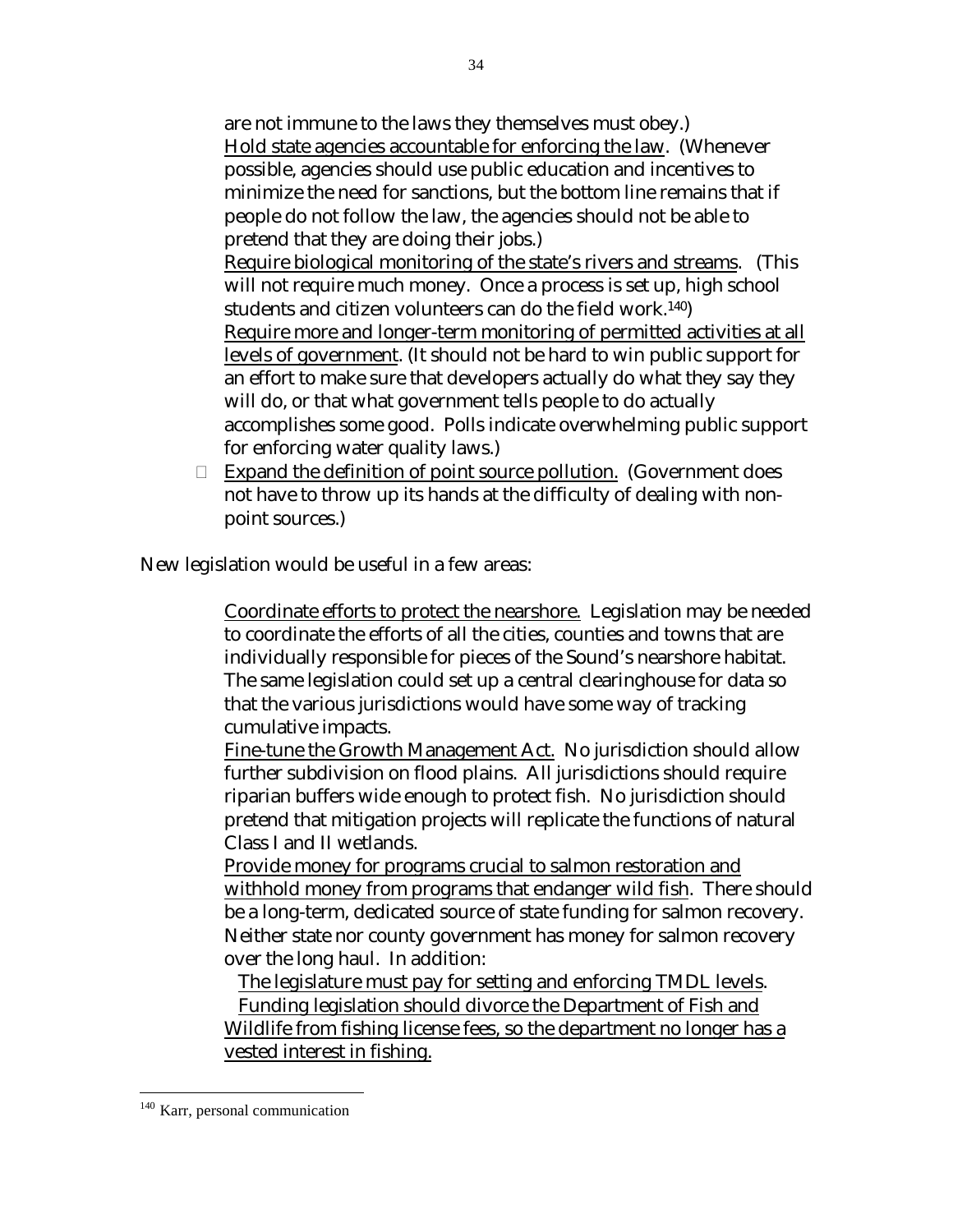The legislature must stop channeling money into the existing hatchery system. Old-style hatcheries should all be sunsetted. The Department of Fish and Wildlife should have to specifically justify any future hatchery operation.

 The legislature must fully fund the adaptive management process on which the Forests and Fish agreement rests.

Create incentives for better monitoring and assessment. Any agency or local government that receives money for salmon restoration should spend a set portion (preferably 15 percent) of that money on biological and other monitoring. Ideally, the monitoring would be done by a neutral third party; the agency doing the restoration work would not be responsible for measuring its own success. In addition, legislation that creates a new, long-term funding source should set up an independent assessment panel that can monitor the performance of local governments and state agencies and let the public know whether or not they are doing their jobs.

 The laws and their enforcement must become more transparent. "Transparency" basically means that what you see is what you get. Applied to trade policy, it means that non-tariff barriers, as well as tariffs, are made clear, so that everyone knows the full range of costs and impediments. Applied to salmon protection, it would mean just the opposite: making visible not the defenses, but the gaps in the defenses. This could be done through better—and better-publicized monitoring and assessment.

## **CONCLUSION**

We cannot legislate political will. If responsible institutions and political leaders wanted to make the laws work for salmon, they could have done so long ago. They have not. The threat of the Endangered Species Act may have temporarily strengthened their resolve—and the resolve of ordinary citizens--but the current window of opportunity will not stay open for long.<sup>141</sup> We must take advantage of it while we can.

That means all of us. We cannot expect government to change on its own initiative. And we cannot count on the traditional "stakeholders" to demand the

<span id="page-34-0"></span><sup>&</sup>lt;sup>141</sup> Arguably, endangered species listings have created a similar window in the Columbia Basin. "The problem with fish and wildlife recovery as we see it is not . . . lack of organization[] or lack of authority. All that has changed now that we have 12 populations of salmon and steelhead in the Columbia Basin listed as endangered or threatened. The region is energized to prevent the extinction of these Northwest icons and will accept nothing less than success." Karier, Tom, and F.L. Cassidy, Jr., "Regional Overseers Are Not Necessary for Northwest Resources," *Seattle Post-Intelligencer* (October 1, 1999) A15.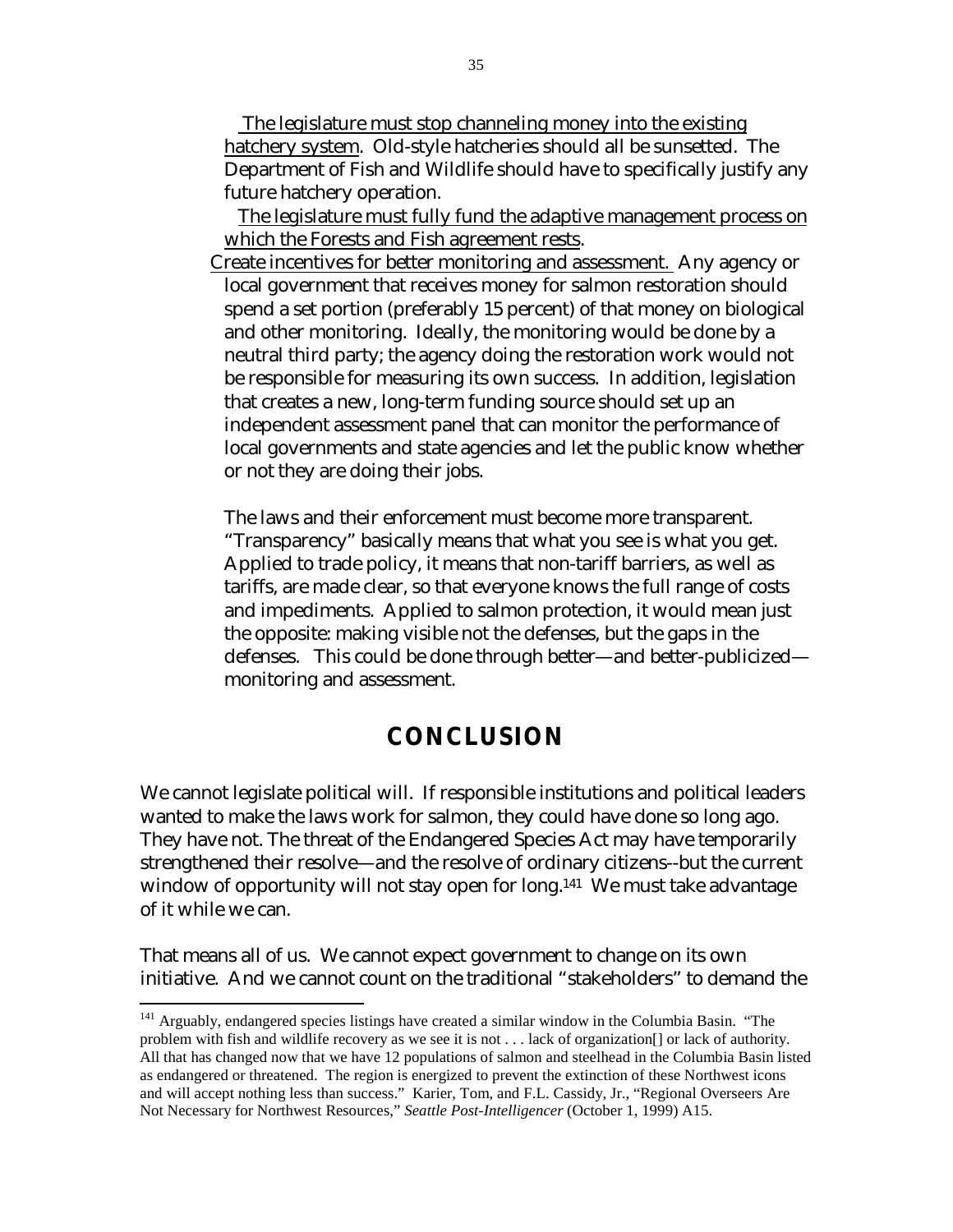changes we need. Government has often gone out of its way to involve those stakeholders in decision-making. The result has been the continued decline of wild salmon populations and the listing of Puget Sound chinook. No one should be surprised. Most traditional stakeholders are people who profit from destroying wild fish and habitat. The foxes have been guarding the chicken coop too long. Besides, the traditional stakeholders do not include the majority of taxpayers and citizens without whose money and cooperation wild salmon cannot survive.[142](#page-35-0) Government must recognize that we are all stakeholders now[.143](#page-35-1) 

This does not mean that government should dump the problem into the laps of citizens' groups without first setting priorities and establishing a framework of policy and funding. Asking people to commit years of time and effort without any assurance that money will be available to do what they decide should be done—or, indeed, any assurance that what they want done has any place in a coherent regional plan—is unconscionable. Yet government is already doing it. We do not need more of the same.

We do need to act like stakeholders. We must demand information.<sup>144</sup> And we must demand institutional change. Up to now, salmon protection has largely been a charade. The current exercise in hand-wringing may be simply the latest chapter—for many wild fish populations the final chapter--in a long saga of selfinterest and political cowardice. But it does not have to be. If we try, we can write a new ending for our regional history of law-breaking and neglect.

The stakes are high. They go far beyond whatever the National Marine Fisheries

<span id="page-35-0"></span> $142$  Polls suggest that a large majority of Washington residents cares about wild salmon—and does not care much about either commercial or sport fishing.

<span id="page-35-1"></span><sup>&</sup>lt;sup>143</sup> Just as the issue should not be left to the traditional stakeholders, it should also not be left to the technical experts. One could easily substitute "Puget Sound" for "Columbia Basin" in Michael Blumm's statement that "[i]n the end, neither science nor economics will spare endangered Columbia Basin salmon from extinction. . . . [How much scientific certainty should be required before the region moves ahead to save the runs] is fundamentally a question of values, a subject in which scientists possess no special expertise. Similarly, economists can offer no special insights as to how much the region should be willing to pay for restored Columbia Basin salmon runs. That is a policy question that ought not to be left to specialized technicians. . . . . [I]t is a question to be resolved by the public." Blumm, *op. cit*. There is no point in committing resources to a strategy that will not work. Scientists must figure out what the fish need, what approaches are likely to bear the most fruit. But as Blumm argues, the fate of wild salmon is not a technical problem. To solve it, we must enlist broad public support, and we must redefine the significance of salmon to the Puget Sound region. "[R]ational salmon management is not just a search for technologies, it is a search for values." Scarnecchia, D.L., "Salmon Management and the Search for

<span id="page-35-2"></span>Values," *Canadian Journal of Fisheries and Aquatic Sciences*, 45: 2042 (1988).<br><sup>144</sup> We should all have access to current information about how our representatives vote on legislation crucial to salmon and about how our state agencies do their jobs. For example, how widespread is illegal water use? Where is it most prevalent? How many people does the Department of Ecology commit to enforcing the water laws? What enforcement action has it taken? What have been the results?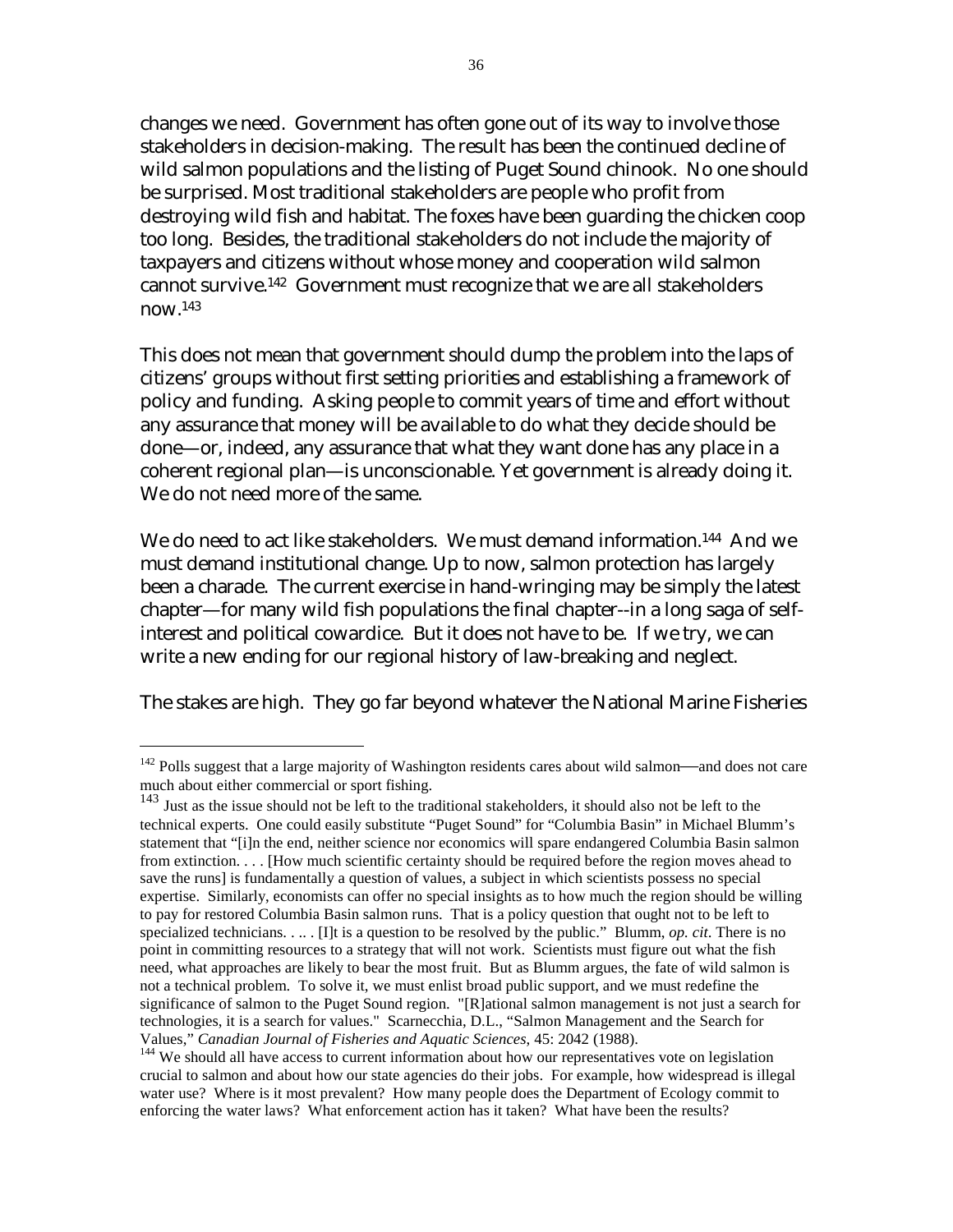Service may or may not do to enforce the Endangered Species Act. They go to the heart of what it means to live near Puget Sound. Old-timers talked about streams so thick with spawning salmon that you could walk across on their backs without getting your feet wet. Those stories may have been apocryphal, but the abundance they described was absolutely real. It shaped the natural character of the Puget Sound region and the human experience of living here.

The region's historic abundance did not exist in some misty, half-legendary past. A few generations back, it was a commonplace of daily life.

In 1976, Ed Sampson, a 73-year-old member of the Lower Elwha S'Klallam tribe whose father had farmed near the mouth of the Elwha River, recalled that before the Elwha was dammed, "the river was filled with fish. When I went out fishing with my grandmother, I would catch 50 fish. She would catch 100. We'd carry them back in a wheelbarrow.["145](#page-36-0) 

A couple of years ago, an old man stood in a little fish store only a few miles from the Sound, looking at the salmon lying behind glass in a cooler case and marveling at how much they cost. When the old man was a boy living near the Duwamish River, he said, he could stand on a wooden bridge across the river, look down into the water, and see hordes of salmon swimming back to their spawning beds upstream. He would catch big salmon and take them home to his mother. After a while, she told him to stop. So he caught big salmon and gave them to the neighbors. After a while, they told him to stop. There were so many big chinook salmon in the Duwamish that he literally couldn't give them away.

The wild salmon runs, like the ancient forests, were not larger than life. This was a place in which life itself grew awe-inspiringly large.

We can recapture at least a part of that natural heritage. We cannot erase a century of development. Most of us would not want to do so. But we can give our children and grandchildren a chance to see great wild salmon runs in familiar rivers, to experience Puget Sound as the cornucopia it used to be.

It will be a long journey, fraught with political and scientific uncertainty. We will not reach our destination by making pious statements, using salmon restoration as a pretext for snaring extra public works money, or squabbling over who gets to catch the remaining fish. We will not get there if our attention wanders or our energy flags. But we can do it. A journey of 1000 miles begins with the first step. Our own first step should be obvious: respect the environmental laws we already have. Americans like to think of themselves as "a

1

<span id="page-36-0"></span><sup>&</sup>lt;sup>145</sup> Chasan, Daniel Jack, "The Plan to Undam the Elwha," *Defenders* vol. 67, no. 3 (May/June 1992).